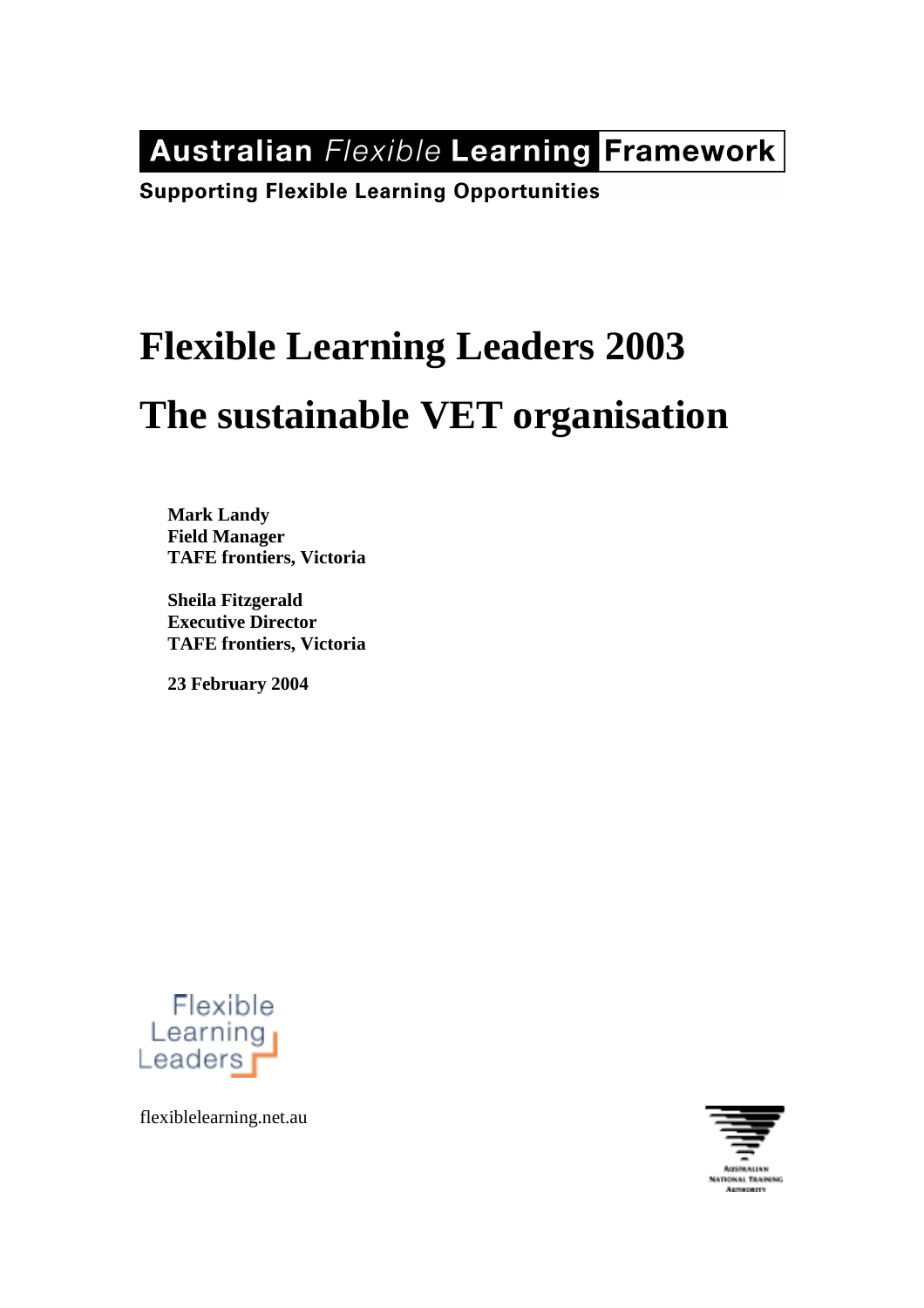*Text edited by [Darren Lewin-Hill](mailto:dlewinhill@optusnet.com.au)*

 *2004 Australian National Training Authority* 

*This work has been produced with the assistance of funding provided by the Commonwealth Government through the Australian National Training Authority. Copyright for this document vests in ANTA. ANTA will allow free use of the material so long as ANTA's interest is acknowledged and the use is not for profit.* 

*An initiative within the Australian Flexible Learning Framework for the National Vocational Education and Training System 2000–2004.* 

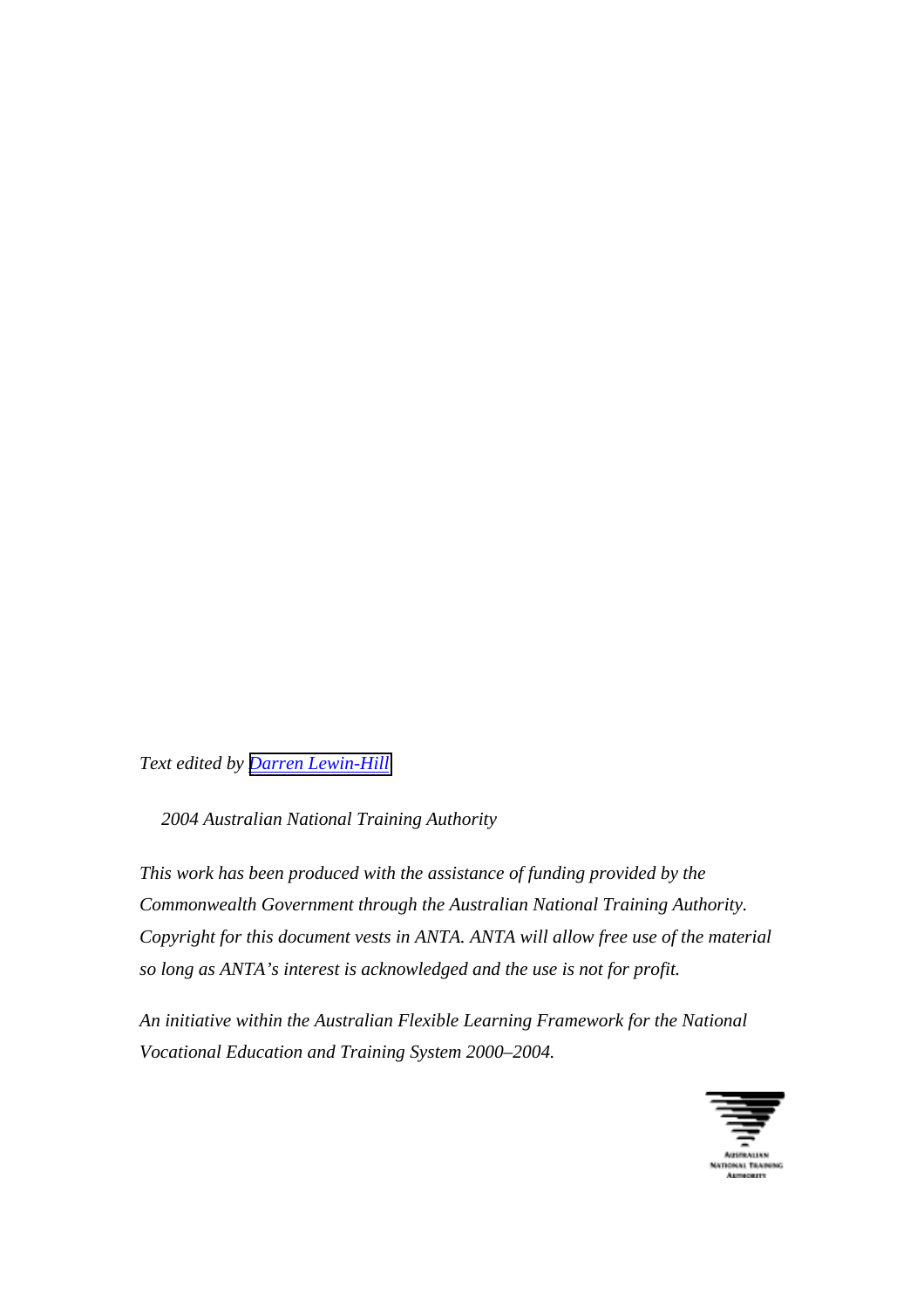# **Table of contents**

|                                                                                                                                                                                                                                       | $\overline{2}$          |
|---------------------------------------------------------------------------------------------------------------------------------------------------------------------------------------------------------------------------------------|-------------------------|
|                                                                                                                                                                                                                                       | $\overline{\mathbf{4}}$ |
|                                                                                                                                                                                                                                       | $\overline{\mathbf{4}}$ |
| Section One The knowledge-based economy and its impact ________________________6                                                                                                                                                      |                         |
|                                                                                                                                                                                                                                       |                         |
|                                                                                                                                                                                                                                       |                         |
|                                                                                                                                                                                                                                       |                         |
|                                                                                                                                                                                                                                       |                         |
| Our model of sustainability - IAN<br>13                                                                                                                                                                                               |                         |
|                                                                                                                                                                                                                                       |                         |
|                                                                                                                                                                                                                                       |                         |
|                                                                                                                                                                                                                                       |                         |
|                                                                                                                                                                                                                                       |                         |
|                                                                                                                                                                                                                                       |                         |
|                                                                                                                                                                                                                                       |                         |
|                                                                                                                                                                                                                                       |                         |
|                                                                                                                                                                                                                                       | 21                      |
|                                                                                                                                                                                                                                       | _25                     |
|                                                                                                                                                                                                                                       |                         |
| The Danish Intellectual Capital Statement (ICS)<br>20                                                                                                                                                                                 |                         |
|                                                                                                                                                                                                                                       | 32                      |
|                                                                                                                                                                                                                                       | 32                      |
| Why are Danish firms using the ICS?<br><u>Letting and the ICS</u> and the ICS and the ICS and the ICS and the ICS and the ICS and the ICS and the ICS and the ICS and the ICS and the ICS and the ICS and the ICS and the ICS and the | 34                      |
|                                                                                                                                                                                                                                       | 34                      |
|                                                                                                                                                                                                                                       |                         |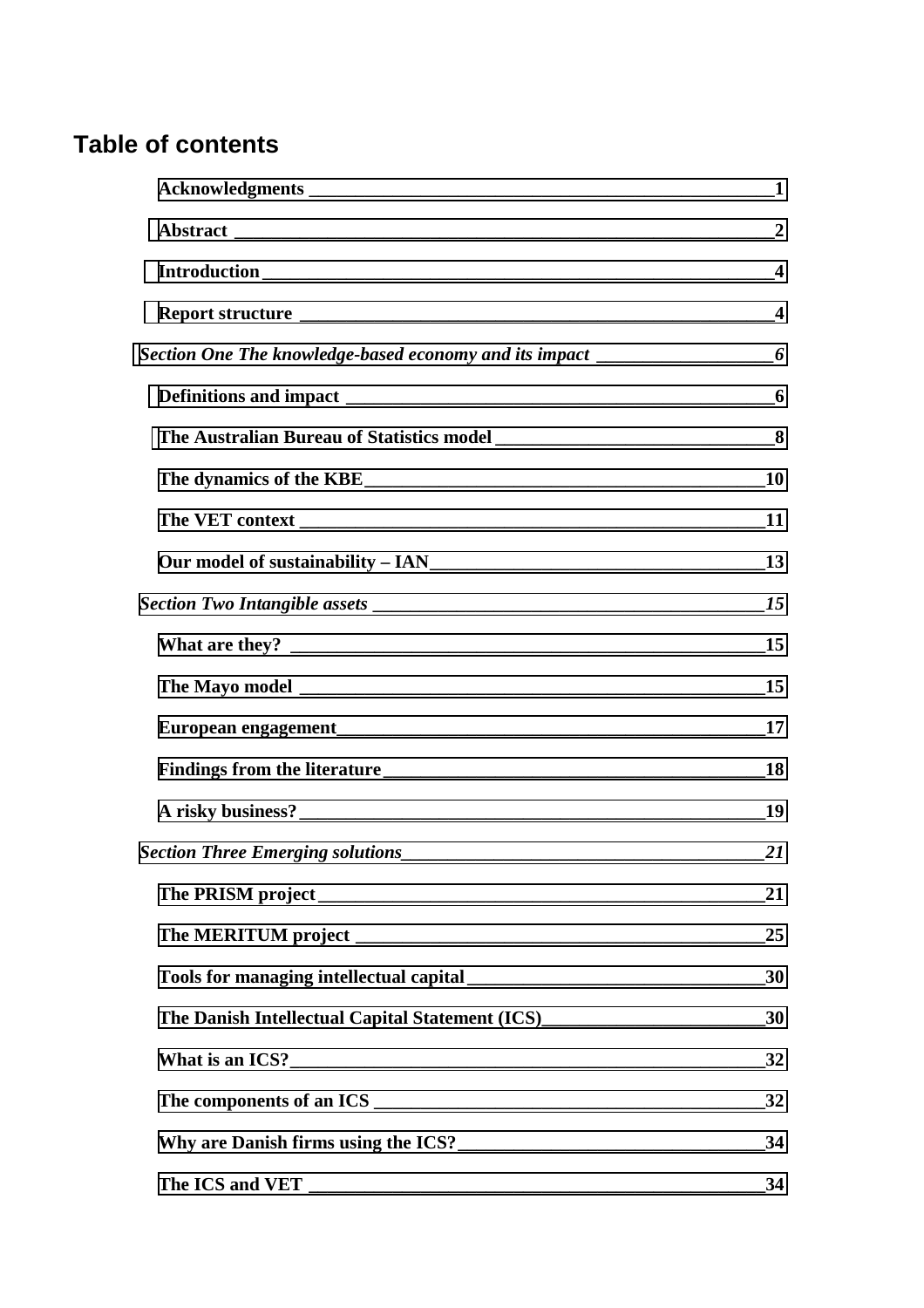| 35 |
|----|
| 38 |
| 38 |
|    |
| 39 |
|    |
| 45 |
| 47 |
| 49 |
| 49 |
|    |
| 50 |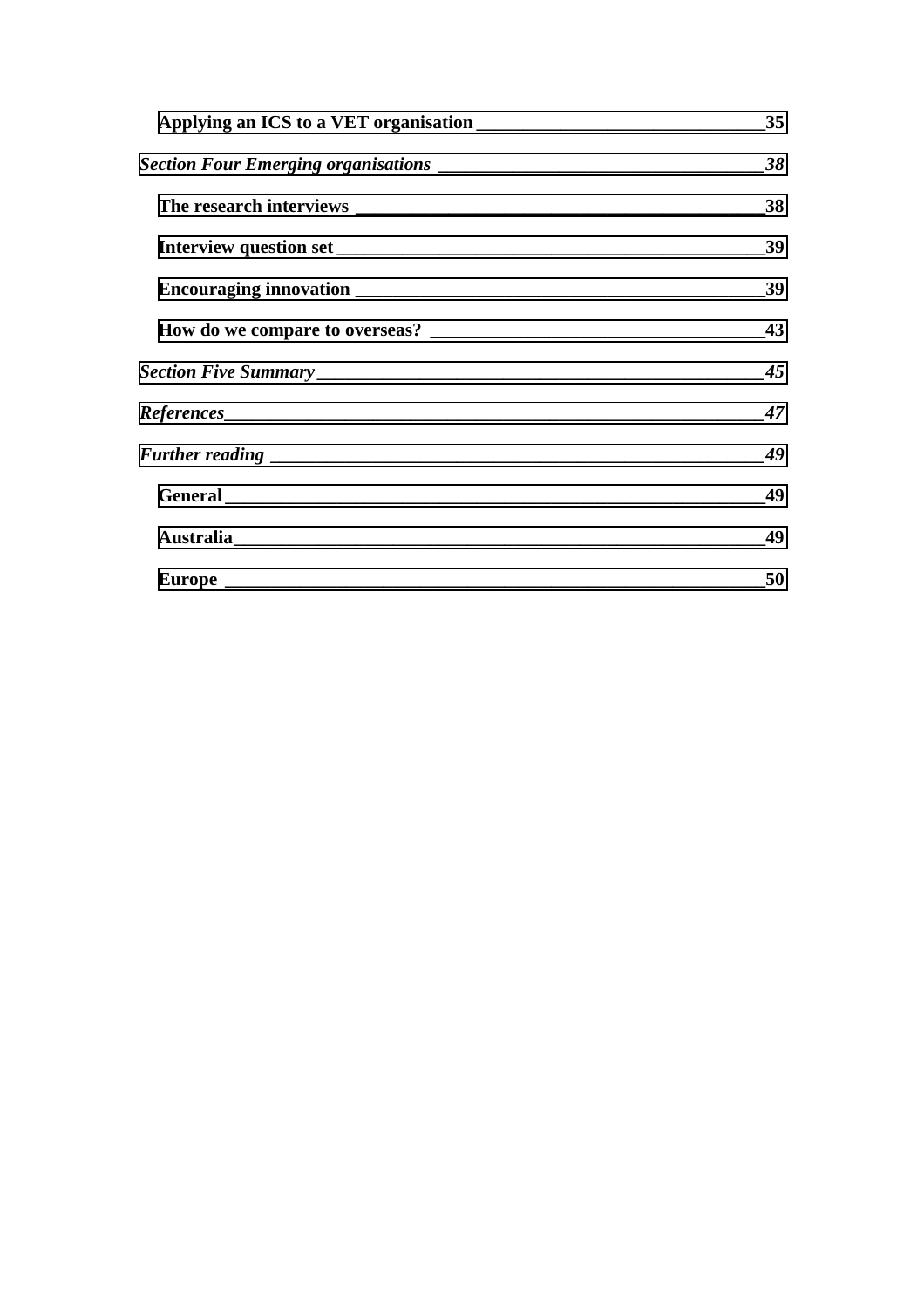#### <span id="page-4-0"></span>**Acknowledgments**

Many people in Australia and overseas gave generously of their time and expertise to assist us with this project. The authors wish to take this opportunity to thank them all. We extend particular thanks to Kaye Schofield who kindly acted as our professional mentor throughout the life of this project. In the initial stages of our research, as we struggled to find a way into this vast topic, her paper, 'A new balance: Investing in public infrastructure to sustain Victoria's training and skills development' [\(Schofield](http://www.otte.vic.gov.au/publications/KnowledgeandSkills/pdf/Project6-Infrastructure-Schofield.pdf)  [2002\)](http://www.otte.vic.gov.au/publications/KnowledgeandSkills/pdf/Project6-Infrastructure-Schofield.pdf), gave us the direction we were looking for. Thanks Kaye.

While we were overseas a number of people helped to make our respective visits memorable.

Mark Landy would particularly like to thank Professor Henrick Helms who arranged interviews with key VET personnel in Copenhagen and other regions of Denmark. This pre-arranged two-day field-trip, including a stopover to be the guest of his family, and the meeting and delightful dinner with his colleague, Niels Jorgen Nordbog, were highlights of the tour. The hours spent with Professor Jan Mouritsen discussing Intellectual Capital Statements (ICSs) and how they might be applied to VET in Australia were also invaluable.

Sheila Fitzgerald would particularly like to thank Daniel Andriessen (Associate Professor Intellectual Capital at INHOLLAND University), Emma Hunt (Forum for the Future), Nigel Paine (Head of Training at the BBC) and Professor M. Paloma Sánchez (project coordinator of the MERITUM project, Professor in Applied Economics at the Autonomous University of Madrid), who all provided invaluable information on intangibles and their role in building organisational sustainability.

During the study tour it was also important to meet with groups like TAFE frontiers. Michael Kelleher (Learning Futures) and Jan Schuurman (CIBIT) represented a European Commission project called  $K^2$  (Knowledge Square): to share is to multiply. The meetings, set up by Eelco Kruizinga, were invaluable and the group have continued to provide information and advice. Professor Andrew Dean (Exeter University, Marchmont Observatory) provided great insight on innovative ways of working and communicating.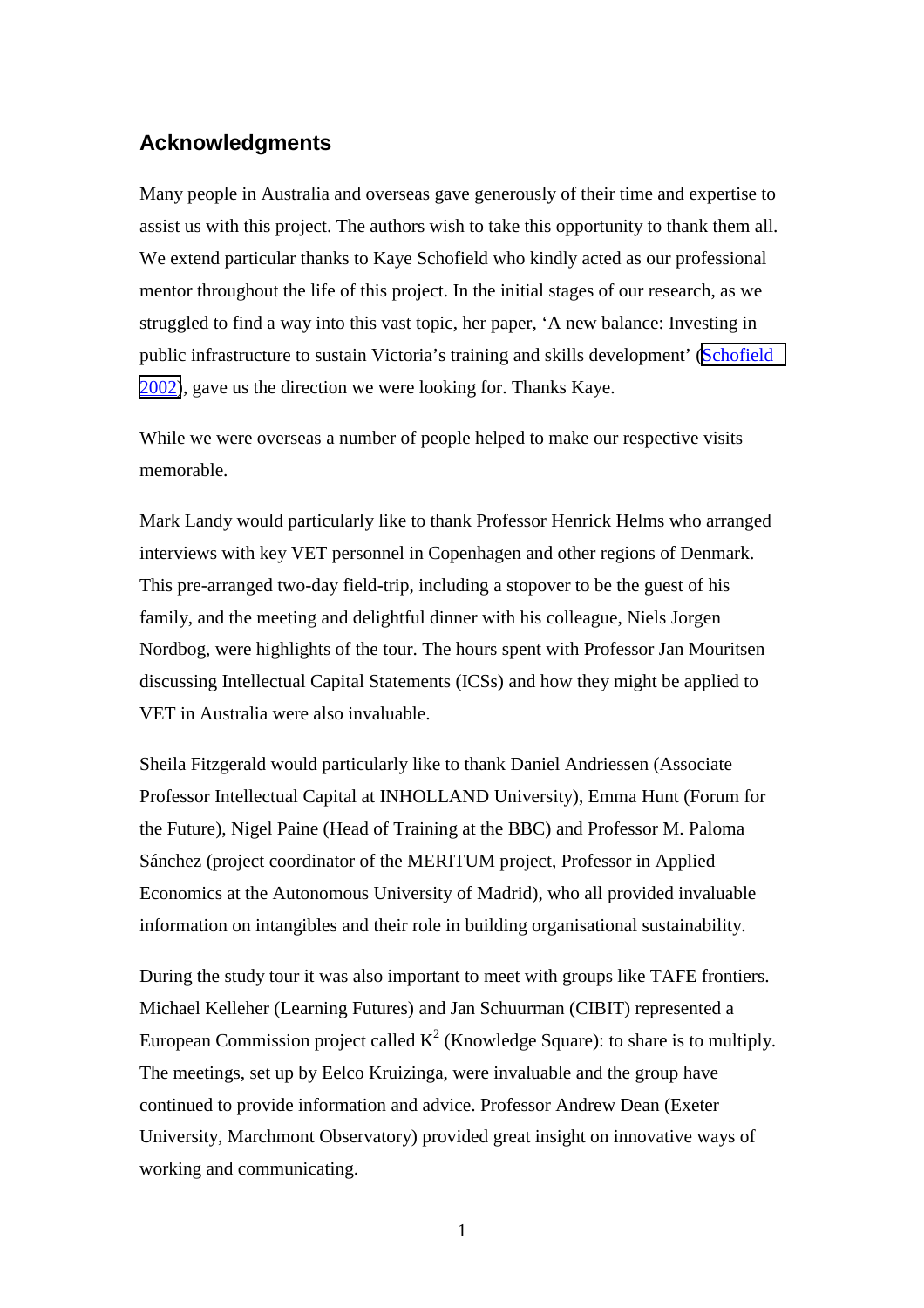<span id="page-5-0"></span>Finally, we thank the Australian Flexible Learning Framework and its Flexible Learning Leaders Program for the funding and support that have made this project possible. We trust that our work, culminating in this report, will provide a useful impetus to further discussions and initiatives towards a more sustainable VET sector in Australia.

#### **Abstract**

If VET organisations are to thrive in the future they will need to develop a deeper understanding of the drivers of change across systems and the impact these have on organisational development and sustainability. We are currently witnessing a major change in the structure of the global economy – from a predominantly commoditybased, industrial economy, to one that is increasingly dependent on intangible assets as the primary source of 'value'. Intrinsic to the development of this 'intangible economy' is the contribution of intellectual capital – a key intangible asset.

Furthermore, there is growing evidence that the degree to which a business is able to perform successfully in this new environment is now largely determined by its organisational flexibility, including the capacity to capture and leverage its intellectual capital. The effects of this transformative process, facilitated and nourished by the unprecedented power and universality of the information and communication technologies (ICTs), have far-reaching consequences for the way in which all businesses operate – including vocational educational and training (VET).

In broad terms, the aims of this report are twofold. First, to look more closely at the developments cited above and comment on their consequences for VET organisations. In so doing, we draw on the extensive literature relating to intangible assets and our research findings from the field. Second, if VET is to respond to these changes – whether that is in the local, national or international context – we propose a model of organisational sustainability that has three core characteristics: innovative, adaptive and networked. This is not to say that VET organisations do not exhibit these characteristics. Rather, our position is that, given the prevailing economic and social conditions, these three features need to be thought of and further developed as the defining organisational capabilities of VET. Undertaking such a task is not without its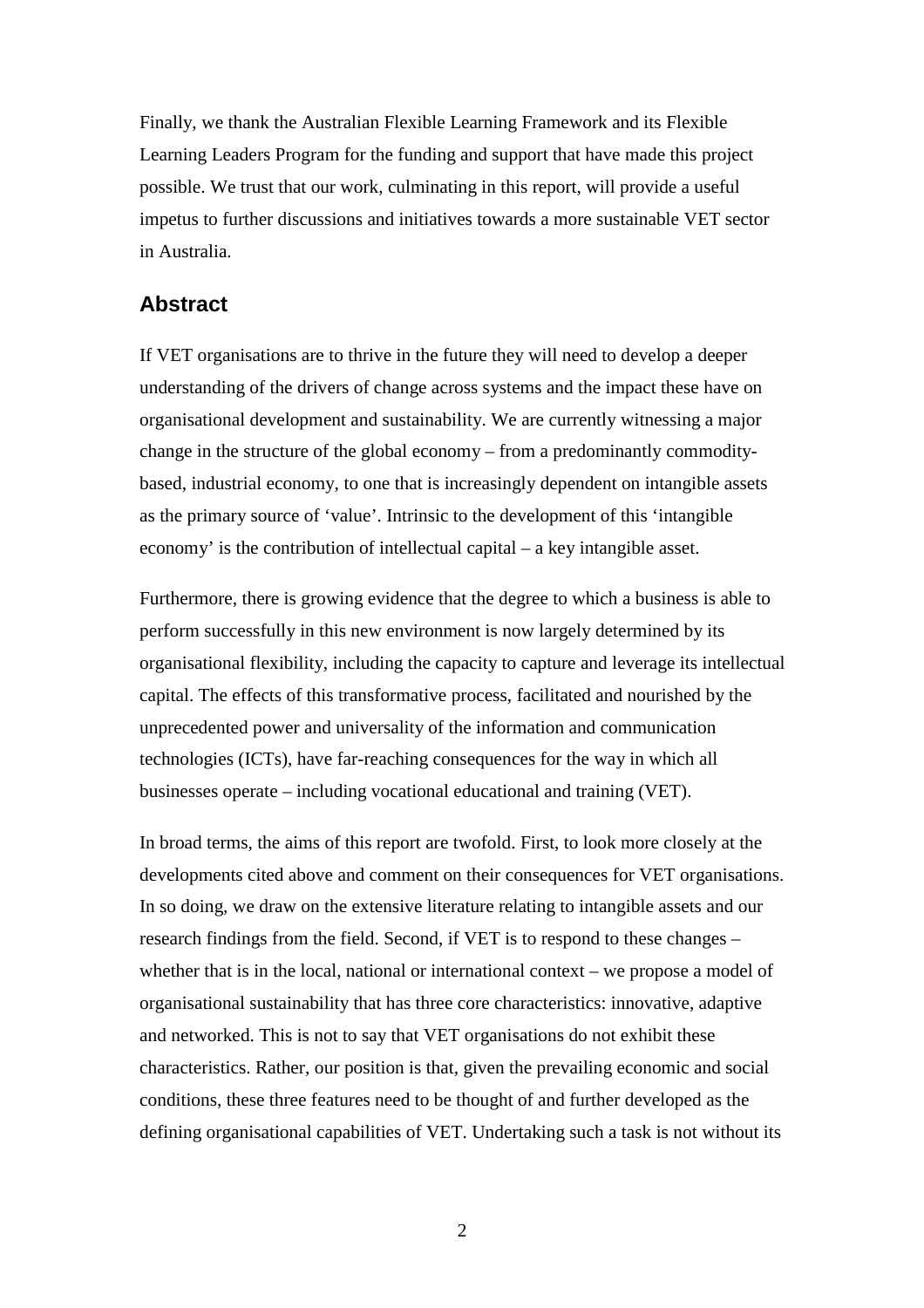challenges, and we also report on the efforts being made by a number of VET and non-VET organisations in response to these changed circumstances.

At this stage of the project, our model of sustainability should be regarded as a 'work in progress'. Nonetheless, we believe that its essential features, supported by certain intellectual capital management tools and techniques outlined in this report, can assist VET organisations in the complex task of developing their own models of sustainability.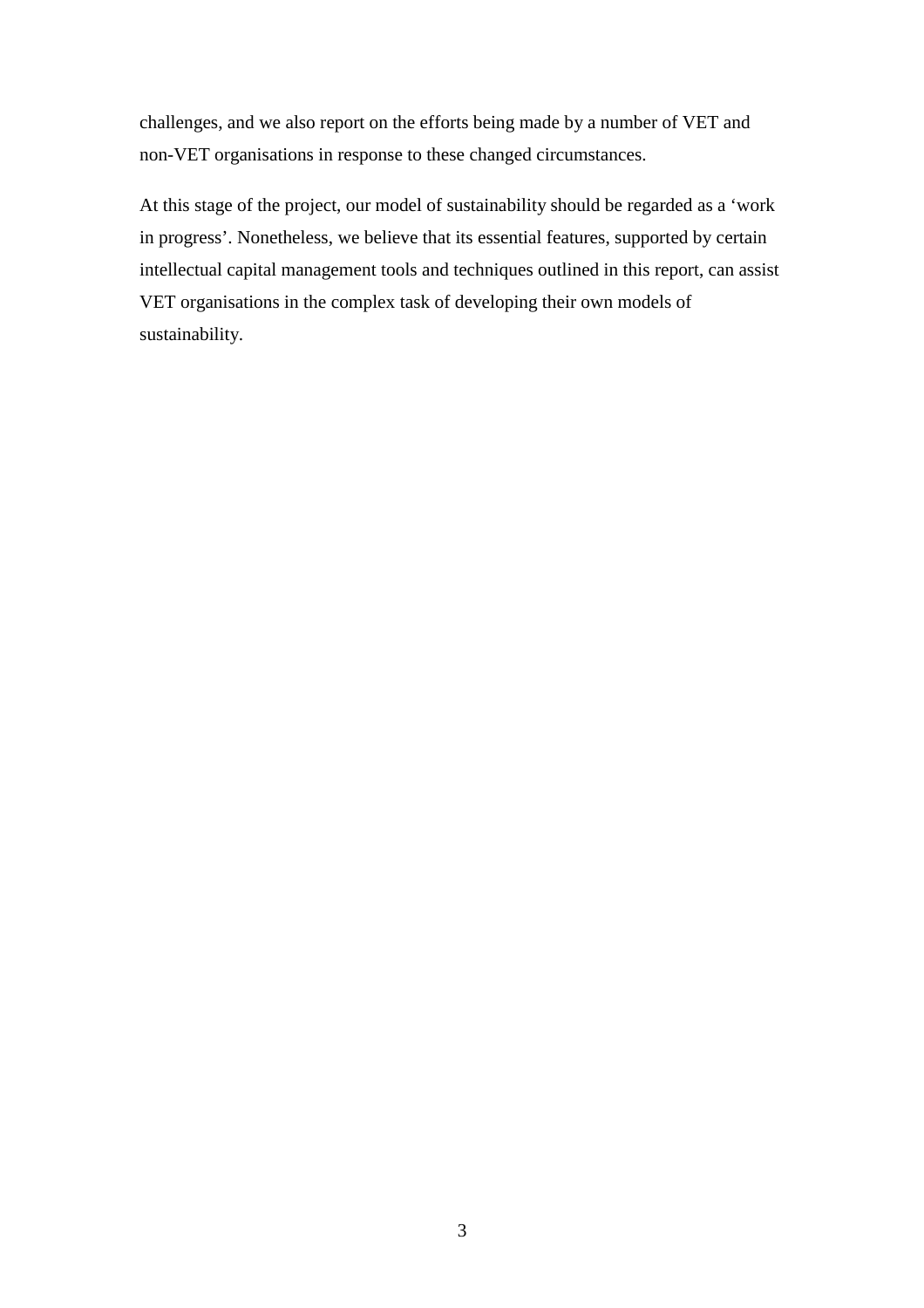#### <span id="page-7-0"></span>**Introduction**

The impact of global restructuring is reverberating through all levels of our economy and society. One key development in this process is the evident shift from a commodity-based economy, to an economy that is increasingly dependent upon intangible assets, specifically intellectual capital, as its primary source of growth and fundamental measure of value. This emerging economy is often referred to as the 'knowledge-based economy' (KBE), and the effects and implications of this economic transformation are now apparent. What is also becoming clear is the diminishing relevance of a number of the economic and business orthodoxies that reigned during the greater part of last century. As the inherent character and force of this 'new' economy becomes increasingly influential, traditional business principles and practices associated with the 'old' economy are being jettisoned and replaced by the search for more appropriate forms and processes. In short, we are witnessing a fundamental re-appraisal of what now defines *business or organisational sustainability* in this networked and turbo-charged global economy.

This Flexible Learning Leader study reports on our investigation into this field and the implications for the VET sector. From our study trip we discuss some of the key European Union (EU) projects and initiatives, and we make recommendations on how VET in Australia might learn and benefit from the EU experiences. We also report on our Australian research interviews where we investigated the relevance and applicability of our model of sustainability.

#### **Report structure**

This report is divided into five sections.

Section One explores the emergence of the knowledge-based economy (KBE) and identifies the characteristics that define it. In this context, we pay particular attention to the importance of 'knowledge' or intellectual capital in the KBE. We show how these 'knowledge resources' are impacting on existing notions of organisational value and traditional measures of economic performance in novel ways. We make reference to some of the international and Australian research that is currently tackling these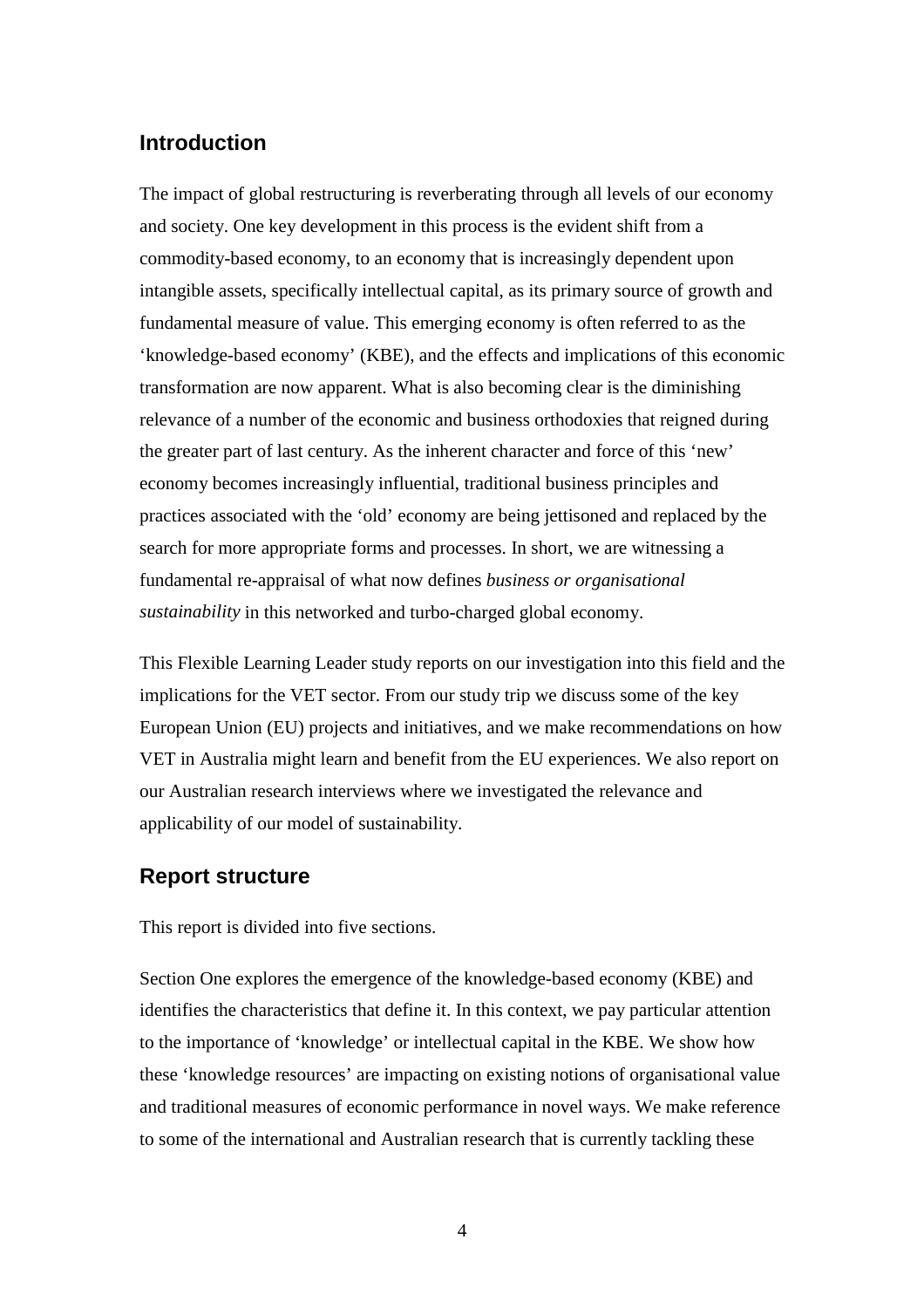issues. To conclude this section, we discuss in broad terms the implications these developments have for VET and present our model of organisational sustainability.

Section Two is a brief literature survey on intangible assets.

- What are intangible assets?
- Why are they important?
- Why the current emphasis?
- What is the relationship of intangible assets to our model of sustainability and the VET sector in general?

In responding to these questions we also draw on our experiences from our European study trip.

Section Three focuses on emerging solutions. We explore two European initiatives: PRISM and MERITUM and show how their research into intangible assets, organisational change, and new and emerging business models offer important insights for our sector. As well, the Danish initiative for managing knowledge, the Intellectual Capital Statement (ICS) is analysed, and we evaluate its potential as a knowledge management tool for VET organisations.

Section Four presents the results of our interviews with VET CEOs and senior managers, in which we discussed our model of organisational sustainability and innovation in their organisations.

Section Five presents a summary of our findings.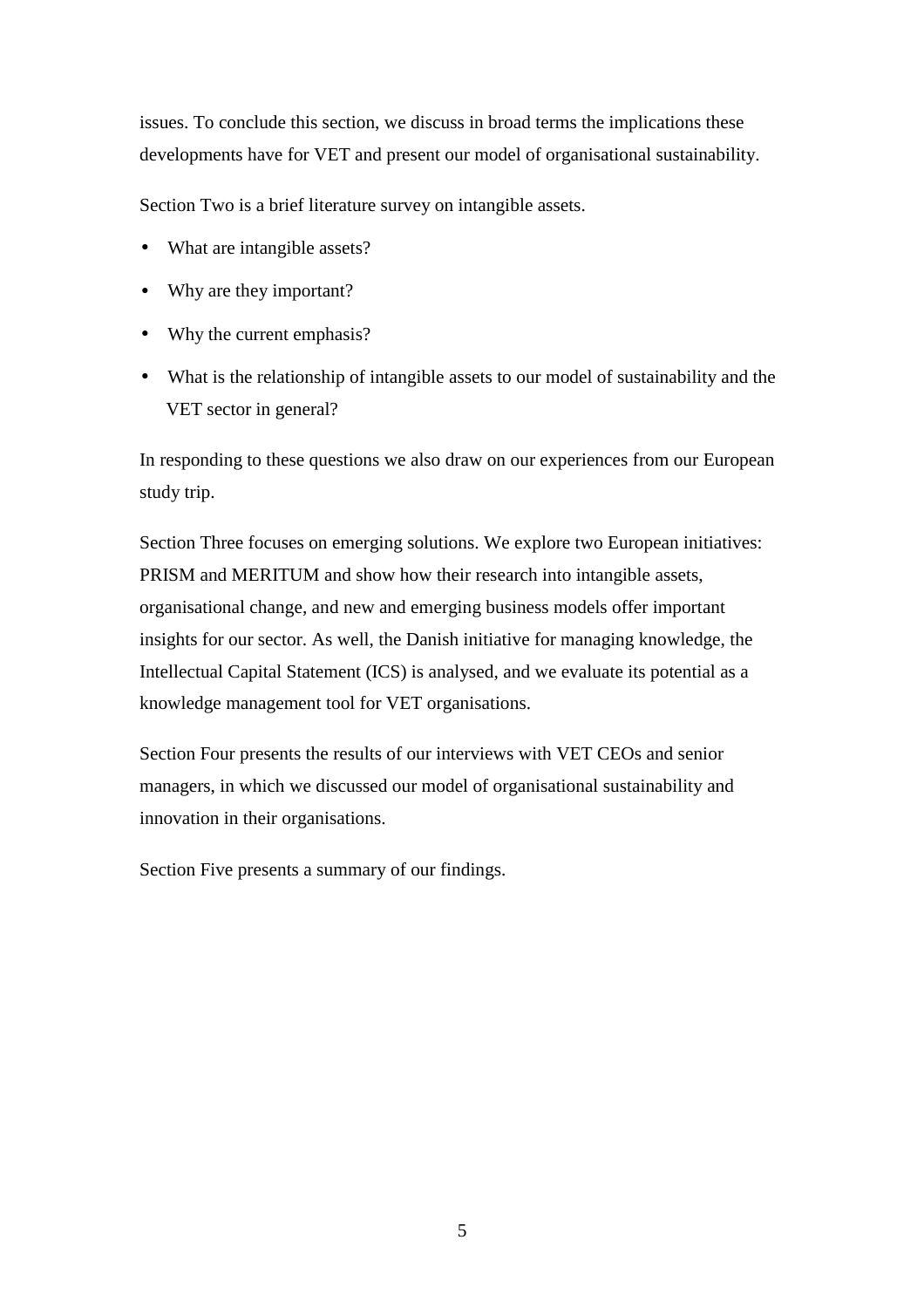## <span id="page-9-0"></span>**Section One The knowledge-based economy and its impact**

## **Definitions and impact**

The impact of global economic restructuring and rationalisation is changing the way we think about and structure our workplaces. Taylorist production techniques associated with the industrial age of the early-to-mid- $20<sup>th</sup>$  Century are now regarded as an increasingly rigid and outdated way of doing business. The logic of mass production for an undifferentiated mass market, single purpose mechanisation and vertical divisions of a predominantly, unqualified and/or untrained workforce are but some of the features of this mode of production that have been called into question. The term 'industrial age' has lost its relevance, and it is now common to hear commentators use terms such as the 'information age', the 'post-industrial economy', or the 'knowledge-based economy' as they try to capture the defining economic and social features that distinguish our age – for the purposes of this report we will use the term 'knowledge-based economy' or KBE.

It is beyond the scope of this report to look more closely at these various interpretations; however, we can make this comment. While there are some important differences in these various theoretical perspectives, the unifying thread linking them is their shared recognition of the unprecedented role knowledge plays in today's economy. In particular, its unique capacity to add substantially to a firm's economic value and competitive advantage. Processing information into knowledge within an organisation – and understanding how it is generated, managed and measured – is now at the forefront of business thinking.

So how are we to understand the KBE? There is a very useful discussion on this topic available on the Australian Bureau of Statistics website and it has this to say about the history of the term and the distinguishing features of a KBE:

The term 'knowledge-based economy' was coined by the OECD and defined as an economy that is 'directly based on the production, distribution and use of knowledge and information' (OECD 1996). The Asia-Pacific Economic Cooperation (APEC) Economic Committee extended this idea to state that in a KBE 'the production, distribution and use of knowledge is the main driver of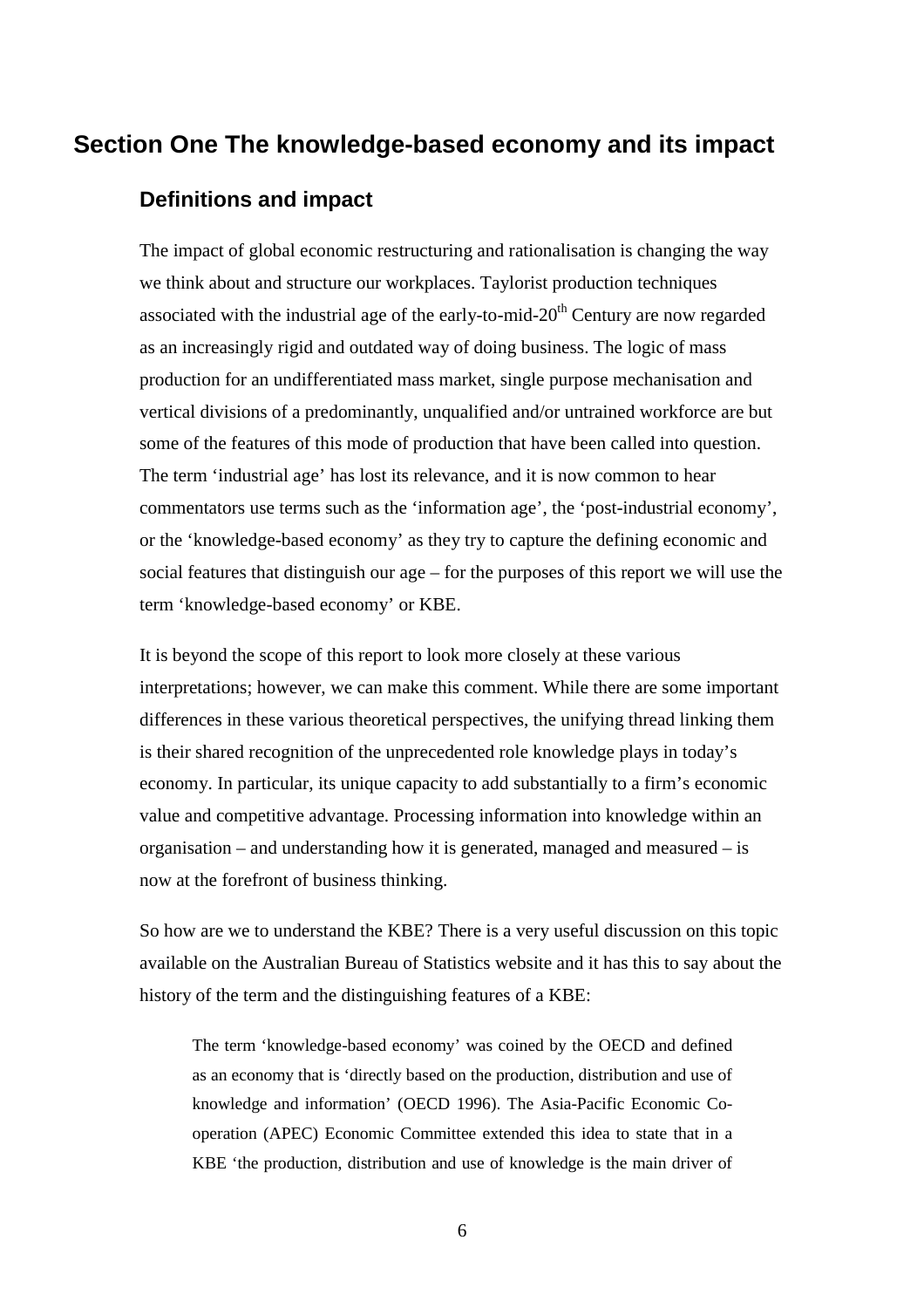growth, wealth creation and employment across all industries' (APEC 2000). According to this definition, a KBE does not rely solely on a few high technology industries for growth and wealth production. Rather, all industries in the economy can be knowledge intensive, even so called 'old economy' industries like mining and agriculture. Further, the APEC Economic Committee states that 'the knowledge required by a knowledge-based society is wider than purely technological knowledge; for example, it includes cultural, social and managerial knowledge' (APEC 2000) ([ABS 2003\)](http://www.abs.gov.au/Ausstats/abs%40.nsf/66f306f503e529a5ca25697e0017661f/371268d066f69612ca256c220025e8a6!OpenDocument).

Leadbeater highlights the fact that using knowledge to innovate is permeating all sectors of the economy – not just at the high-tech end.

The knowledge-driven economy is about a set of new sources of competitive advantage, particularly the ability to innovate, create new products and exploit new markets, which apply to all industries, high-tech and low-tech, manufacturing and services, retailing and agriculture.

In all industries, the key to competitiveness increasingly turns on how people combine, marshal and commercialise their know-how (Leadbeater 1999).

Similarly, in a report for the Department of Industry, Science and Resources, McKeon and Weir [\(2001\)](http://www.industry.gov.au/assets/documents/itrinternet/NEBBHERT_article_final.doc) note the significance of a KBE in these terms:

A knowledge-based economy (KBE) is an economy in which the production, distribution, and use of knowledge is the main driver of growth, wealth creation and employment across all industries. In this context, being a KBE means more than simply having a thriving 'new economy' or 'information economy' somehow separate from a stagnant 'old economy'. In a truly KBE, all sectors have become knowledge-intensive…

To what extent then can Australia be said to a knowledge-based economy and how do we compare to other OECD countries? The conventional way to measure the extent to which an economy is 'knowledge-intensive' is to look at the percentage of Gross Domestic Product (GDP) contributed by 'knowledge-based industries' and the percentage of the labour force defined as 'knowledge-workers'. The OECD groups high-technology and medium-high-technology manufacturers, together with health and education services, financial and business services, and communications services as knowledge-based industries (KBIs). By this definition, the contribution of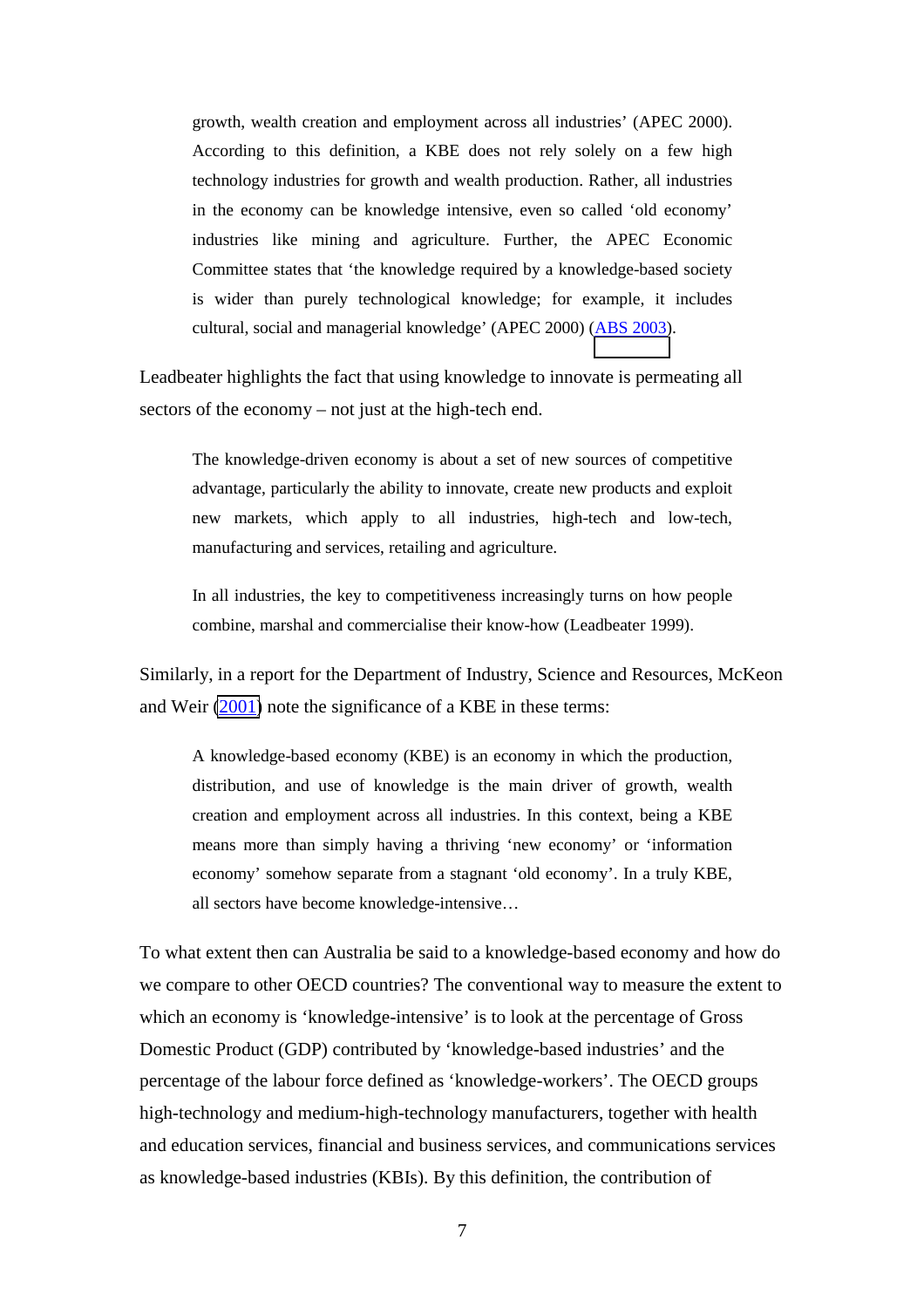<span id="page-11-0"></span>knowledge-based industries in Australia is a substantial 31 per cent – similar to other OECD countries, with the USA at 38 per cent. Similarly, 'knowledge-workers,' defined as skilled white-collar workers – that is, managers, professionals, and associate professionals – in Australia represented around 38 per cent of the labour force in 2001. This percentage is also similar to other advanced OECD countries – for example, 32 per cent in Ireland, 34 per cent in the USA, and 41 per cent in Sweden in 1999. By these criteria, according to the Department of Industry, Tourism and Resources (DITR 2002) Australia has 'one of the most modern economies in the world'.

Measuring an economy according to these criteria is a relatively straightforward task and economies have been measured this way for some time. However, it is now accepted that indicators such as these, which focus mainly on tangible economic outcomes, are not sufficiently revealing or comprehensive enough for the task of measuring and reporting on the complex interactions, and emerging value-drivers, that define the less tangible characteristics of the KBE.

Two European projects, MERITUM and PRISM, have devoted considerable resources to tackling this issue and we look at each in detail later in this report. Importantly for Australia, research on this question is not confined to Europe, and the Australian Bureau of Statistics (ABS) is doing some groundbreaking work of its own in this field. The ABS project, 'Measures of a knowledge-based economy and society' ([ABS](http://www.abs.gov.au/Ausstats/abs%40.nsf/66f306f503e529a5ca25697e0017661f/371268d066f69612ca256c220025e8a6!OpenDocument)  [2003;](http://www.abs.gov.au/Ausstats/abs%40.nsf/66f306f503e529a5ca25697e0017661f/371268d066f69612ca256c220025e8a6!OpenDocument) [ABS 2003a\)](http://www.abs.gov.au/Ausstats/abs%40.nsf/94713ad445ff1425ca25682000192af2/4f377c757da4394fca256d97002c1a68!OpenDocument) is an exciting initiative, one with the potential to provide significant guidance for our sector as we continue to grapple with the challenges of measuring and reporting our activities in the KBE. The release of this framework, with its supporting discussion paper, is intended by the ABS to 'stimulate discussion and provoke feedback about the proposed KBE framework and statistical indicators'. We briefly discuss this project below.

#### **The Australian Bureau of Statistics model**

The framework developed by the ABS builds on work previously done by the Asia-Pacific Economic Co-operation (APEC) group and the OECD. These bodies took the view that, as all industries in the economy can be 'knowledge-intensive', 'the knowledge required by a knowledge-based economy is wider than purely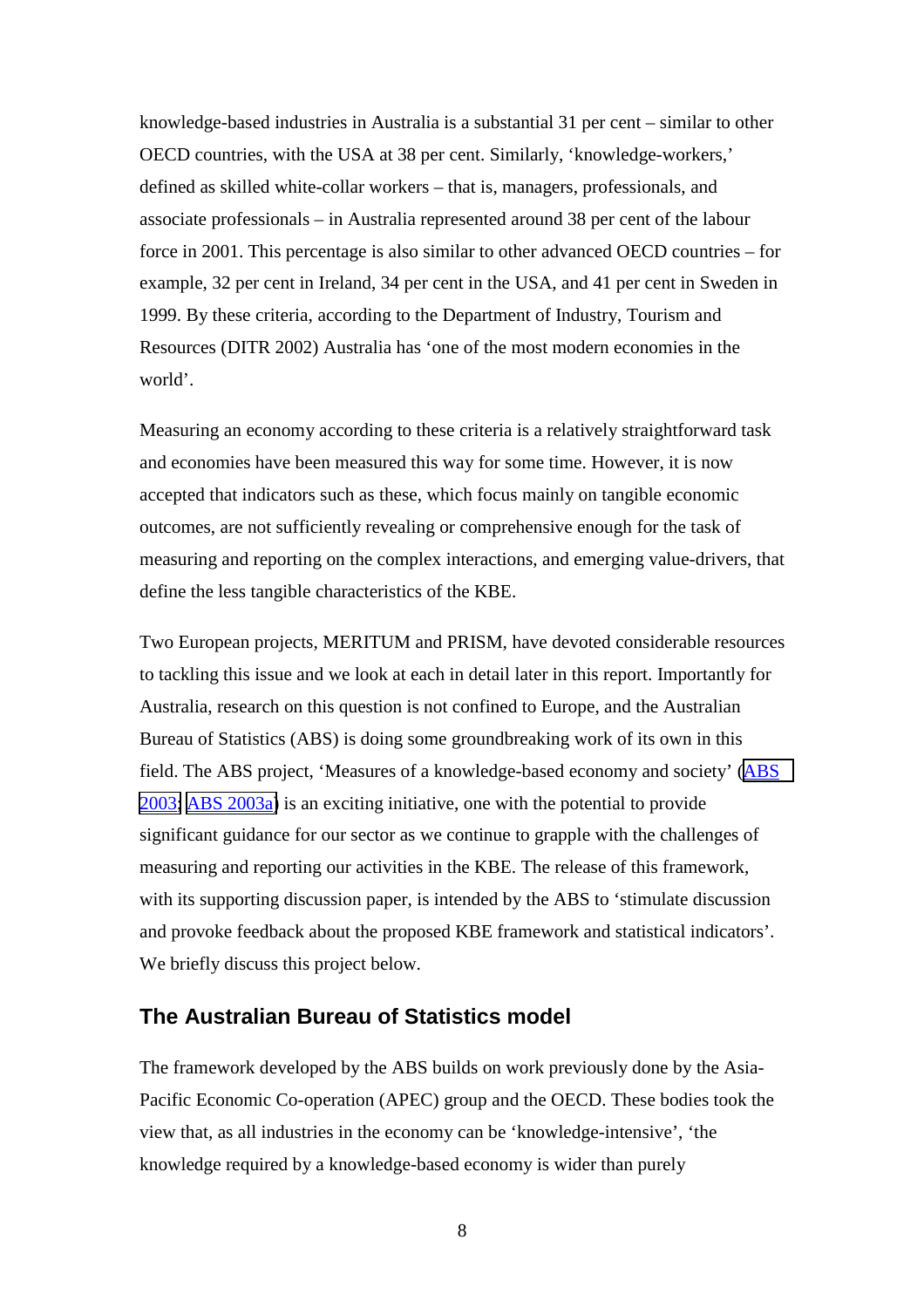technological knowledge – for example it includes cultural, social, and managerial knowledge' [\(ABS 2003\)](http://www.abs.gov.au/Ausstats/abs%40.nsf/66f306f503e529a5ca25697e0017661f/371268d066f69612ca256c220025e8a6!OpenDocument).

So to accurately measure the KBE, what is needed is a framework or model that takes these various factors into account. The ABS framework aims to do this by developing indicators that extend beyond those traditionally used, such as knowledge-based industries and knowledge-workers within an economy, levels of R&D and so on. To see the ABS framework and its supporting papers go to [Measuring a knowledge-based](http://www.abs.gov.au/Ausstats/abs%40.nsf/66f306f503e529a5ca25697e0017661f/fe633d1d2b900671ca256c220025e8a3!OpenDocument)  [economy and society – An Australian framework](http://www.abs.gov.au/Ausstats/abs%40.nsf/66f306f503e529a5ca25697e0017661f/fe633d1d2b900671ca256c220025e8a3!OpenDocument) and [Measures of a knowledge-based](http://www.abs.gov.au/Ausstats/abs%40.nsf/94713ad445ff1425ca25682000192af2/4f377c757da4394fca256d97002c1a68!OpenDocument)  [economy and society](http://www.abs.gov.au/Ausstats/abs%40.nsf/94713ad445ff1425ca25682000192af2/4f377c757da4394fca256d97002c1a68!OpenDocument) [\(ABS 2003;](http://www.abs.gov.au/Ausstats/abs%40.nsf/66f306f503e529a5ca25697e0017661f/fe633d1d2b900671ca256c220025e8a3!OpenDocument) [ABS 2003a\)](http://www.abs.gov.au/Ausstats/abs%40.nsf/94713ad445ff1425ca25682000192af2/4f377c757da4394fca256d97002c1a68!OpenDocument).

The proposed ABS framework model has five dimensions. (See Figure 1) There are three core dimensions: innovation and entrepreneurship, human capital and information and communications technology. In addition, there are two supporting dimensions: a context dimension and an economic and social impacts dimension. The paper also presents possible indicators for the model's dimensions and characteristics.



Figure 1. Simplified dimension structure of the proposed [ABS](http://www.abs.gov.au/Ausstats/abs%40.nsf/66f306f503e529a5ca25697e0017661f/fe633d1d2b900671ca256c220025e8a3!OpenDocument) knowledge-based economy/society framework (ABS [2003\)](http://www.abs.gov.au/Ausstats/abs%40.nsf/66f306f503e529a5ca25697e0017661f/fe633d1d2b900671ca256c220025e8a3!OpenDocument).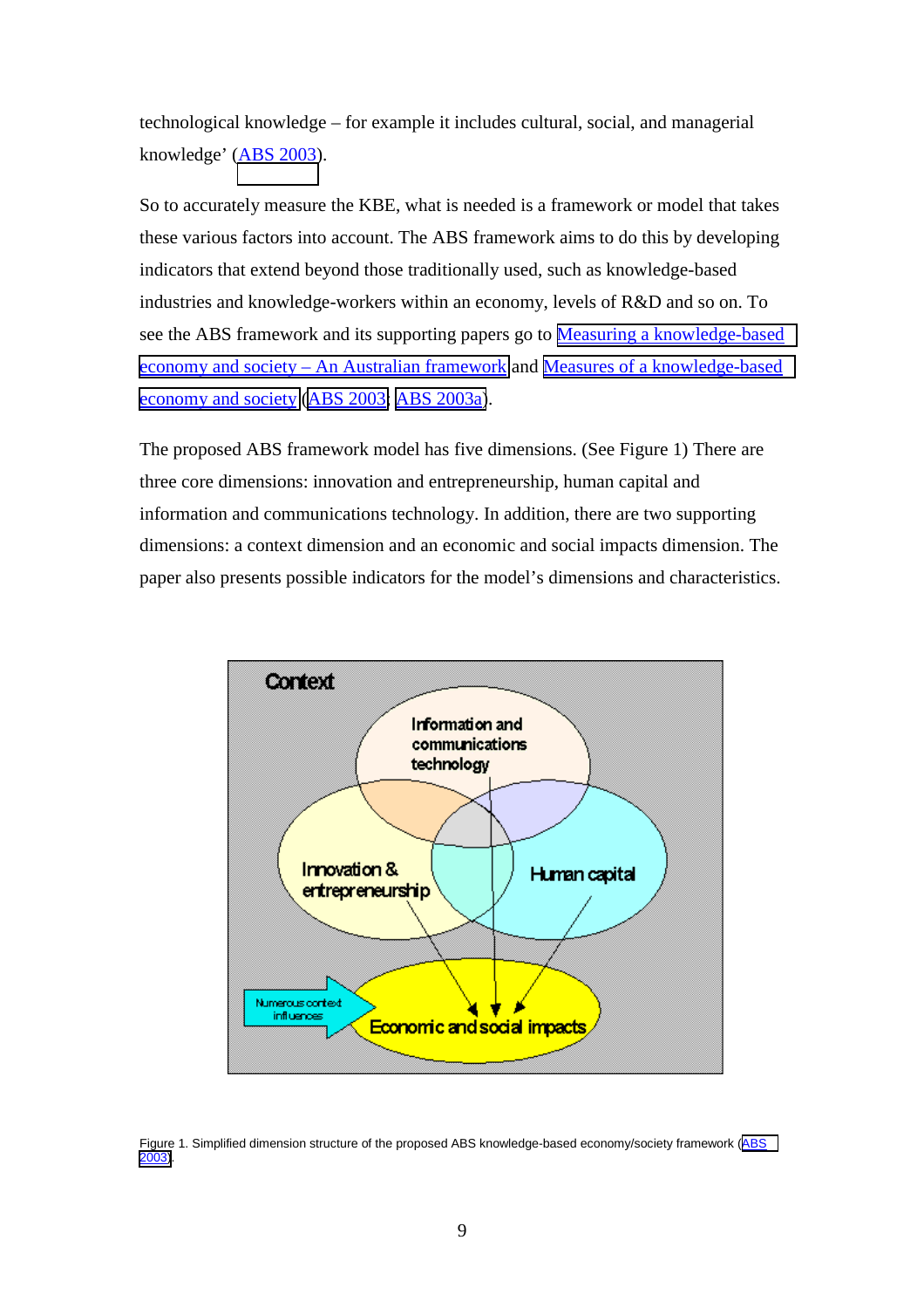#### <span id="page-13-0"></span>**The dynamics of the KBE**

While the definitions and indicators mentioned above illuminate certain aspects of the KBE, they are limited in their capacity to shed light on a defining characteristic of the KBE – namely its inherent dynamism. To better understand this feature, we need to turn to 'new growth theories', and their central belief that 'innovation and the technological and organisational changes associated with it, are the key drivers of long-run economic growth ([ABS 2003\)](http://www.abs.gov.au/Ausstats/abs%40.nsf/66f306f503e529a5ca25697e0017661f/371268d066f69612ca256c220025e8a6!OpenDocument). In addition, these models hold the view that the 'market is constantly changing and that businesses need to innovate in order to adapt to the changing environment'. Empirical studies concerned with trying to describe the behaviour of knowledge within this market have shown that:

- Knowledge flows around the whole innovation system that is, within and between firms, within and between business and academia.
- These non-linear knowledge flows are a crucial condition for the generation of novel products, processes and technologies.
- For such knowledge flows to occur, firms need to be involved in networks or innovation systems [\(ABS 2003\)](http://www.abs.gov.au/Ausstats/abs%40.nsf/66f306f503e529a5ca25697e0017661f/371268d066f69612ca256c220025e8a6!OpenDocument) – for further discussion of the ABS framework, see also Schofield [\(2003\)](http://www.tafefrontiers.com.au/flexible/presentations/Plenary/Kaye_Schofield.ppt).

On the importance of ICTs in this process, Eustace (2000) observes that 'ICTs continue to play an indispensable material role, both as an infrastructure and carrier that migrates concepts, processes and practices across all sectors' (In fact, it is now difficult to imagine how the economy and society would function without the presence of ICTs). The sociologist [Manuel Castells](http://sociology.berkeley.edu/faculty/castells/) (1996) has also written extensively about what he calls the 'network society', and how this networked, global economy has the power, by virtue of ICTs, to act as a 'unit in real time on a planetary scale'. The international money markets, where we see billions of dollars being moved around the world in the blinking of an eye, 24 hours a day, is probably the most visible expression of a market able to operate in real time on a global scale. These observations about the complex interrelationships and dynamic nature of the KBE, especially the findings about 'knowledge flows' and 'networks', add much to our understanding of the intricacies of this 'new' economy, but also show why measuring the outputs of this economy is proving to be such a challenging task.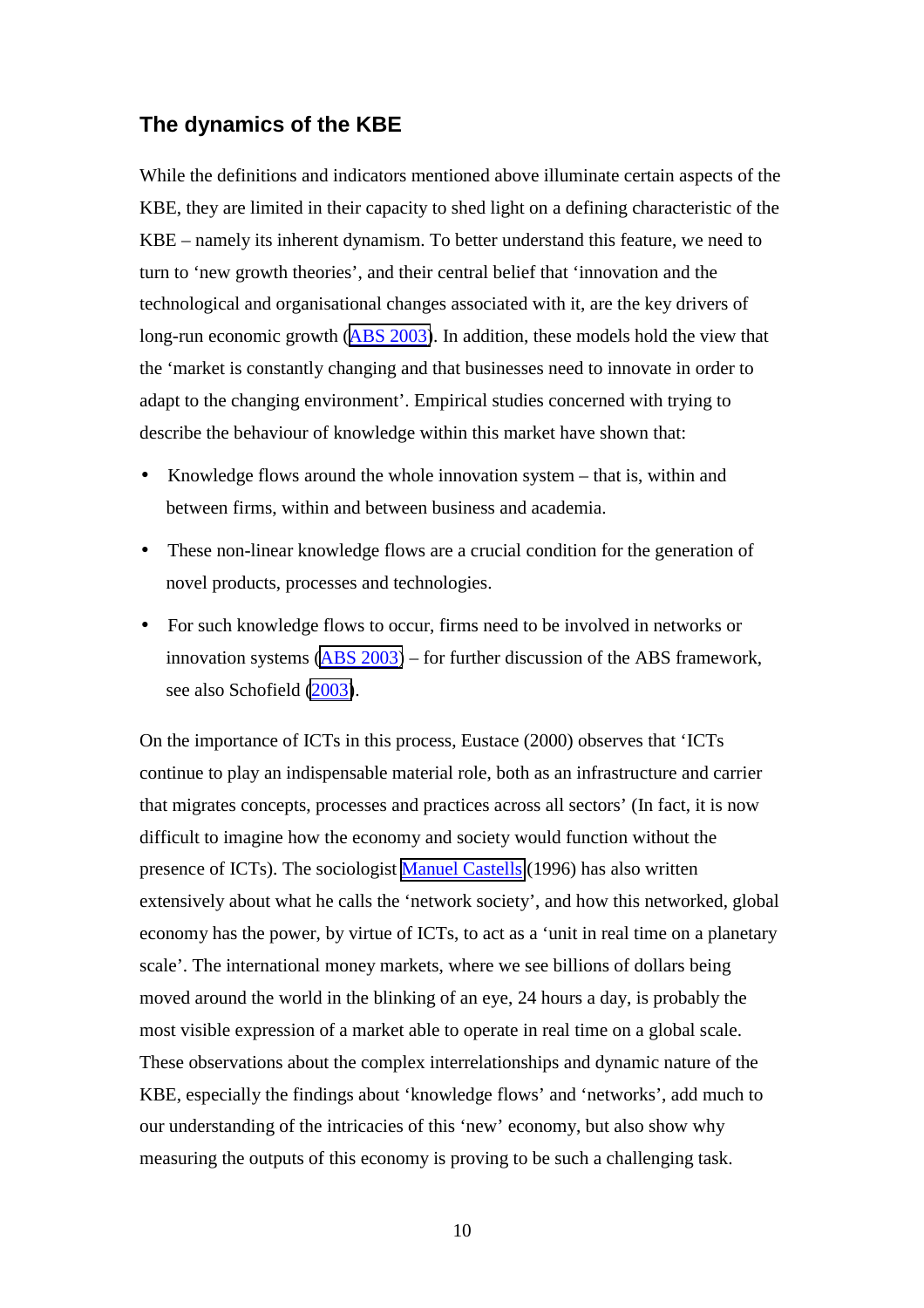<span id="page-14-0"></span>So the emerging and more fully realised features of this the 'new' knowledge-based economy, can be summarised as follows:

- There is a noticeable shift in advanced economies from a reliance on manufacturing and commodity production to one where services, relationships, symbols and ideas are the 'stuff' of production – giving rise to the existence of the intangible economy.
- The need to draw on, manage, and capture knowledge, throughout the entire process of production and delivery of goods and services is intensifying and affecting all sectors of the economy.
- The processing and management of information and knowledge, made possible by the ever-increasing power and pervasiveness of ICTs, databases etc., help drive innovation and reconfigure economic value towards intangibles.
- The degree of organisational or business 'connectedness' via the existence of virtual networks is increasing throughout the global economy.
- The emergence of a new set of organising principles for production based on flexibility and innovation and the dynamic flow of knowledge.
- Increasing abstraction in the nature of our work and our relations, relationships, structures etc.
- Growth in demand for high-skill workers across most industries is increasing.
- Accounting systems and reporting models are not reflecting these changes in value.

#### **The VET context**

The Australian economy is not immune to these seismic shifts in the global economy. The aftershocks generated by these economic ruptures continue to reverberate through all sectors of the economy and society. Ferrier (1999) highlights the extent of this structural change with a comparison of the top 20 Australian companies in 1980 with the top 20 in 1998. In 1980, 13 of the top 20 were industries from the mining and resources sectors. In 1998, banking had the most, with five – and the previously dominant mining and resources companies numbered only four. Telecommunications, retail and financial services made up most of the remaining places in 1998. (One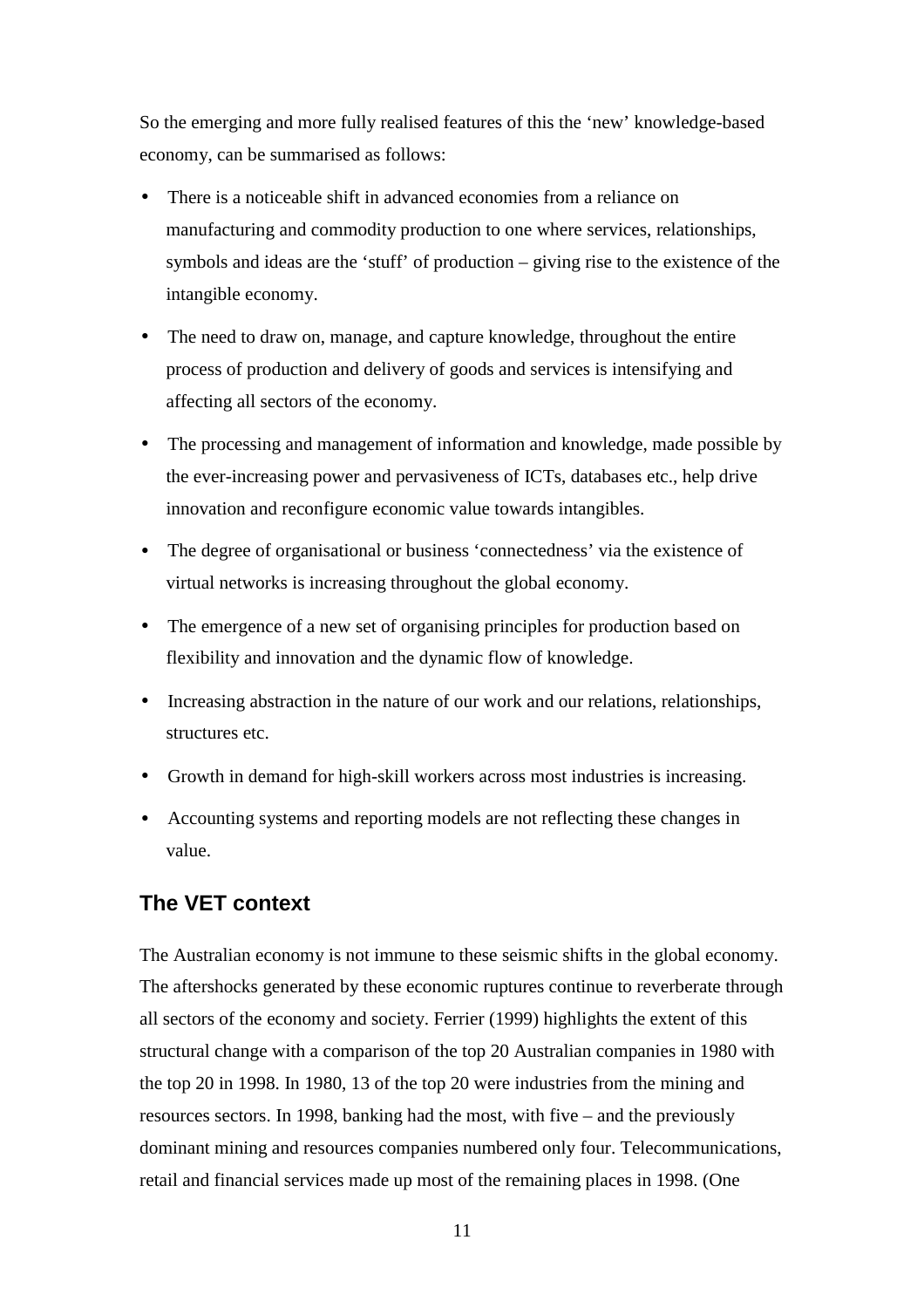would expect that this trend, has if anything, intensified since 1998). As Ferrier points out, this shift also demonstrates the move from investment in tangible goods, in this case tools and machinery, to a 'growth in industries which are more dependent on investment in intangible assets, such as knowledge and skills of people, for their financial success'.

How have these forces affected aspects of the VET sector and how do they relate to our investigations into the sustainable VET organisation?

Since the major reforms of the early 1990s, VET is seen to have a central role in the restructuring process of the Australian economy. The prevailing view, advocated by government, business and the labour movement, is that Australia's international competitiveness increasingly depends on the skills and quality of the nation's workforce. Significant efforts have been made in this time to improve the flexibility and skill-level of the nation's workforce. However, research is now beginning to show that that while workforce skills remain vital, organisational flexibility – that is the ability of the organisation to adapt to new market settings, to draw on the knowledge and skills of its people in new or previously untapped ways – is rapidly becoming the key requirement for business sustainability. And how effectively an organisation develops and supports these characteristics are to a significant degree determined by the actions of the decision-makers and leaders within that organisation.

In relation to our project, this means that VET providers need to see themselves as *knowledge-generation businesses* that are able to leverage their organisational knowledge and capacity to generate improved outcomes for their own organisations and their learners. This presents a challenging shift in thinking for VET organisations as it impacts heavily on existing work roles, and demands from staff an acceptance of an increasingly abstracted notion of work as ICTs continue to mediate our work and relationships. Organisations need to prepare themselves for the future by having a much stronger understanding of their intangible assets and how they can build organisational value by utilising them more effectively. Furthermore, the continuing dispersal and uptake of flexible learning throughout the sector means that, in addition to the factors outlined above, VET organisations now have to operate in a more open, service-oriented manner, be responsive to individuals and their employers, and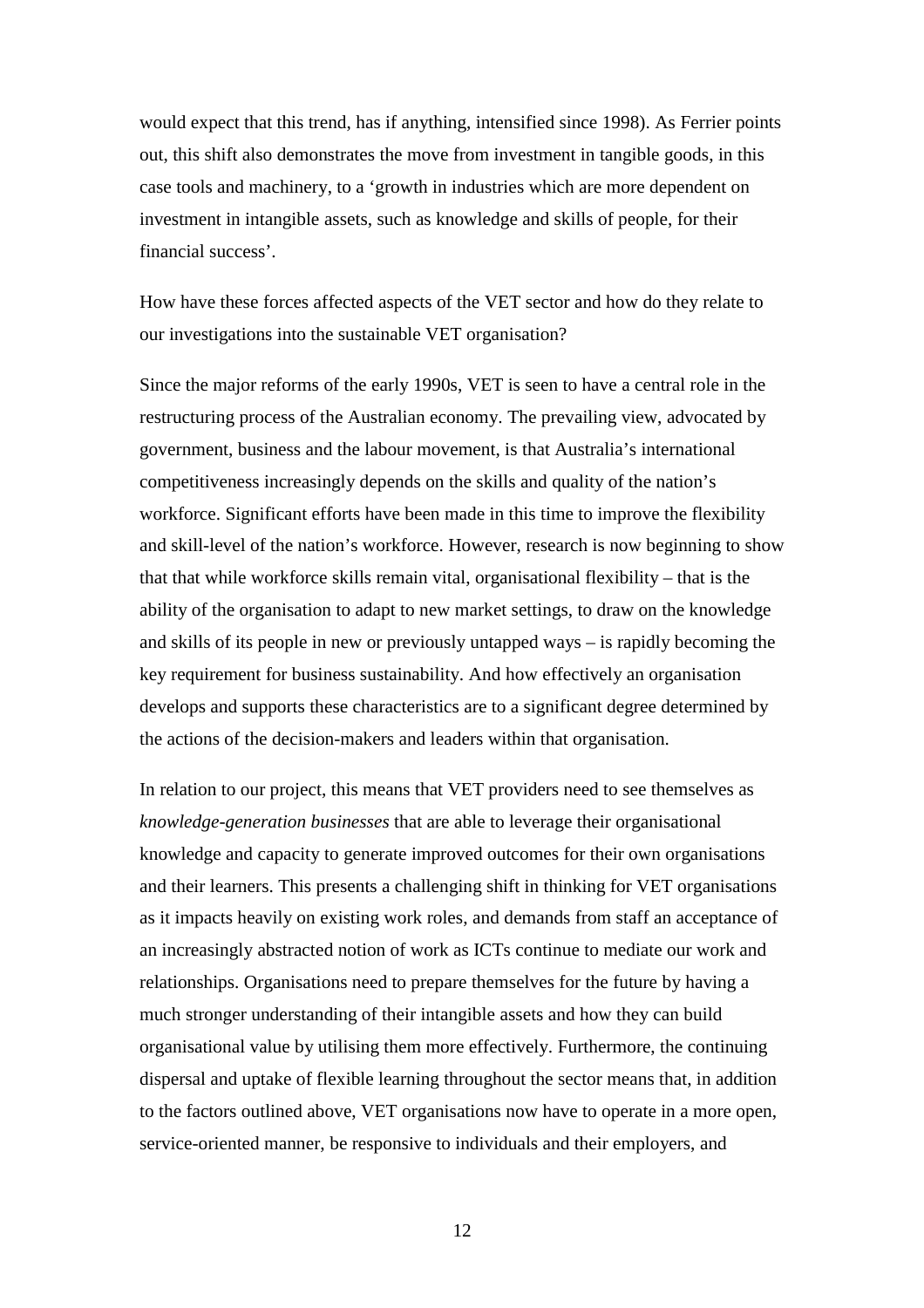<span id="page-16-0"></span>prepare for the future skill needs of new and emerging industries as well as the changing requirements of the established industries.

Or to put it another way, how prepared are VET organisations to meet the objectives of the national strategy 2004–2010? We believe our model of sustainability is one approach for responding to these challenges, and we outline it below.

## **Our model of sustainability – IAN**

During the early research phase of our project, as we scanned the literature on emerging business models, it became clear that in the KBE certain organisational features have become valued above others. Drawing on this research, we distilled these various features to three core characteristics, proposing that sustainable VET organisations must be *innovative, adaptive and networked* (IAN).



Figure 2. The model of sustainability.

We define a sustainable organisation as one that sets and achieves business goals and measures within the context of the operational environment and exhibits the core characteristics as follows:

**Innovative:** The ability to continuously probe its market environment and produce something like nothing done or experienced or created before to satisfy identified opportunities.

**Adaptive:** The ability to adapt or conform to new or different conditions.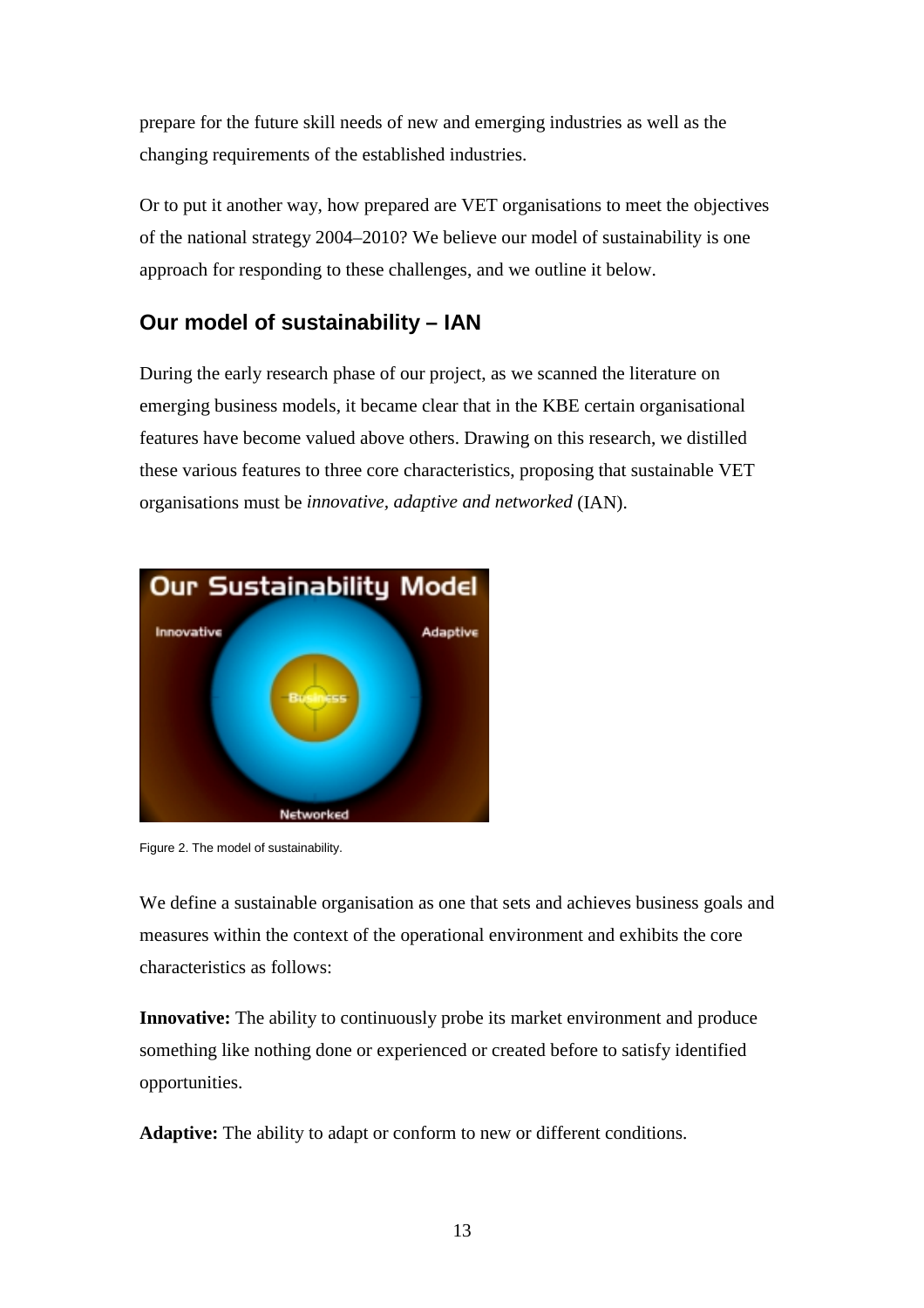**Networked:** The ability to identify and cultivate associations that can provide positive organisational benefits.

We have not been too fussed about how we define these terms. These definitions are taken straight from the dictionary. We think it more important to focus on what it is VET needs to be innovative about, rather than getting bogged down in definitional arguments. The characteristics of innovative, adaptive, and networked were chosen because of their relationship to intangible assets. They offer an alternative way of talking about sustainability (and intangible assets) to providers in terms they understand and are comfortable with.

In our field research we wanted to test the usefulness of this model by:

- Investigating the role and capabilities of leaders/innovators in VET and selected non-VET organisations and identifying how these individuals contribute to creating these sustainability characteristics in their organisations.
- Investigating and identifying how leaders/innovators create and enable these characteristics to flourish in their organisations.
- Explaining how these individual and organisational initiatives are developed into an organisational model of 'sustainability'.

Our interview findings are discussed in Section Four.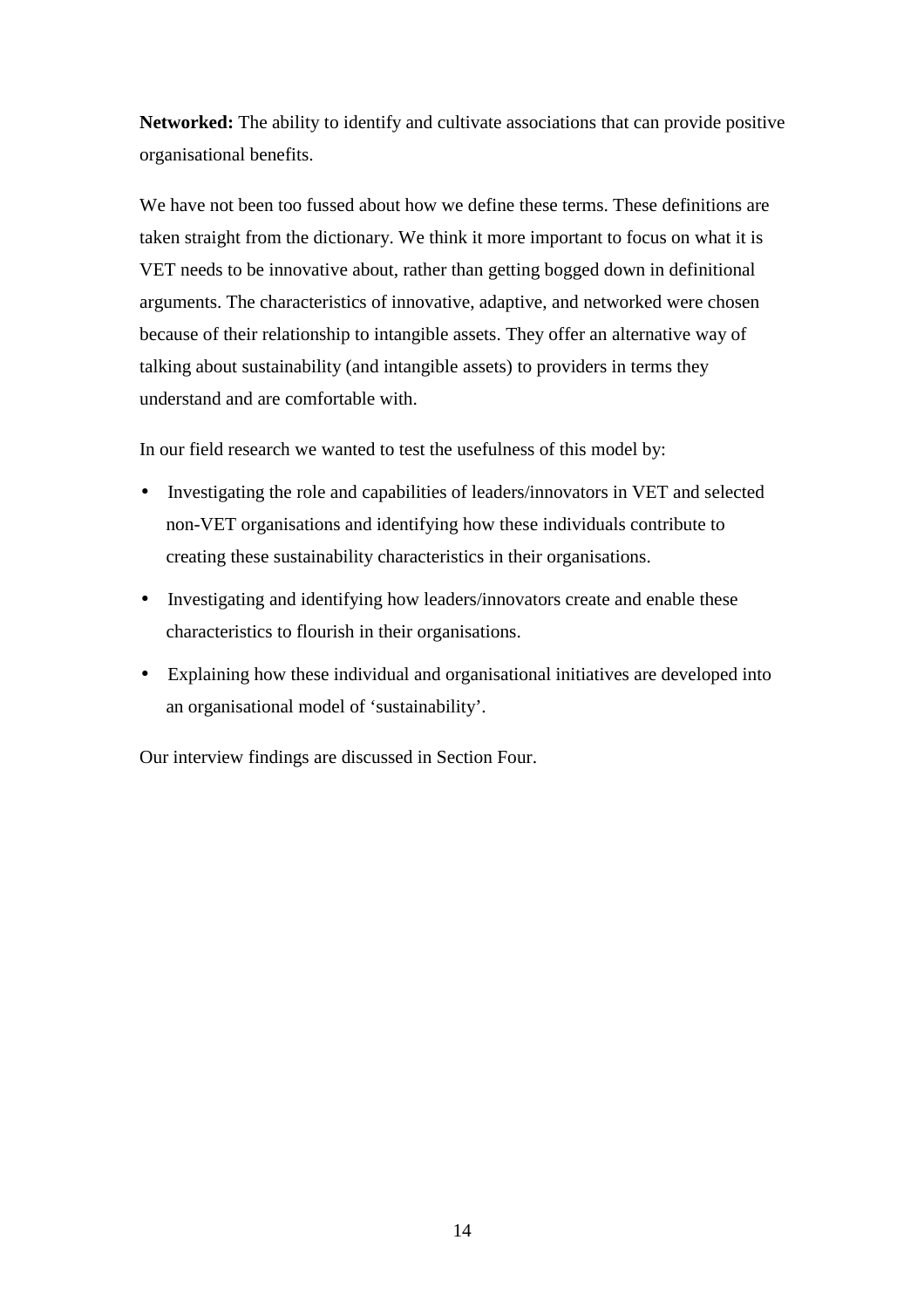# <span id="page-18-0"></span>**Section Two Intangible assets**

## **What are they?**

It is now time to look more closely at what is meant by intangible assets and to briefly describe their significance and role in the KBE. As we have noted, coupled to the growing importance of knowledge as an economic asset is the shift in the economy from tangible to intangible factors of competitive performance. Evidence is also showing that the structure of a firm's asset base is changing, whereby an everincreasing source of economic value is now derived from the intellectual capital of an organisation. However, it should be noted that, while there is broad agreement about the importance of knowledge in this equation, it is also conceded in the literature that our understanding of how knowledge works as an economic resource is still fairly limited.

Why the current preoccupation with intangible assets? As Lev (2001:9) points out, intangible assets 'have always been with us' and these assets have usually 'been expensed in financial reports'. However, he argues that the current emphasis on intangibles is due to the confluence of two factors. The first is 'intensified business competition', largely brought on by the deregulation of the telecommunications, electricity, transportation and financial sectors of the economy. The second factor is the 'advent of information technologies' and the Internet. These political and economic reforms, together with the technological advances, have 'changed the structure of corporations and catapulted intangibles into the role of the major valuedriver of businesses in developed countries'.

## **The Mayo model**

So how are we to understand intangible assets or intellectual capital, as often in the literature these terms are used interchangeably. To see the full extent of this field of inquiry, and to find useful links to information and knowledge about intangible assets and intellectual capital, the authors recommend the following website: [http://www.intellectualcapital.nl/.](http://www.intellectualcapital.nl/)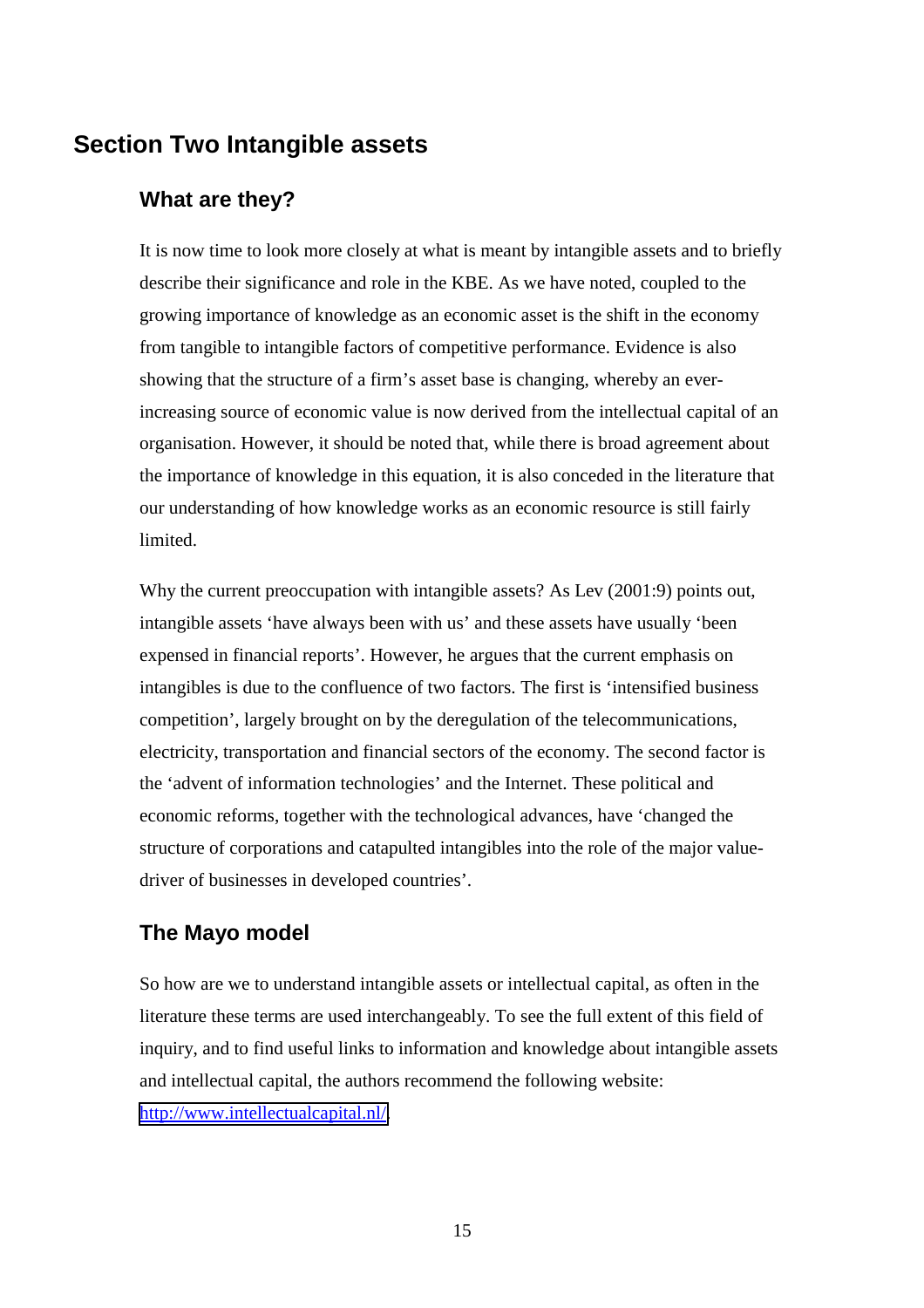With regard to definitions, we prefer to use the term 'intangible assets' and the model developed by Andrew Mayo, (See Figure 3). This model helps to show both the differences between tangible and intangible assets, and the relationship intellectual capital has to intangible assets. Figure 3 shows how Mayo groups and defines the various components.



Figure 3. Organisational value (Mayo 2001:32).

Mayo defines each of these dimensions in the following terms:

**Human capital** is the knowledge that employees take with them as they leave an organisation. It includes knowledge, skills, experiences and abilities of people. Some of this knowledge is unique to the individual, some may be generic. Examples are innovation capacity, creativity, know-how and previous experience, teamwork capacity, employee flexibility, tolerance for ambiguity, motivation, satisfaction, learning capacity, loyalty, formal training and education.

**Structural capital** is the knowledge that stays within the firm at the end of the working day. It compromises organisational routines, procedures, systems, cultures, databases, Examples are organisational flexibility, a documentation service, organisational learning capacity. Some may be legally protected by intellectual property rights or patents.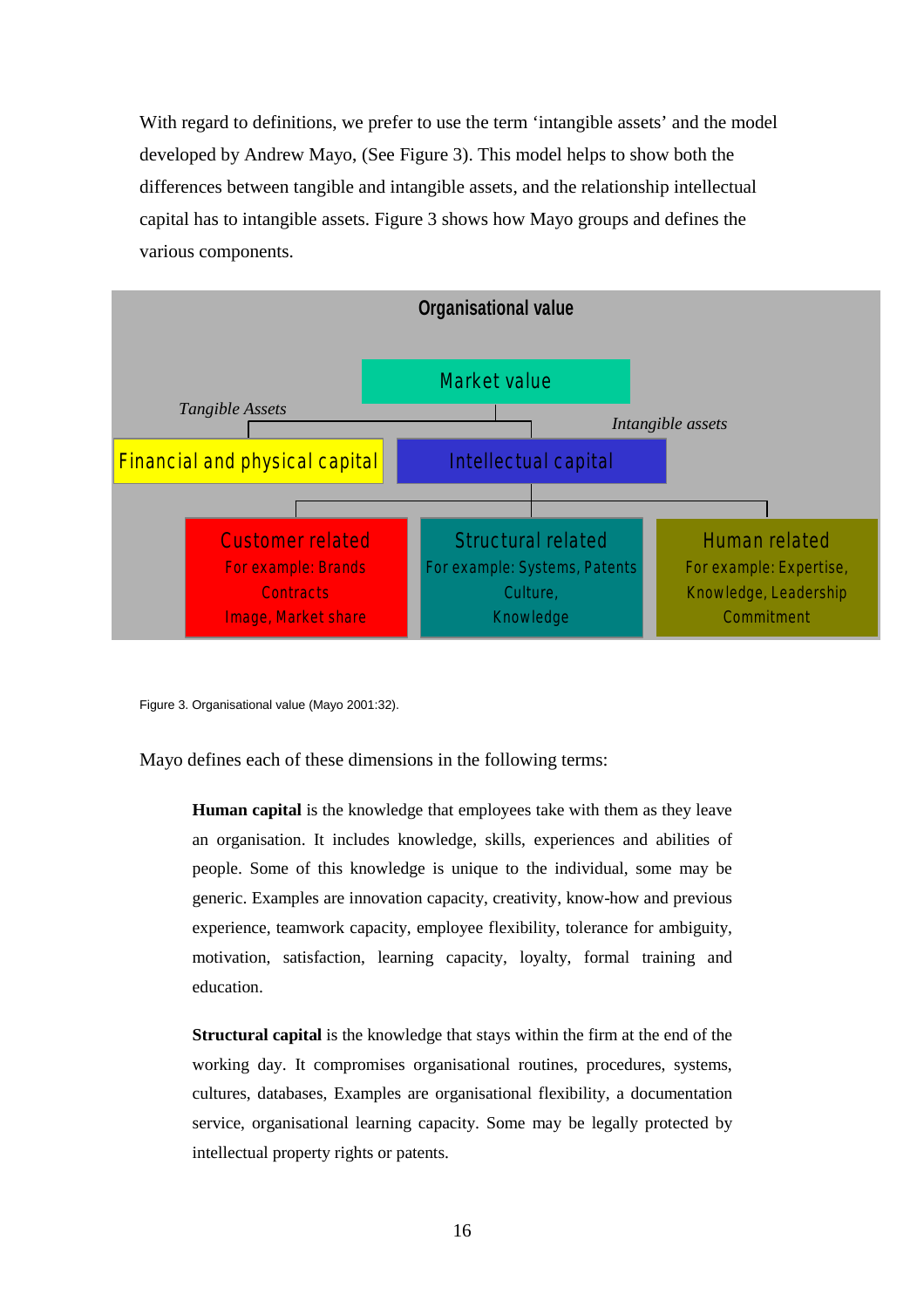<span id="page-20-0"></span>**Customer or relational capital** are all of the resources linked to external relationships of the organisation with customers, suppliers or partners. It comprises that part of human and structural capital involved with the company's relations with stakeholders. Plus the perceptions they hold about the company. Examples of this category are image, customer's loyalty, customer satisfaction, links with suppliers, commercial power, negotiating capacity (Mayo 2001:31–32).

#### **European engagement**

In Section Three we look in detail at two European initiatives that have focused on intangible assets. But first we would like to make these general comments about our overall impressions of the extent of European engagement with intangible assets. This perspective is then followed by some broad conclusions concerning intangible assets gleaned from the international literature.

The overseas study trip confirmed the impressions we gained from our initial research, that throughout Europe significant financial and intellectual resources involving academics, policy-makers, financial analysts, accountants, economists, and business managers are being brought to bear in this field. While Australia is rightly seen in Europe as a leader in many aspects of flexible learning, it seems fair to say that our engagement with intangible assets currently lags behind Europe and the United States. Significantly, it is not only that the level of activity is greater in Europe; it is that the substance of the activity in Europe is 'deepening'. For example, managers and organisations there recognise the importance of intangible assets; what they now want are the tools to help them manage and measure their intangible assets. What is also clear are the efforts being made to build 'transnational' communities and find models and solutions that reach beyond the national. Perhaps the status of intangible assets in Europe is in some way analogous to the current state of flexible learning in Australia: as we have moved through the preliminary challenges of the implementation of flexible learning, so too have the Europeans in relation to intangible assets.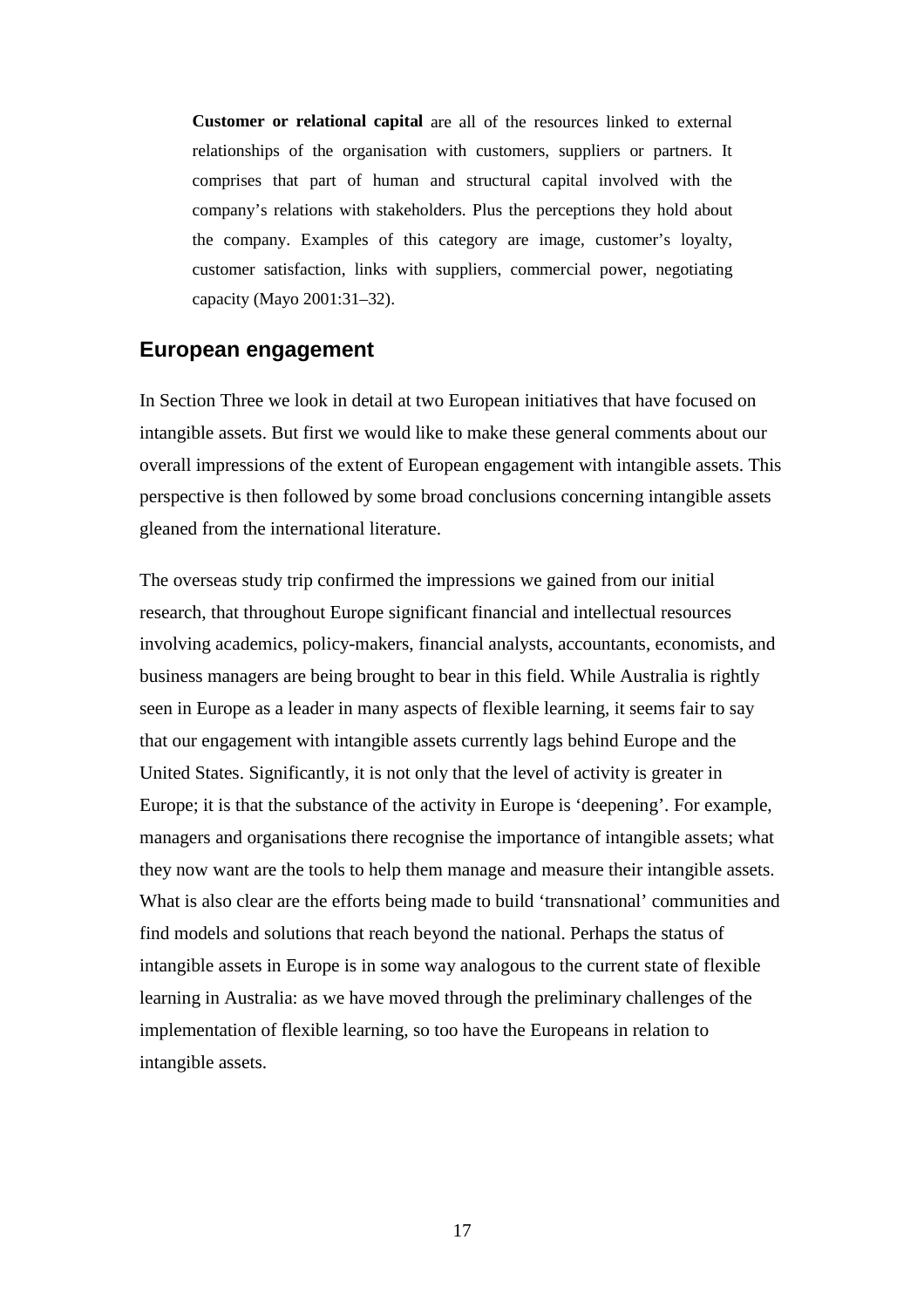## <span id="page-21-0"></span>**Findings from the literature**

There is a vast, and it would seem, ever-increasing body of work on intangible assets and its related themes. In our bibliography we suggest some useful websites and journals as a way into this topic. Below we have summarised some of our key observations and findings from the literature.

- The diversity of approach to intangible assets is worldwide the language used has different meanings to each group. There is no common language or set of standards upon which to base discussions and there is a strong push to generate some standard requirements within the formal reporting of companies.
- While the emphasis for many groups is on the economic aspects of corporate reporting they still have a desire to produce a broader set of benchmarks upon which organisations can be compared. R&D seems to have the greatest traction but increasingly some descriptive material, which could be described as intangible assets, is included.
- There is an acceptance that too many mandatory measures would have the potential to stifle innovation.
- Further research evidence is needed to demonstrate the value of measuring and reporting on intangible assets. There is a belief that intangible assets are important but that there is not enough hard evidence.
- Public sector organisations worldwide are lagging in their consideration of intangible assets. Profit gives clarity to this discussion in ways that seem hard to replicate in public organisations.
- Governments at state and national levels are really lagging behind international thinking and policy in the realms of intangible assets, innovation and business transformation in response to the information/knowledge economy.
- There is a range of workable models for the analysis and reporting of intangible assets. The most promising include the MERITUM guidelines and the Danish approach to Intellectual Capital Statements.
- There appear to be many ways in which organisations get into the intangible asset discussion within the company. It can be through: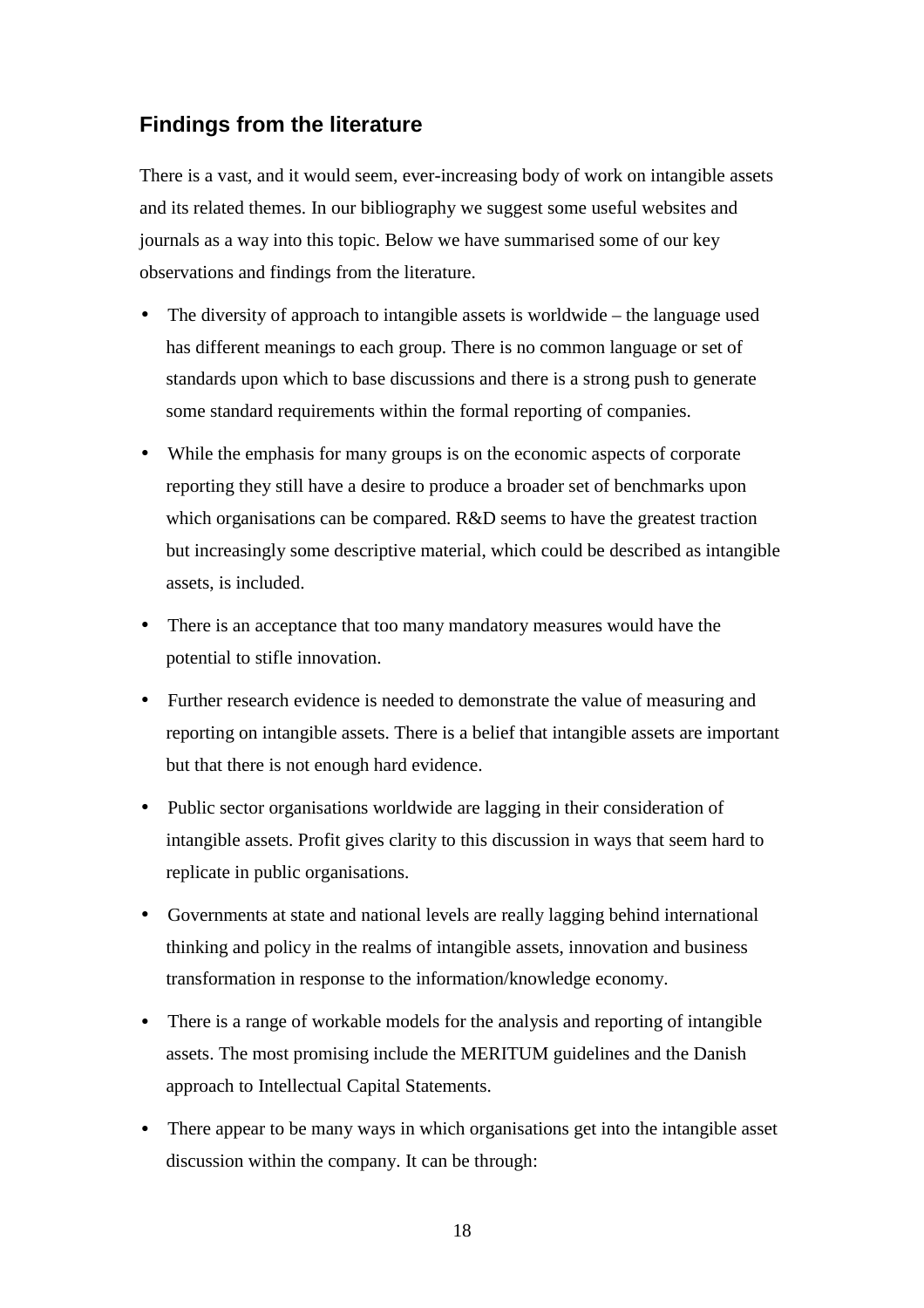- <span id="page-22-0"></span>o Knowledge management.
- o Intellectual Capital Statements.
- o Intellectual property.
- In each case it appears that the solution is unique to that company each approach offers slightly different benefits and in no way does one size fit all.
- Models are of interest to organisational leaders but they want them to be practical.

## **A risky business?**

To round off this introduction it is important that we briefly draw attention to the points made in the literature about the relative 'riskiness' of certain intangible assets as they relate to the process of innovation. In other words, what of the risk factors associated with intangible assets and innovation? The spectacular rise and equally dramatic bursting of the IT bubble, a sector built upon intangible assets, is perhaps the most notable demonstration not only of the volatility of intangible assets, but also of the wide divergence between the market and book values of companies as value spirals towards the intangible. Lev (2001:39) writes that, while all investments and assets have some element of risk, 'the riskiness of intangibles is, in general, substantially higher than that of physical and even financial assets'.

This is also the case with innovation. Why? Because, as Lev points out, R&D, human capital and the assets of an organisation are the key ingredients for innovation, and investment in these components is most needed in the early stages of the innovation process. Unfortunately, the start-up stages of the 'innovation chain or span', as he refers to it, also happen to be the time when the technological and commercial risk of failure is at its greatest. Reassuringly, as one proceeds further along the 'innovation span', the level of risk 'descends'. Significantly, a number of the CEOs we interviewed, (see Section Three) comment on managing the inherent risks involved in being an innovative organisation and the challenges they face in assessing the merits of various innovative ventures and projects.

Lev's comments on the relative 'volatility' of intangible assets, his identification of the nexus between project start-up and the increased risk of project failure, help us to appreciate how assets of this kind can also impact upon organisational sustainability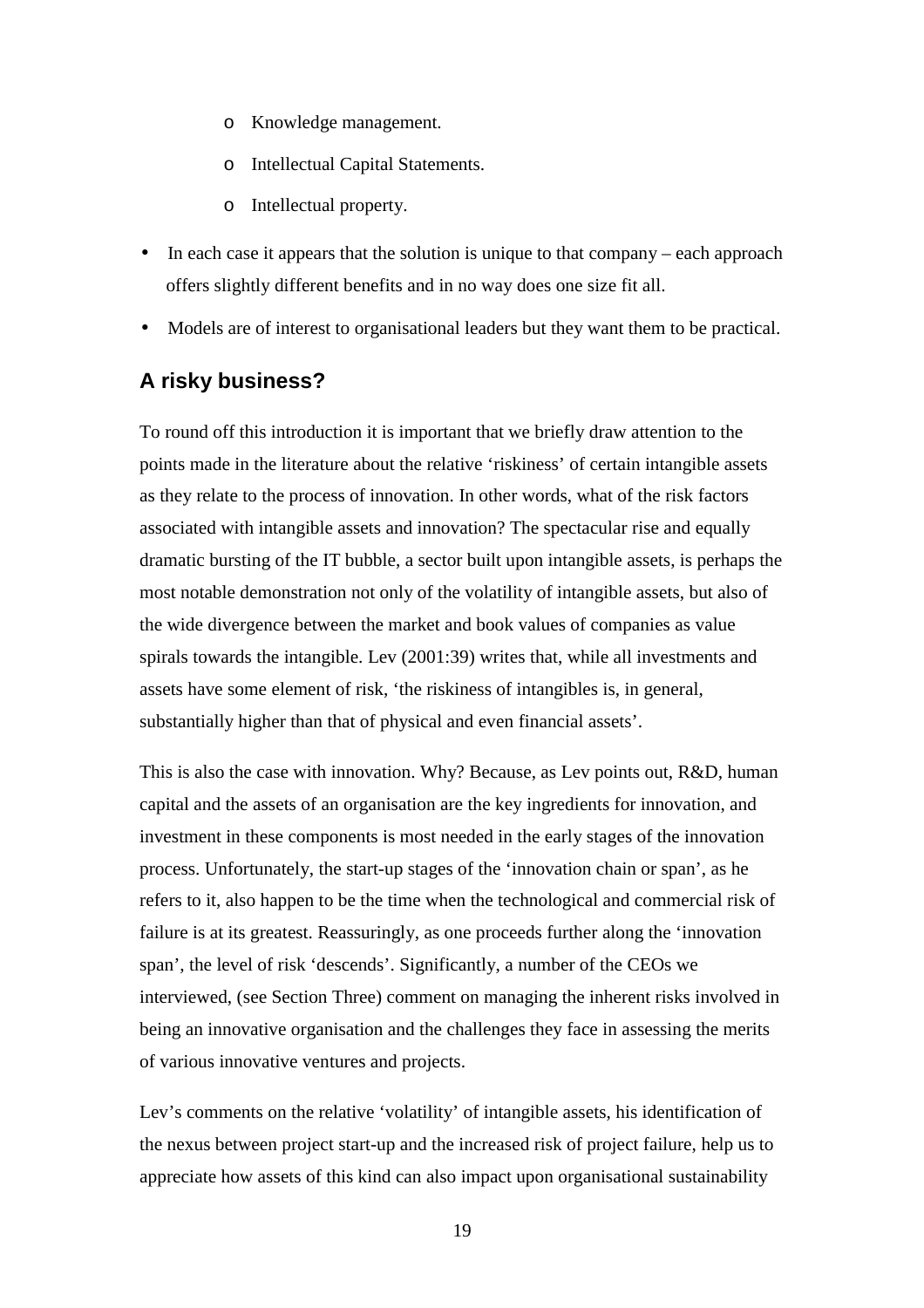in potentially contradictory ways. Given the ever-increasing entrepreneurial nature of VET activity, along with the continuing push for innovation, his observations, while primarily focused on the corporate world, are also critical ones for our sector.

Lev's insights bring another dimension to our understanding of intangible assets and innovation, and in line with general thrust of this paper, we believe his work also warrants closer examination.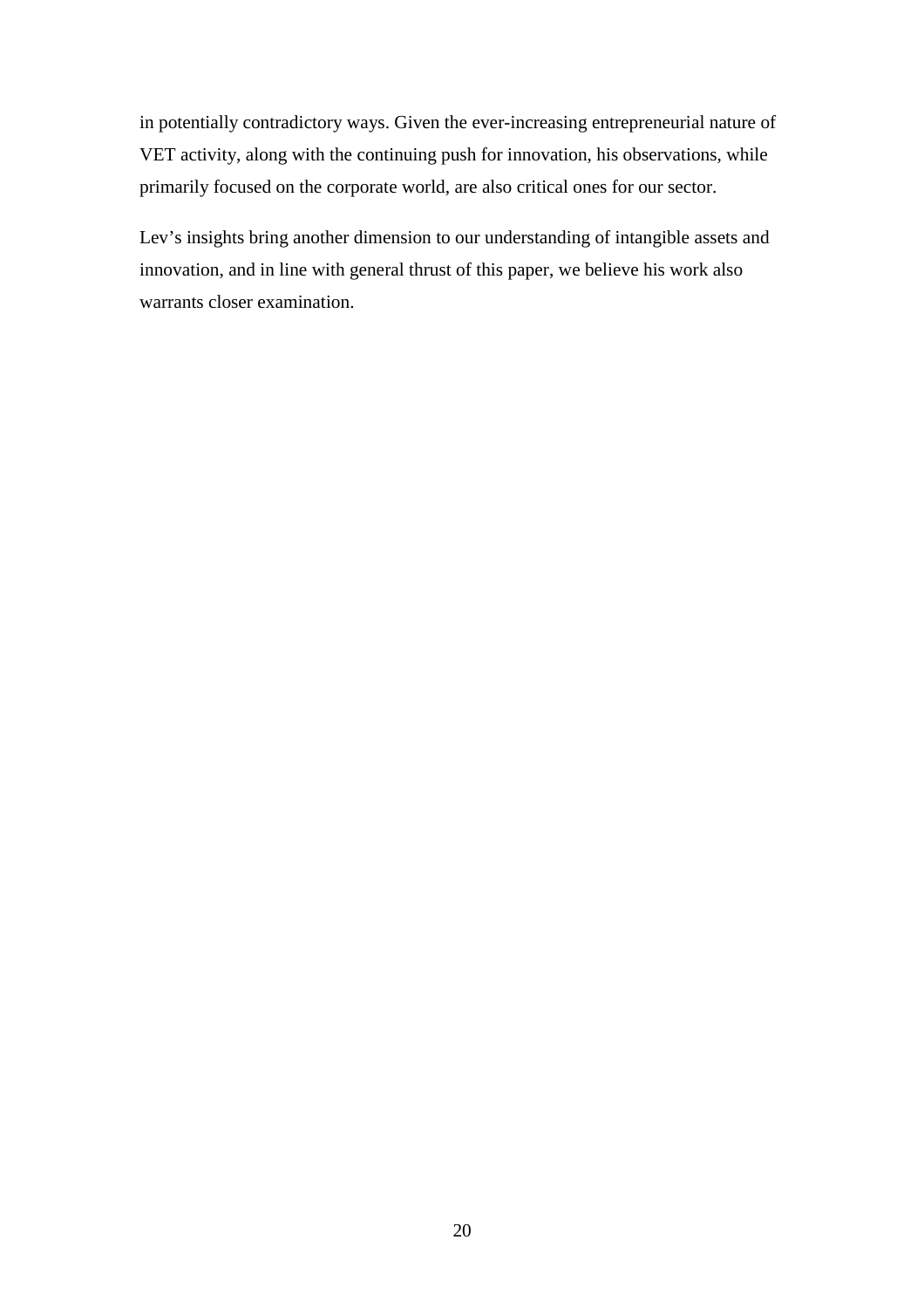# <span id="page-24-0"></span>**Section Three Emerging solutions**

## **The PRISM project**

One significant and high-level European initiative has been the PRISM project. Begun in January 2000, its mission has aimed at gaining a deeper understanding of the issues surrounding the management and measurement of intangibles in the modern economy.

The project's first stage provided more than 60 research papers and 15 case studies produced by the PRISM researchers over the last 18 months. These have now been made available online at [http://www.euintangibles.net/research\\_results.](http://www.euintangibles.net/research_results)

The papers and presentations delivered at the PRISM Conference attended by the authors of this report in July 2003 can be accessed from this site or by visiting the [PRISM conference](http://www.euintangibles.net/conferences/) site.

The final stage report, [The PRISM report 2003 – Research findings and policy](http://www.euintangibles.net/research_results/FinalReport.pdf)  [recommendations \(PRISM 2003\)](http://www.euintangibles.net/research_results/FinalReport.pdf) is also now available and its findings and conclusions are structured around PRISM's four key research themes: the emerging new theory of the firm, measurement implications, issues for the business community, and policy issues.

The report's findings are extensive and to summarise the findings and recommendations for each of the four themes is beyond the purpose of this report. However, we wish to highlight some of the powerful models that have been developed by PRISM to help communicate the key concepts of its research. We conclude this section on PRISM with a focus on some of the report's policy recommendations.

The power of an elegant diagram or dramatic metaphor to illustrate complex phenomena or concepts is a fact well recognised by PRISM. They have produced a number of models that show the development of their thinking since the beginning of the project and we highlight them below.

The first model is what PRISM calls its 'double torus' (See Figure 4). This model represents the 'continuous dynamic interplay between tangibles and intangibles that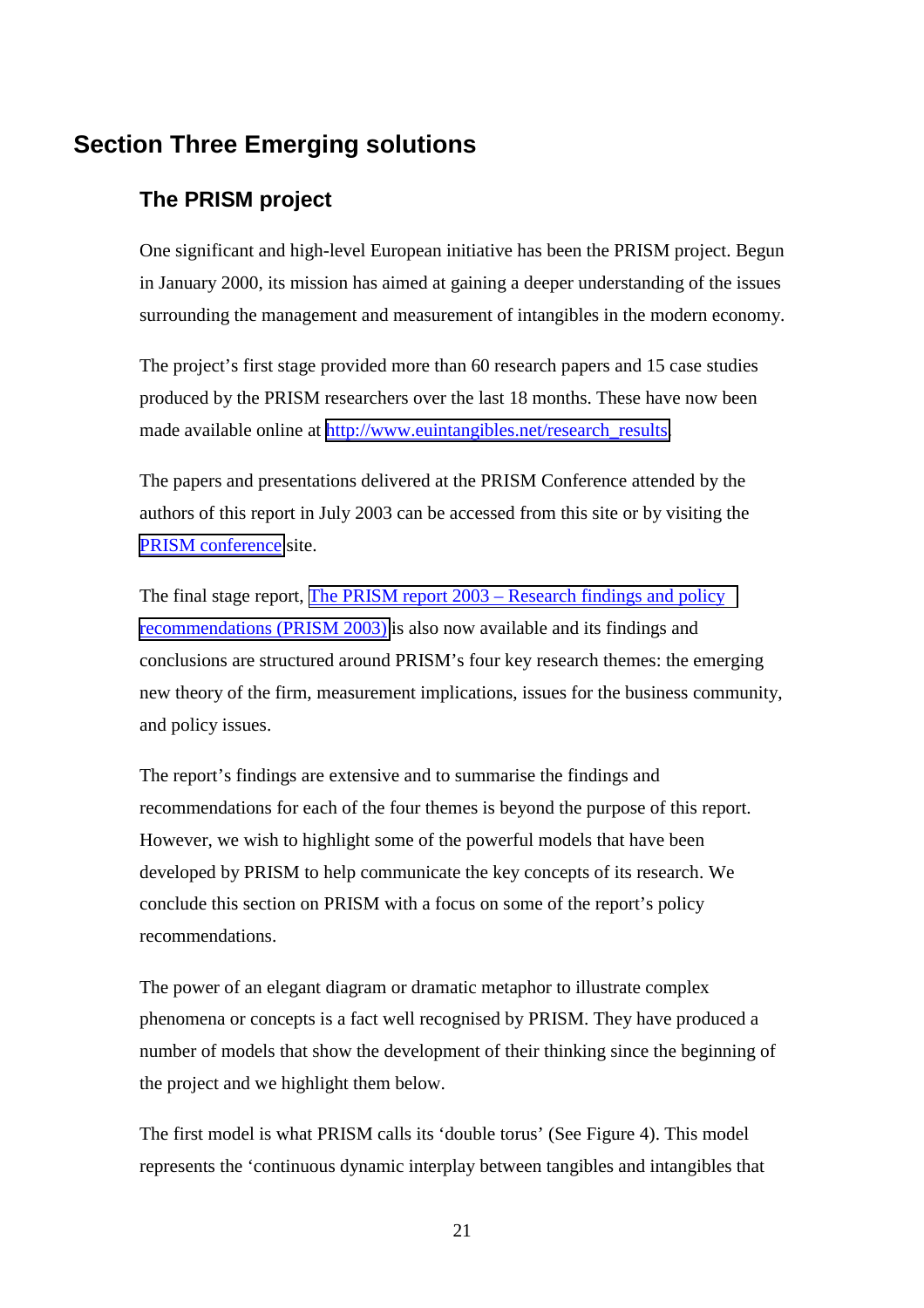leads to value creation' and the aim is to also show that there is 'no boundary separating tangible and intangible factors'. The model also captures the dynamic nature of the 'knowledge flows' in the KBE.



Figure 4. The 'double torus' ([PRISM 2003\)](http://www.euintangibles.net/research_results/FinalReport.pdf).

Figure 5 represents PRISM's view of the emerging resource or assets base of the 21<sup>st</sup> Century enterprise, and it is interesting to note how PRISM is now using the terms 'intangible competencies' and 'latent capabilities' – this is a recent development.

With this model, the report makes the following point:

Our starting point is that successful players in today's open competitive markets must have access to a nexus of unique, or at least difficult-toreplicate, capabilities, competences and quasi-assets in order to stay ahead of the game. These value-drivers can be conceptualised in terms of four resource groupings:

The schema presents the various tangible assets, legal rights, competences and capabilities that constitute the extended asset base of a modern enterprise. Some lie within its physical and legal boundaries while others are to be found outside within its network of influence. They also lie along a continuum. At one end we find the 'soft' intangibles that are difficult to isolate and value, often termed embodied intangibles, whose economic influence – and hence value – depends on complementarities with other assets…The left hand segment…constitute the main components of the current reporting model ([PRISM 2003:14–15\)](http://www.euintangibles.net/research_results/FinalReport.pdf).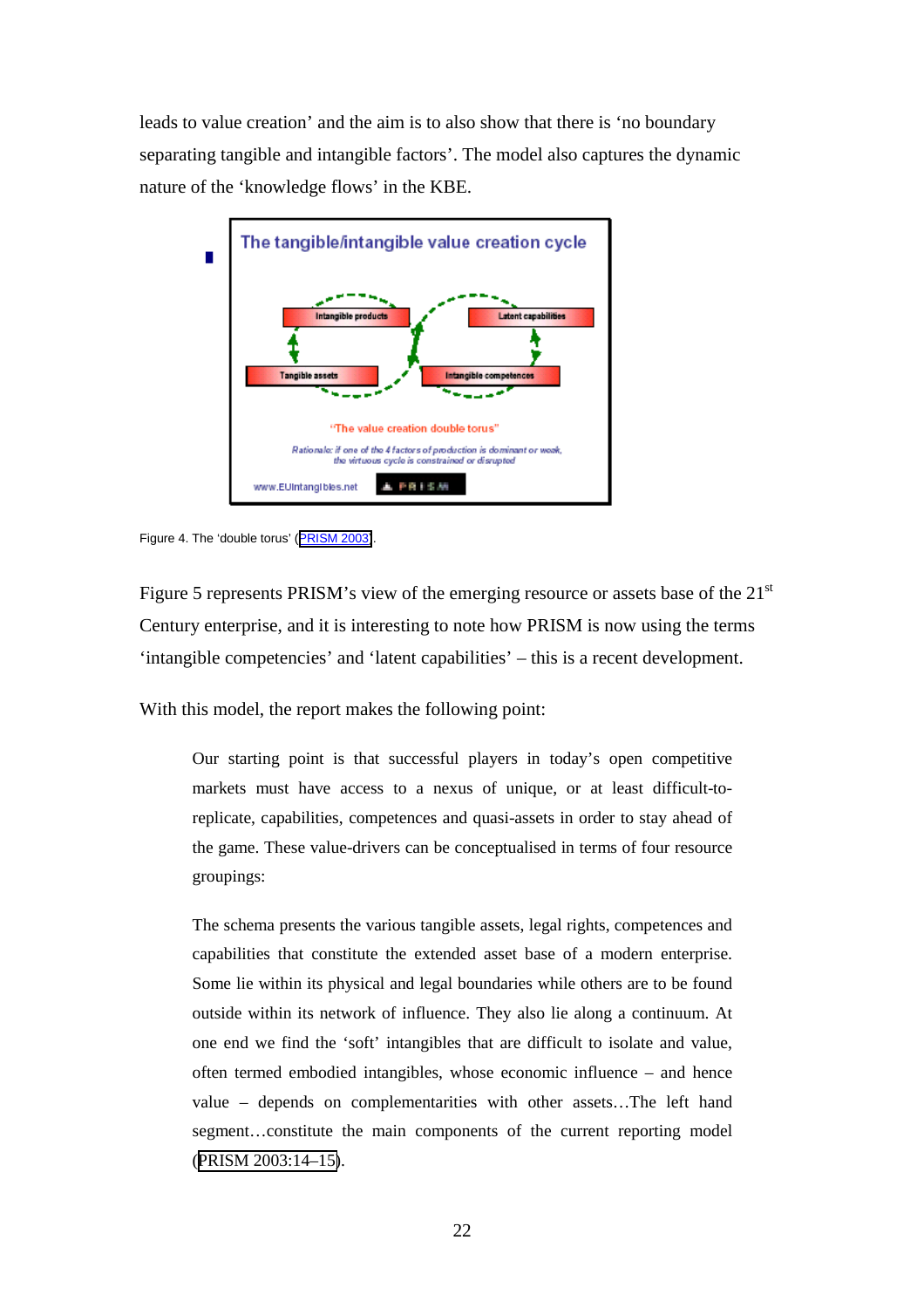#### The resource base of the 21st century enterprise



Figure 5. The resource base of the 21<sup>st</sup> Century enterprise ([PRISM 2003\)](http://www.euintangibles.net/research_results/FinalReport.pdf).



Competitiveness is derived from orchestrating these resources

Figure 6. The value creation mixer ([PRISM 2003\)](http://www.euintangibles.net/research_results/FinalReport.pdf).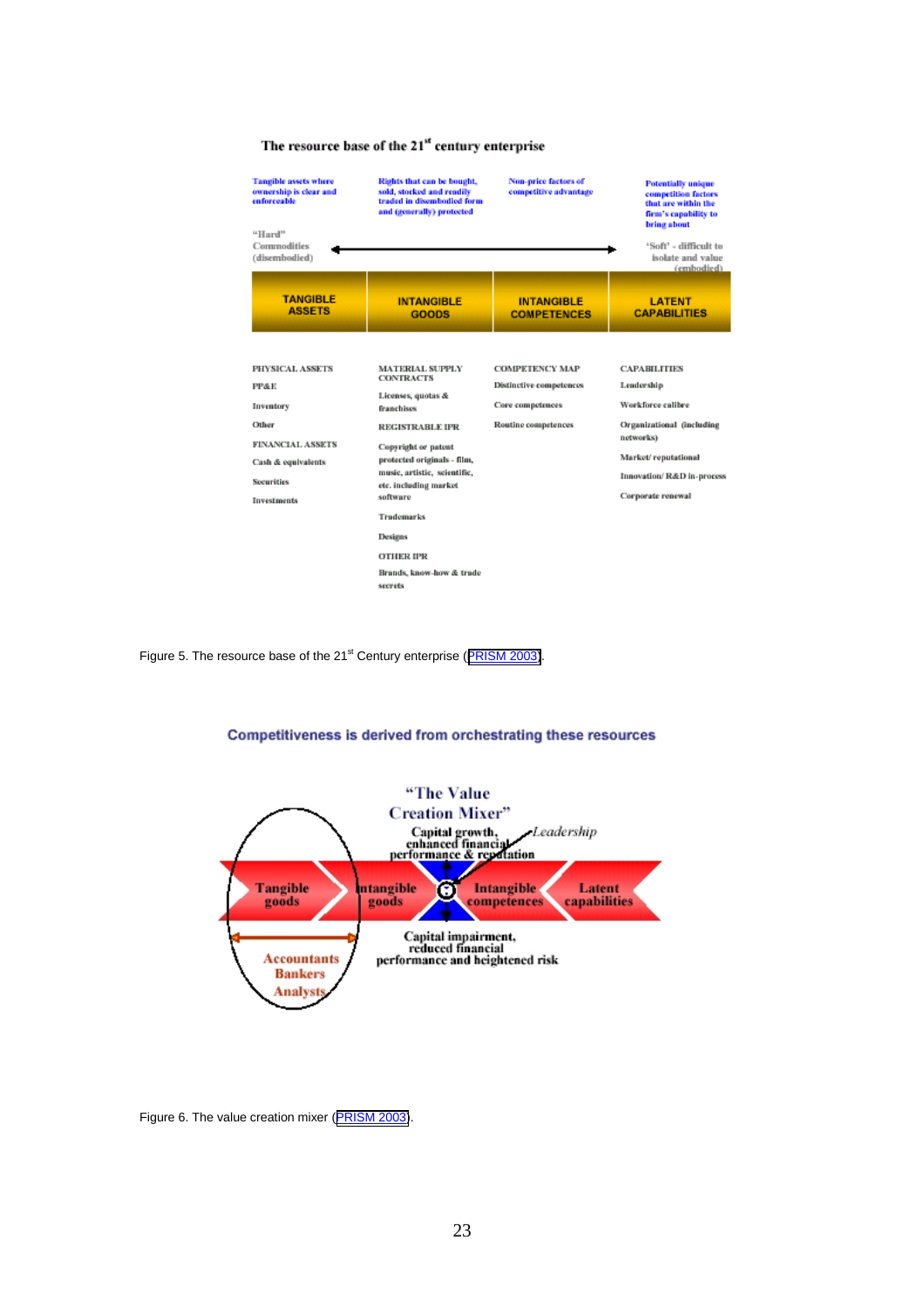Figure 6 (above) shows the central importance PRISM attaches to leadership within an organisation, and on this point the report makes this comment: 'comparative advantage and value creation are an outcome of orchestrating these resources, which today is the defining characteristic of business leadership and management' [\(PRISM](http://www.euintangibles.net/research_results/FinalReport.pdf)  [2003\)](http://www.euintangibles.net/research_results/FinalReport.pdf).

In the section headed, 'Issues for the business community,' we find a number of recommendations that relate specifically to the activities of governments and public institutions within the EU. We believe they also have significant relevance for the VET sector in Australia, and we take this opportunity to quote them in full.

It is important that governments and public institutions at the various levels are fully appraised of the relevance of our knowledge assets and representation of intangibles, not only for general economic growth, but also for the management and development of their own organisations and the public sector workforce. In many respects the measurement issues are common to both the public and private sectors. Notable differences are that the public sector organisations do not have traditional shareholders and that they produce many non-financial outputs such as services to the citizen.

E-government services are growing in parallel with similar developments in the private sector. Most governments in developed countries are placing a great deal of emphasis on developing online services to citizens and business. Considerable resources are being committed to related initiatives under the general heading of 'e-government'. In addition to the traditional stock of public intangible assets (patents, licenses and other exploitation rights), many of these initiatives are themselves creating new intangible assets such as feeearning online services. Just as in the private sector, the execution arms of all EU public administrations are thus continually creating new intangible assets that are owned by government and capable of generating new revenue streams.

Most government departments have yet to develop a clear approach to managing and protecting these assets; rather, they are at an early exploratory stage and keen to learn about developments elsewhere.

In this regard, two main policy deficiencies need to be addressed: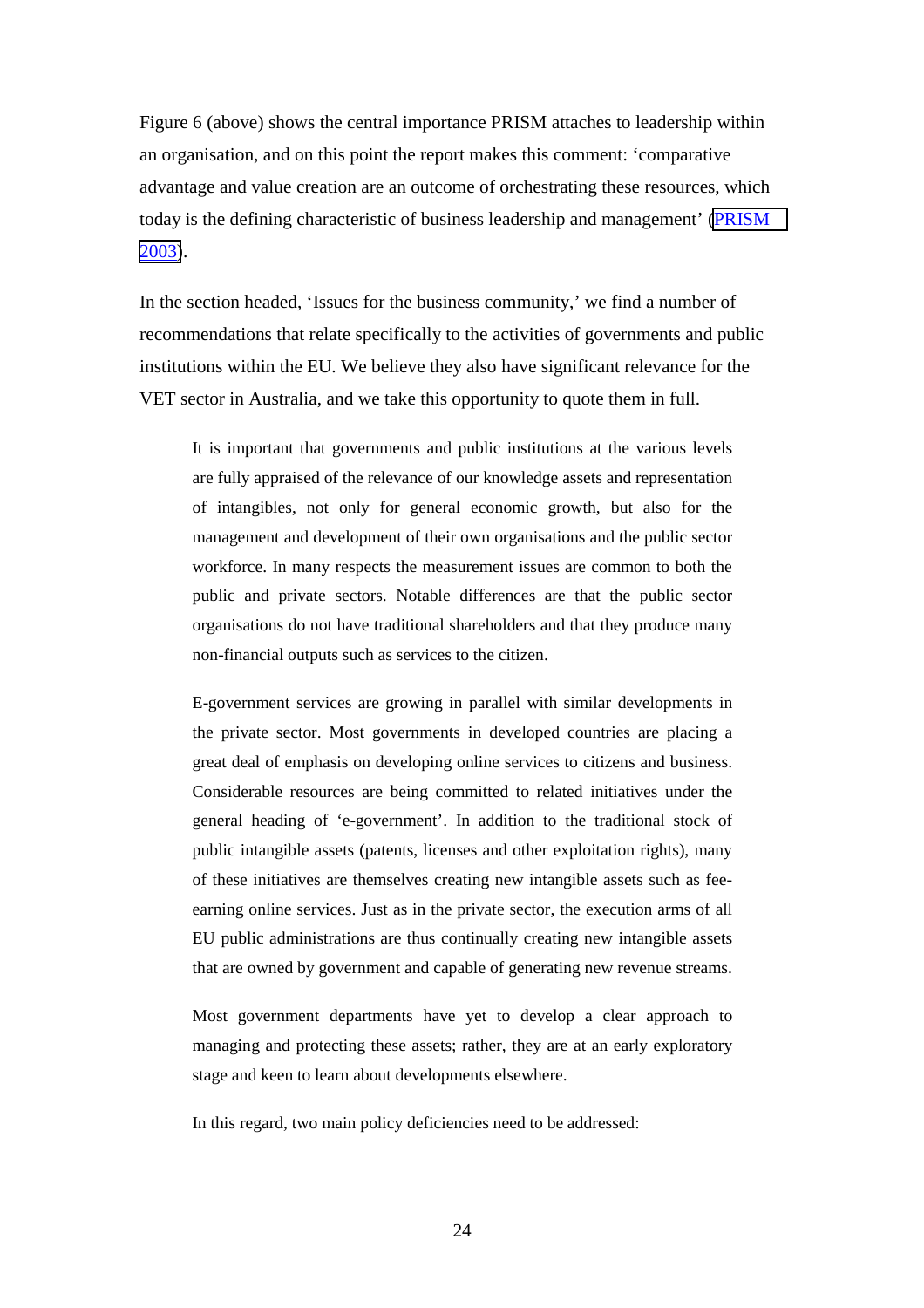- <span id="page-28-0"></span>• While government policies stress the importance of the knowledge-based economy for the private sector, they do not carry this through to government departments and agencies; and
- Benchmarking of the public sector generally omits intangible assets.

Our research would suggest that much more value could be generated from these intangible assets, which would allow the government in turn to cut costs by reducing funding [\(PRISM 2003:40\)](http://www.euintangibles.net/research_results/FinalReport.pdf).

The final part of the report sets out a number of general policy recommendations for the EU, and we confine our summary of these to innovation and the role of networks in knowledge diffusion:

- Encouraging and supporting the creation of networks is an important policy for innovation and knowledge diffusion.
- Another focus regarding networks is to ensure that the bargaining power within the network is equally distributed among network members.
- A central element that manages the network without seeking to appropriate the benefits seems to be useful in this respect.
- It is important to recognise that innovation networks should not be too extended geographically otherwise the collective intangible assets cannot be built. In this context, further evidence is needed on how innovation networks work and have success ([PRISM 2003:42\)](http://www.euintangibles.net/research_results/FinalReport.pdf).

At the time of writing this report, the future of the PRISM project was unclear. This final report brings to a close its second, and apparently final, funding stage. Nevertheless, its website is still up and running, and if one reads between the lines of the report it seems to assume that PRISM will have an ongoing presence.

## **The MERITUM project**

The MERITUM project (MEasuRing Intangibles To Understand and improve innovation Management) was funded by the European Commission under its Targeted Socio-Economic Research (TSER) program from 1998 to 2001. The MERITUM project goals were: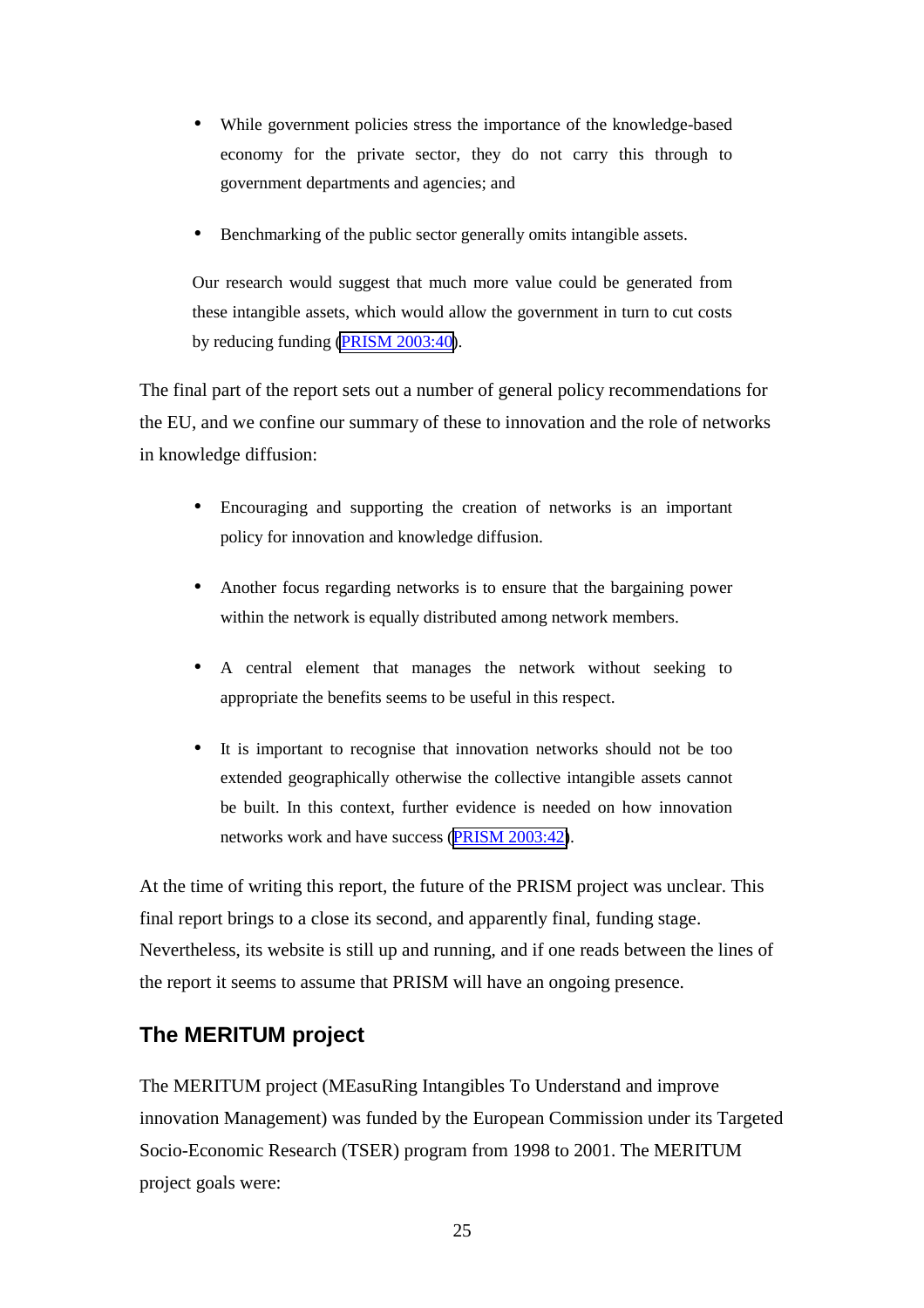- To provide insight into the process of transforming intangibles into increased wealth. How are they managed and accounted for and how do they contribute to growth and employment?
- To develop guidelines for the measurement and disclosure of intangibles.

The MERITUM project produced a range of case studies and useful models from comparisons between findings in six European countries (Denmark, Finland, France, Norway, Sweden, and Spain).

The main principles on which the project was based [\(MERITUM 2001:11\)](http://www.uam.es/proyectosinv/meritum/mainresults.doc) were the following:

- Innovation is nowadays a *sine qua non* condition for competitiveness and thus for increase of growth and employment.
- The economy is now knowledge-based, which means that intangibles appear to be more important than tangibles for productivity gains, profitability and wealth creation within companies. The creation of technological capabilities in particular, and the development and implementation of innovation strategies in general, is no doubt a fundamental part of that knowledge-based economy and, therefore, must be considered as a critical part of intangible activities.
- Competitive advantages of firms are based on their ability to create value; in such a process of value creation intangible investments play a crucial role.
- Intangibles are very badly measured and therefore main decisions (resource allocation, investment, science and technology policy, etc.) are based on uneasy and feeble grounds. One of the major difficulties in measuring intangibles rests in their tacit nature; they are often the result of organisational learning and of a complex process of the knowledge socialisation within the firm.
- The managerial resource selection process of intangible resources plays a crucial role in understanding why firms differ and exhibit differential competitive advantages that are translated in above-normal economic returns.

The MERITUM principles are highly relevant to the situation for VET organisations and the innovation agenda of the Victorian Government as outlined for VET in the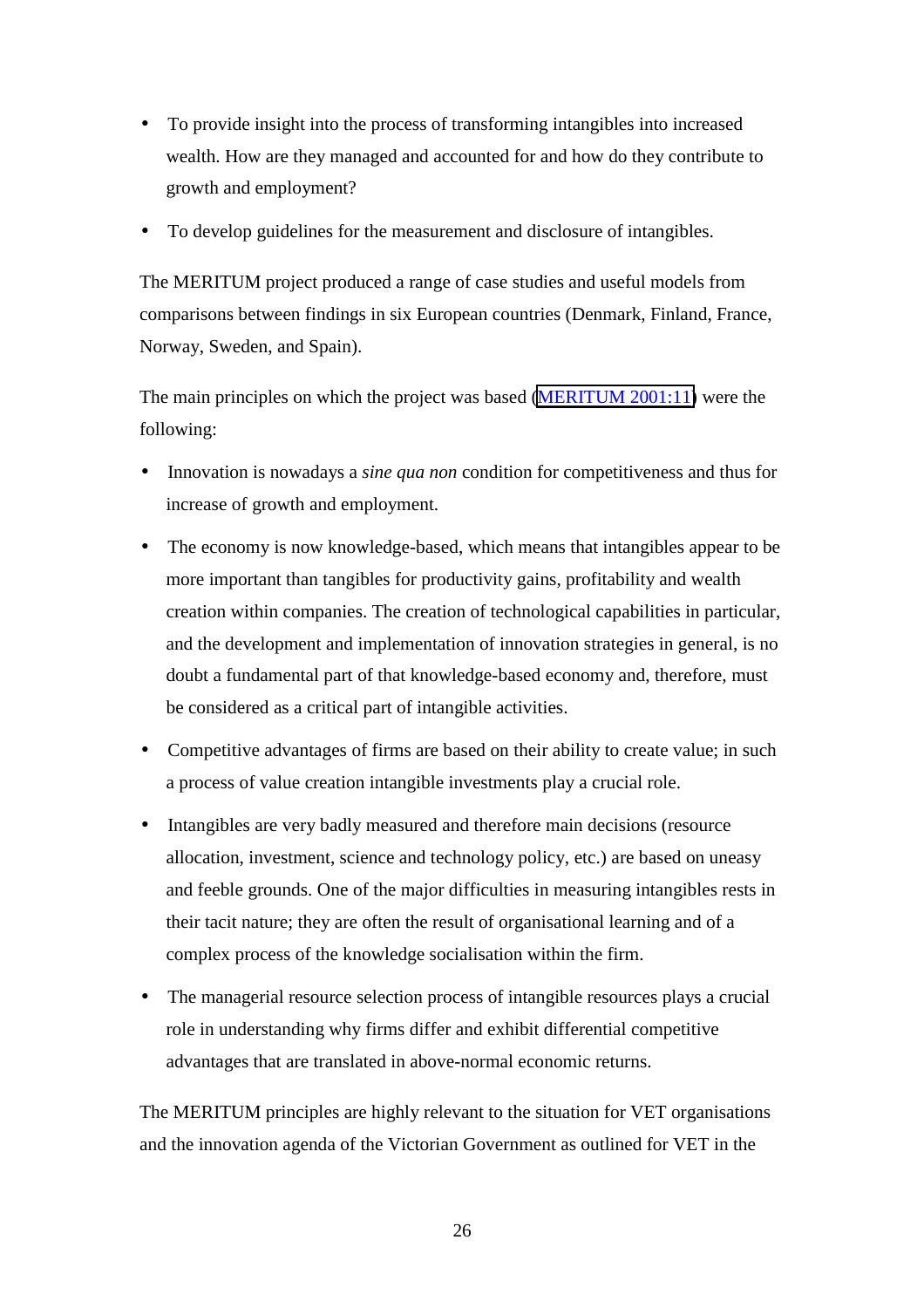Ministerial Statement 'Knowledge and skills for the innovation economy' [\(OTTE](http://www.otte.vic.gov.au/publications/KnowledgeandSkills/pdf/KS-Statement.pdf)  [2002\)](http://www.otte.vic.gov.au/publications/KnowledgeandSkills/pdf/KS-Statement.pdf).

The MERITUM project developed a series of 'Guidelines for managing and reporting on intangibles' (MERITUM 2002). The guidelines are a practical set of tools for businesses to use. The meeting with Professor Sánchez provided an excellent insight into the development of the guidelines and the processes used to work with the case study companies in the first stage of the project. She also provided a high-level analysis of the field. It was a stimulating discussion that, for the authors, confirmed the value of the MERITUM research.

Some of the main points to emerge from the discussion included the following:

- The term 'intangible assets' seems to be a very loose one and often used interchangeably with intellectual capital, and there are many ways in which the assets can be described.
- Every business is unique and for most of them the process of using the MERITUM guidelines has been as important as whatever statement or plan is produced.
- The guidelines focus on using the management and measurement of innovation to achieve business goals.
- The guidelines provide a practical set of techniques to work out how the business goals will be achieved. This is done through the identification, measurement and application of intangible assets.
- The intangible management system can be split into three non-linear and related phases: identification of intangibles, measurement, and action.
- Seeing the connectivity within organisations and the cause and effect relationships with the internal and external environment is at the core of establishing this conceptual framework.
- These techniques are different to strategic planning because their emphasis is on knowledge and how it is used successfully within an organisation. It offers a set of techniques for bringing a consideration of knowledge into existing processes.
- Measurement is a critical part of innovation; it needs to be innovative too.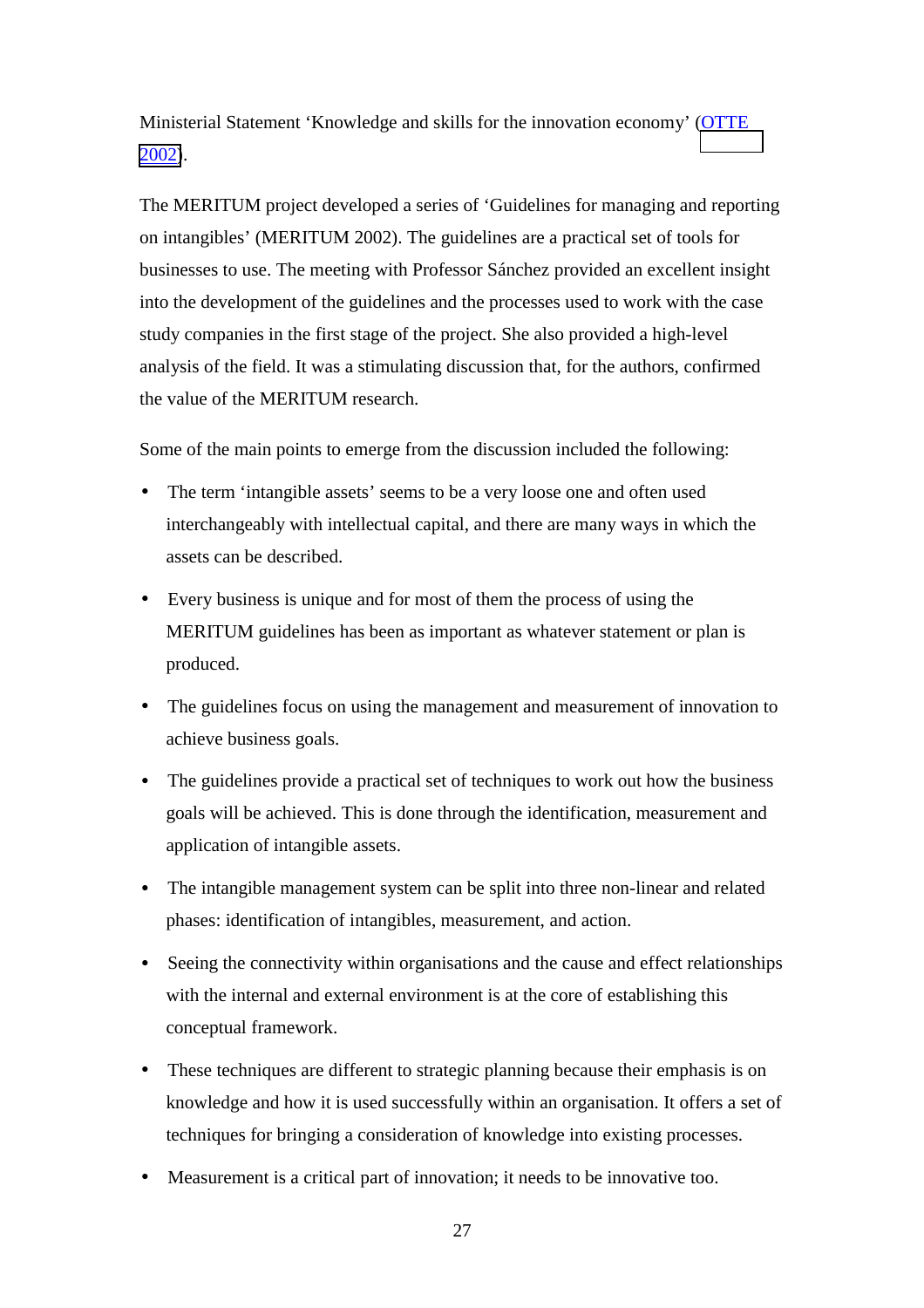- Measurement without management is useless.
- Just recording your intangible assets is not enough, the real benefit is in how they are applied and used by a business. This is no surprise, but recording is often where the process finishes. These conceptual frameworks should visualise what organisations do with their knowledge, instead of just measuring what they have.
- Difficulties arise when:
	- o The dynamic aspects of intangible assets are not considered.
	- o Connections are not made between intangibles and the financial aspects of the business.
	- o The importance of social capital and partnerships are not considered fully.
	- o The influence that cultural differences have on the management and measurement of intangibles is not considered fully.
- 'Keep digging till you get to something concrete, measurement will only work once you do this.'

#### As Professor Sánchez noted:

The aim of these practices and procedures is, first, to make better use of what already exists (knowledge spread within the organisation and outside), second, to stimulate the innovation process (through recombination, synergy, transfer) and, third, to transform the stock of knowledge into a direct stock of value (through intellectual property, licensing). A raft of evidence and cases show that these practices are being used more and more frequently and that their effect on innovation and other aspects of corporate performance is far from negligible. The adoption and implementation of knowledge management practices may be seen as a vital stage in the corporate move towards a knowledge-based economy (Professor Sánchez, personal communication 2003).

Like PRISM, the MERITUM project has also developed a number of models to represent its work and these are shown below.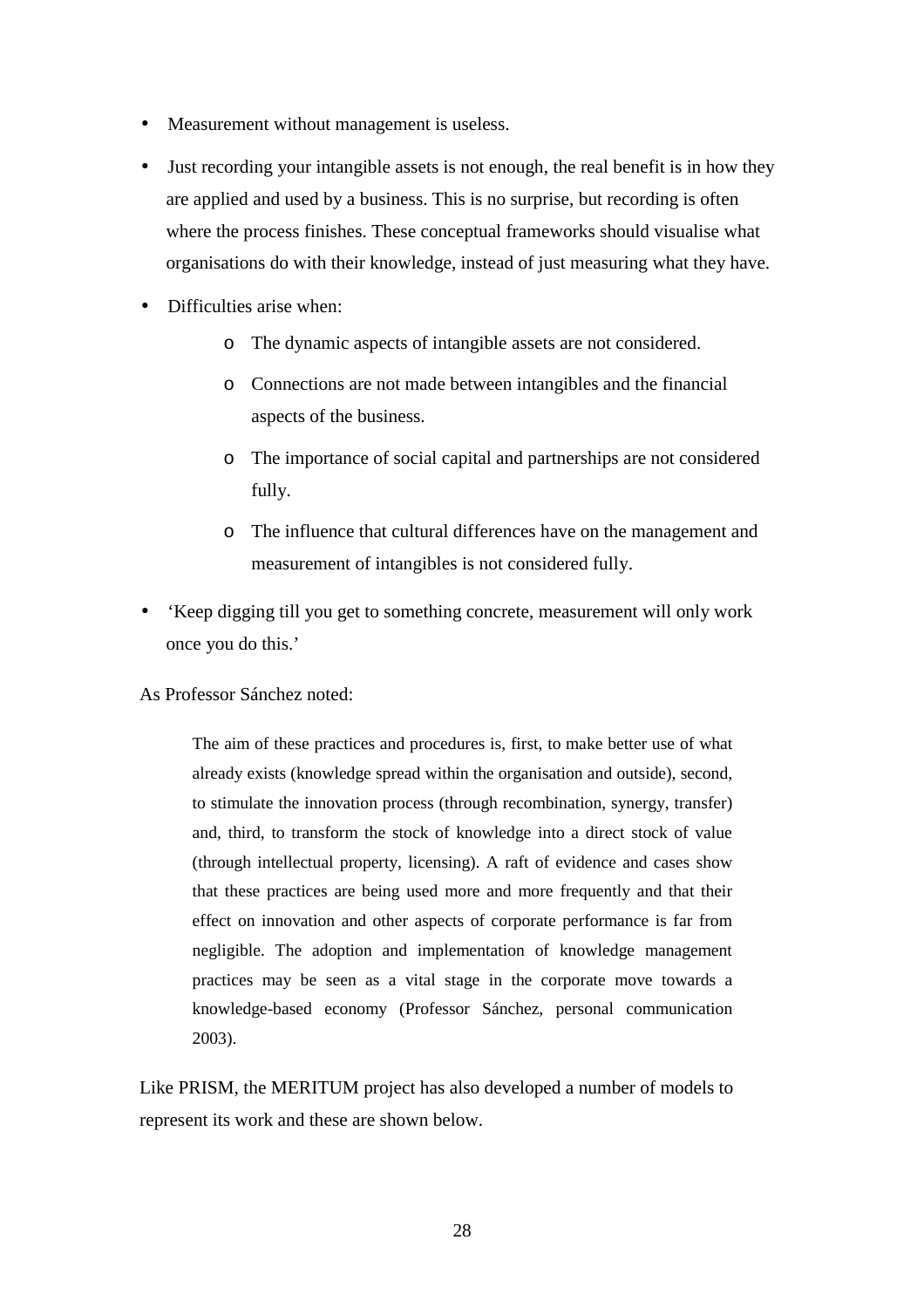

Figure 7. 'A comprehensive model for the management of intellectual capital' (MERITUM 2002:77).

| <b>STRATEGIC</b><br><b>OBJECTIVE</b>          | <b>INCREASE MARKET SHARE</b>             |                                   |                      |
|-----------------------------------------------|------------------------------------------|-----------------------------------|----------------------|
| Critical<br>Intangibles                       | Maintain and<br>attract key<br>employees | Innovative<br>capacity            | Customer<br>approach |
| Intangible resources<br>to create or develop  | Highly trained<br>people                 | Patents                           | Loyal customers      |
| Intangible activities<br>to improve resources | Training<br>activities                   | R&D<br>activities                 | Direct<br>marketing  |
| Intangible activities<br>to asses results     | Employee<br>Survey                       | Analysis of R&D<br>rate of return | Customer<br>Survey   |

Figure 8. 'A breakdown of intangibles' (MERITUM 2002:70).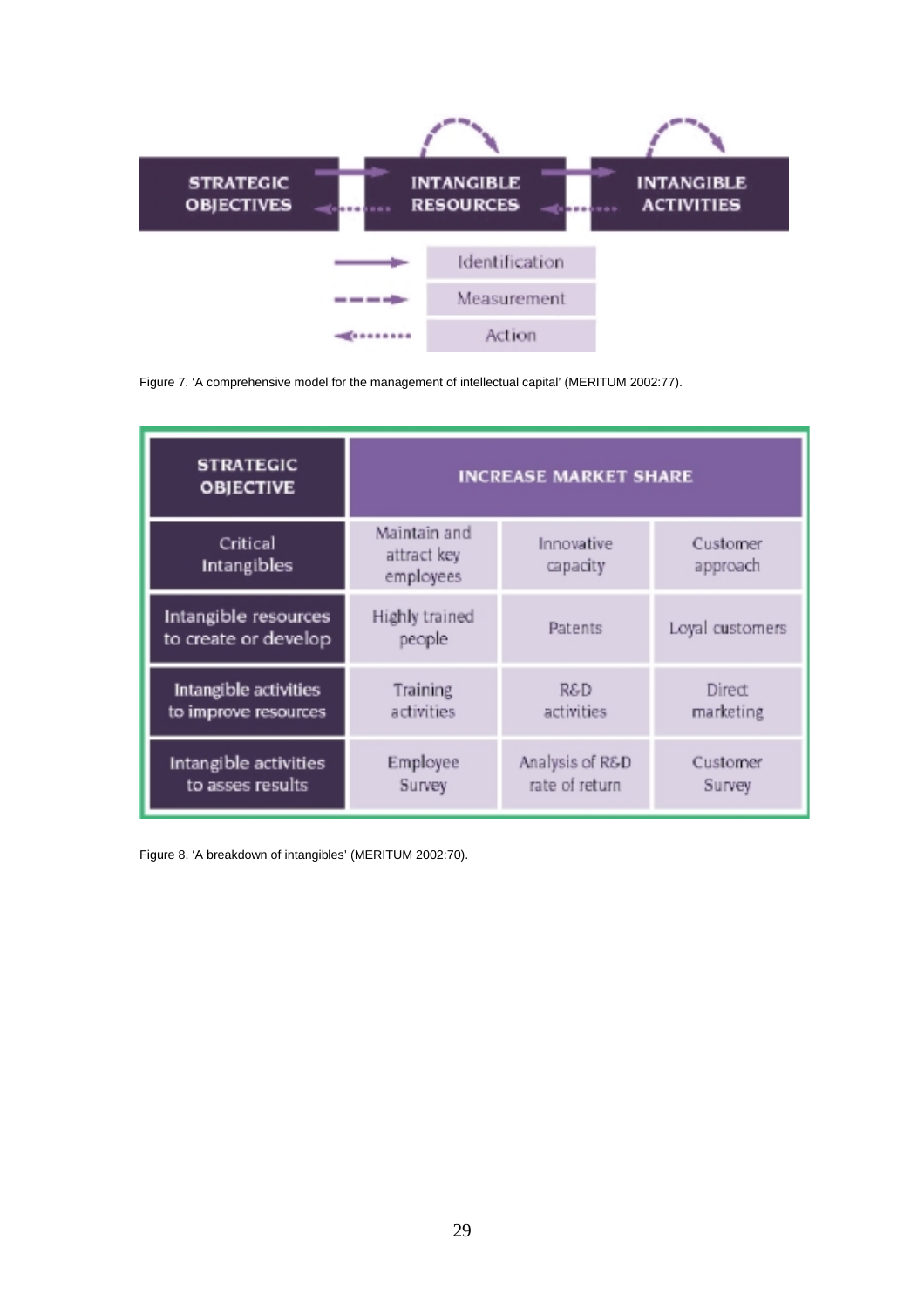<span id="page-33-0"></span>

Figure 9. 'A schema for the presentation of intellectual capital statements' (MERITUM 2002:83).

## **Tools for managing intellectual capital**

A significant challenge for any organisation is how to effectively identify, manage, utilise and measure its knowledge assets. There are numerous tools, methods, software packages, books and experts to choose from in this field. Some of the best known include Svieby's *Intangible Assets Monitor*, Edvinnsons's *Scandia IC Navigator*, Ka[plan and N](http://www.sveiby.com/)orton's *Balanced Scorecard* [and Baruch](http://www.gurteen.com/gurteen/gurteen.nsf/0/D72F2FA495A2F87D80256B380043F66D/) Lev's work on managing intangible assets.

In the following section we focus on one of these approaches: the Danish initiative for managing knowledge and intangible assets called Intellectual Capital Statements (ICS).

## **The Danish Intellectual Capital Stat[ement \(ICS\)](http://www.videnskabsministeriet.dk/cgi-bin/theme-list.cgi?theme_id=100650&_lang=uk)**

[The au](http://www.videnskabsministeriet.dk/cgi-bin/theme-list.cgi?theme_id=100650&_lang=uk)thors were fortunate to see Professor Jan Mouritsen of Copenhagen Business School present at the PRISM conference on how to manage and measure the sources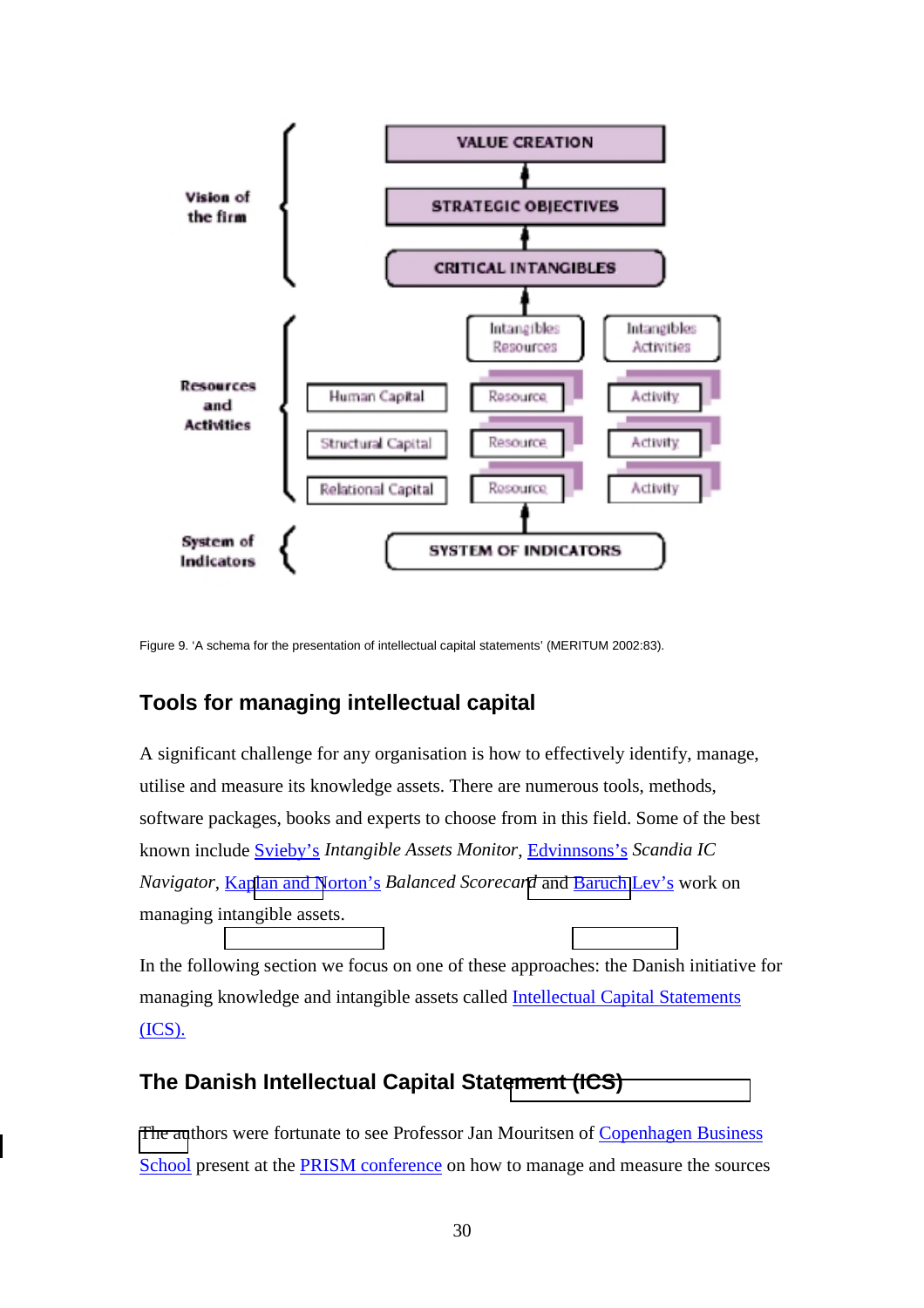and resources of competitive advantage in 21<sup>st</sup> Century organisations (Mouritsen [2003\)](http://www.euintangibles.net/conferences/presentations/4_Jan-Mouritsen.pdf).

Professor Mouritsen has worked extensively in this field and has ongoing involvement with Danish companies in developing Intellectual Capital Statements as part of a fouryear-old government-sponsored project. His research focus includes identifying the characteristics of the emergent business and organisational forms, the possibilities of developing a set of indicators that provide a cogent and consistent measurement of a firm's immaterial, intellectual and knowledge resources and how Intellectual Capital Statements can be used as managerial tools.

Following the London conference, Mark Landy met with Professor Mouritsen in Denmark to further discuss his work relating to the ICS. The main points of this conversation with Professor Mouritsen are described later in this section. But first we explain why our interest in the ICS, and then we follow this with a brief explanation of its main features.

So what attracts us to the possibilities of the ICS? Primarily we believe that the ICS has certain advantages over other KM tools and techniques and these include:

- Developing an ICS is a 'social process', not a technological or software solution 'looking for a problem'.
- An ICS has both an internal and external focus, with a strong emphasis on precision and action.
- An ICS should be written as a succinct statement of an organisation's knowledge management strategy.
- The focus on 'use-value' (see below) seems to provide a powerful and incisive way for an organisation to integrate its knowledge resources and develop a clearer understanding of its organisational goals.
- An ICS identifies a business strategy and model for managing knowledge.

To test these assumptions, TAFE frontiers will develop its own ICS in 2004.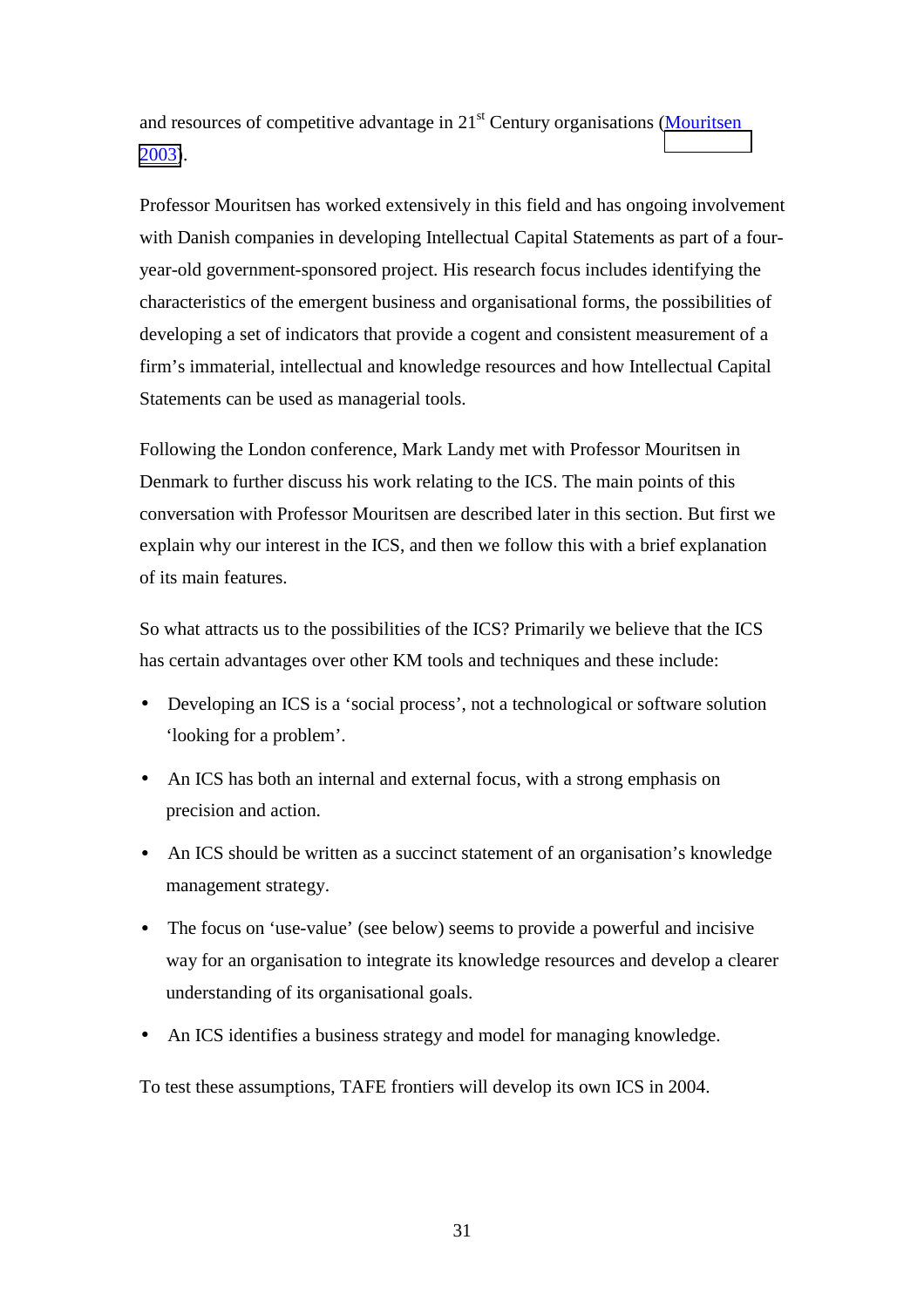## <span id="page-35-0"></span>**What is an ICS?**

The goal of an ICS is that it identifies 'a business model of knowledge', something Professor Mouritsen argues that 'strategic plans often do not do', and that an ICS reports 'not on the value of knowledge, the amount of knowledge, nor on the departments producing knowledge, but on organisation-wide knowledge resources that in combination are capabilities, which make it possible for the firm to act – to do something' (Mouritsen et al 2002:10–29).

Central to the notion of an ICS is a 'use-value', which explains and makes visible the relevance of the firm's knowledge resources to a 'community of users'. Or to put it another way, an ICS object is to make explicit what an organisation has to 'master to provide value-in-use to somebody'. Professor Mouritsen also points out that concepts like innovation and flexibility suffer from similar shortcomings as mission statements and values – too often they are vague or open to any number of interpretations, rendering them of little practical value beyond 'feel-good' statements. To help organisations develop an ICS, the Danes have made available comprehensive [guidelines for intellectual capital reporting \(MSTI 2003\)](http://www.videnskabsministeriet.dk/cgi-bin/theme-list.cgi?theme_id=100650&_lang=uk) and these show how to prepare and analyse an ICS, including several case studies and examples.

## **The components of an ICS**

There are four components or dimensions to an ICS: the knowledge narrative, management challenges, initiatives, and indicators. Each dimension is explained below.

- The *knowledge narrative* 'expresses the company's ambition to increase the value a user receives from a company's goods or services. The knowledge narrative shows which types of knowledge resources are required to create the 'use-value' the company wants to supply. The narrative occurs from the merging of the user's and 'the company's knowledge resources into a whole'.
- *Management challenges* show the firm's business model in relation to the development and use of knowledge resources. Management challenges 'highlight the resources that need to be strengthened through in-house development or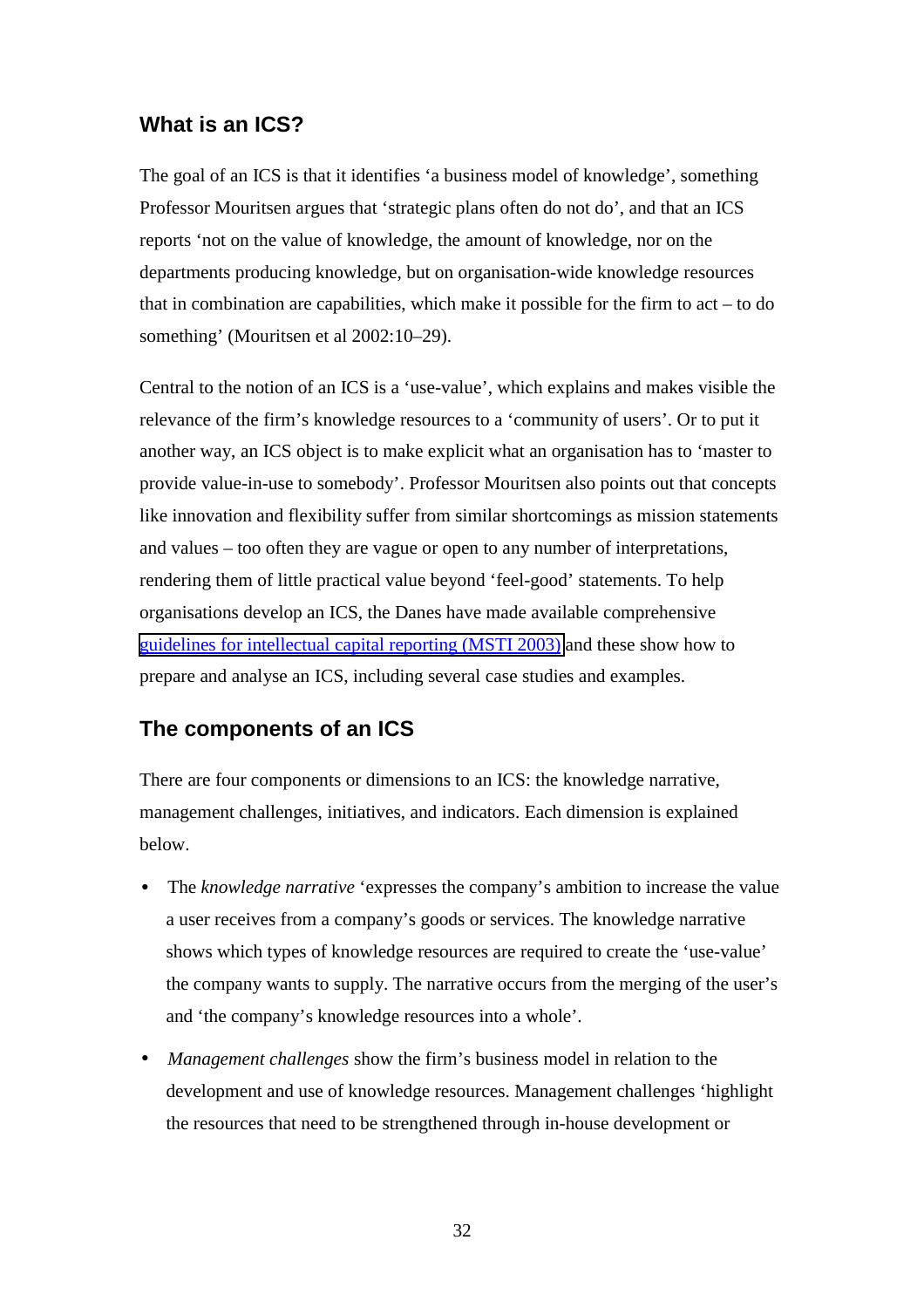through sourcing them externally'. Management or business challenges tend to 'have a certain degree of permanence over time'.

- *Initiatives* show how the firm will respond to the management challenges. These tend to be more 'short-term actions'.
- Finally, *indicators* make the initiatives 'visible by making them measurable' ([MSTI 2003\)](http://www.videnskabsministeriet.dk/cgi-bin/theme-list.cgi?theme_id=100650&_lang=uk).

These four dimensions need to be seen as a 'whole', as 'interrelated' components and we need to resist thinking of them in a 'linear translation from strategy to evaluation' ([Mouritsen 2003a\)](http://www.euintangibles.net/library/localfiles/WP6/6.3_Mouritsen_2003b.pdf). How they work together to 'ensure coherence' is demonstrated in Figure 10. You can see how it is possible to work backwards with an ICS and start from the *initiatives*, rather than the *knowledge narrative*.



Figure 10. Help questions to obtain coherence in intellectual capital statements ([MSTI 2003\)](http://www.videnskabsministeriet.dk/cgi-bin/theme-list.cgi?theme_id=100650&_lang=uk).

The 'use-value' – that is, the value that the product or service has for the user or users – helps define how an organisation develops its knowledge resources. By asking the following questions an organisation can determine the 'use-value' for its products or services: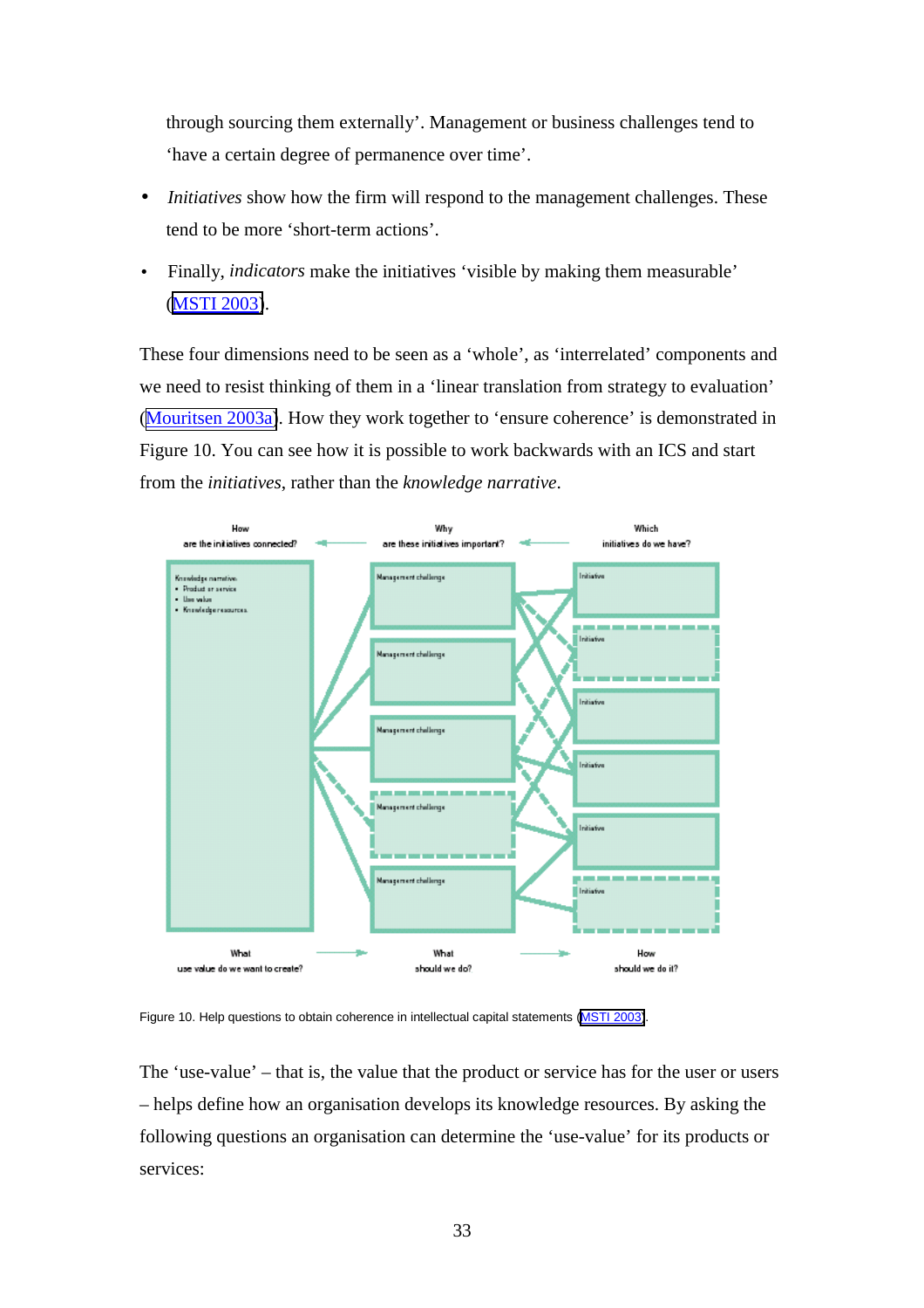- <span id="page-37-0"></span>What product or service does the company provide?
- Who is the user?
- How is the product or service used?
- How does the product or service benefit the user?

Danish experience shows that the more a company knows about why its products or services are being used by its customers, the greater is its understanding of 'use value'.

## **Why are Danish firms using the ICS?**

Survey results from Danish companies indicate that they have specific internal and external objectives for using an ICS, with knowledge and innovation uses featuring prominently in both.



Figure 11. Proportion of Danish companies showing internal objectives for using an ICS [\(MSTI 2003\)](http://www.videnskabsministeriet.dk/cgi-bin/theme-list.cgi?theme_id=100650&_lang=uk).



Figure 12. Proportion of Danish companies showing external objectives for using an ICS ([MSTI 2003\)](http://www.videnskabsministeriet.dk/cgi-bin/theme-list.cgi?theme_id=100650&_lang=uk).

# **The ICS and VET**

How might an ICS benefit Australian VET organisations? In general terms, VET organisations like any other business have a need to acquire, develop, share and manage knowledge. Given that managing knowledge is the fundamental business of VET, having strategies to improve how this can be done is surely worth investigating.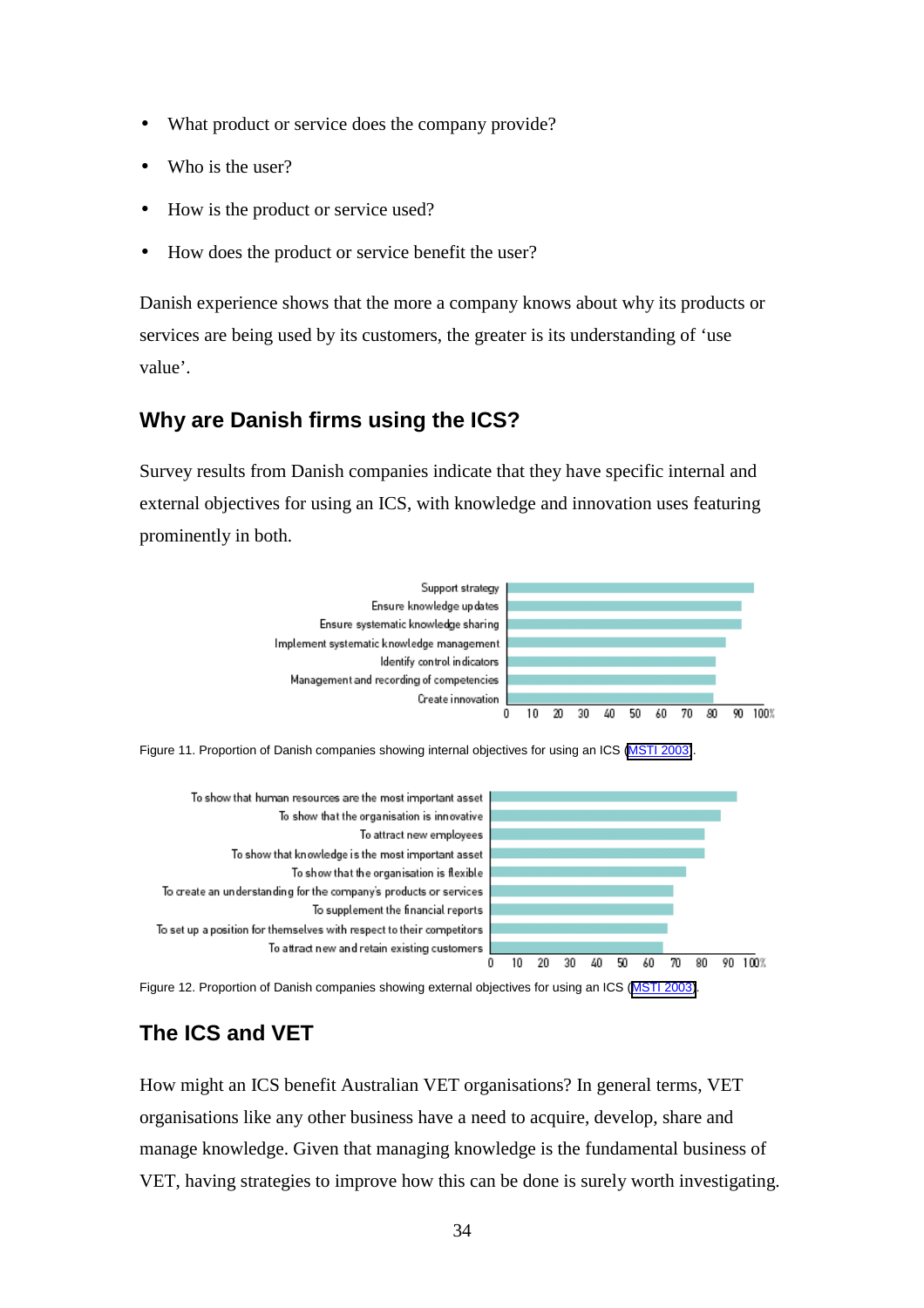<span id="page-38-0"></span>Second, current reporting practices focus predominantly on the financial position and assets of an organisation, with little systematic recording of non-financial assets. Indeed, it has been fascinating to examine the current annual reports of Victorian TAFE Institutes, and analyse them in light of our research findings and project experiences. The reports bear out conclusions found in the literature; that current reporting is overwhelmingly financial in nature – although it has to be said that often running through these reports is a kind of 'knowledge narrative' that describes nonfinancial activities, such as community-building, innovating, leading, and so on. However, from an outsider's perspective, it was often difficult to untangle this information, making it difficult to assess the extent to which Institutes are meeting the various 'intangible' goals that are to be found in mission statements and Institute strategies.

Third, as policy initiatives such as 'Shaping our future' ([ANTA 2003\)](http://www.anta.gov.au/dapstrategy.asp) are increasingly directing VET to be more innovative and flexible, new management strategies that take into account the complexities inherent in this task need to be investigated.

#### **Applying an ICS to a VET organisation**

In discussion, Professor Mouritsen was asked to respond to this series of questions:

- How might a VET organisation make use of and benefit from an ICS?
- If, for example, every TAFE Institute in Victoria developed an ICS, how would a body such as OTTE make sense of them with regard to its strategic planning?
- To what extent would an ICS be an effective indicator of Institute health and performance?
- What use might be made of the Ministerial Statement 'Knowledge and skills for the innovation economy'  $(OTTE 2002)$  and how might it contribute to be the development of an over-arching ICS for the sector?

In response to these questions he outlined this possible scenario and its benefits.

To be truly effective the funding body, in this case OTTE, might develop its own ICS for VET. The core features of this ICS would provide the basis for individual Institute ICS development. The 'Knowledge and skills for the innovation economy' statement is a valuable starting point in that priority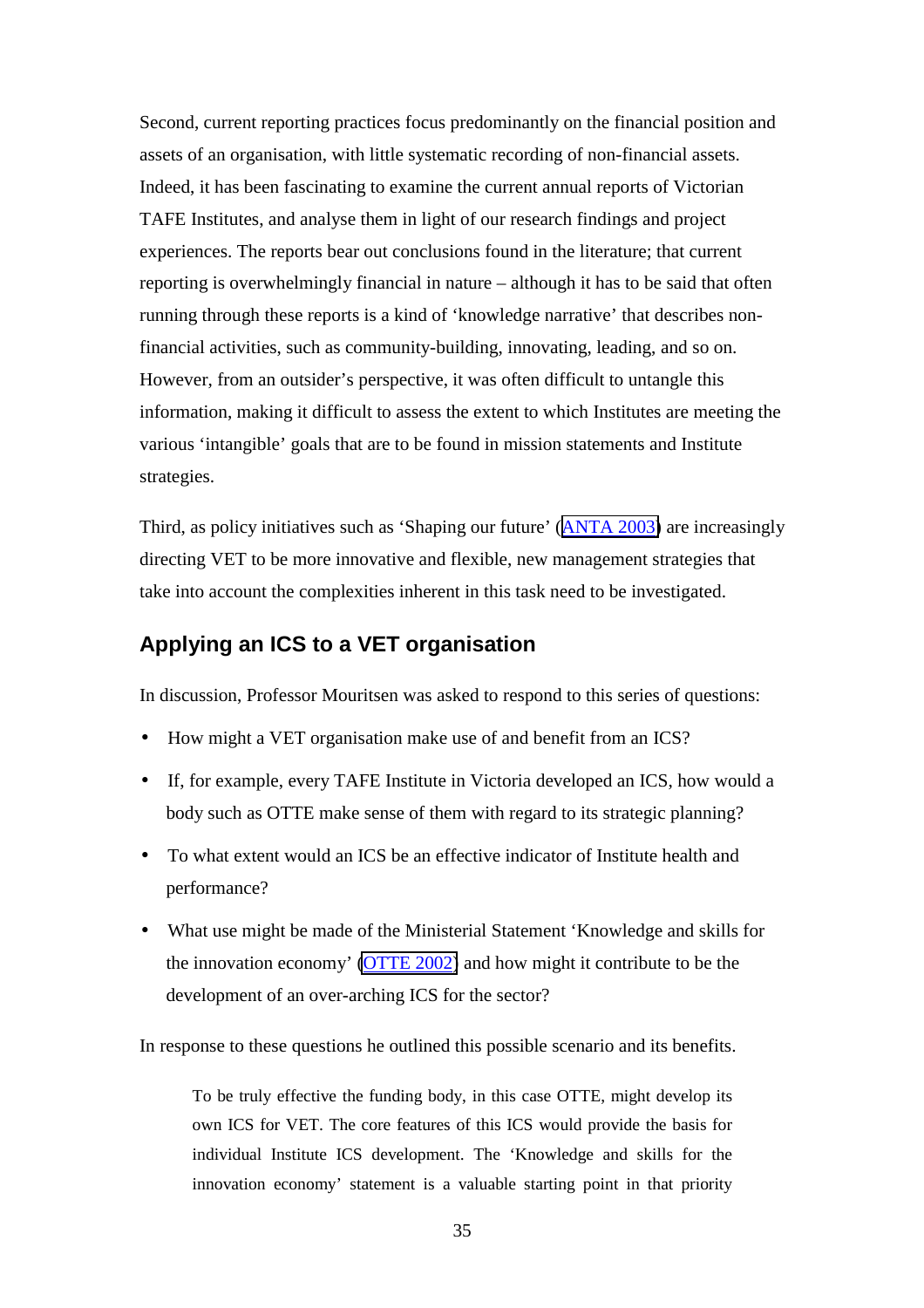areas and targets have already been identified, so you could take innovation and specify what this might mean under sub-headings such as teaching and learning innovation, organisational innovation and so on. Institutes would then have the flexibility to respond as they saw fit under these headings (Professor Mouritsen, personal communication 2003).

Taking this lead, we could argue that establishing a statewide ICS, as outlined above, would encourage broad alignment between the ICSs of government and Institutes. Moreover, such a development might well provide the structure to position and substantiate innovation at a 'systems level' and enable Institutes to monitor and report to stakeholders and funding bodies on their progress towards the agreed goals. Professor Mouritsen also had these general comments to make about the process of developing an ICS:

- While starting off can be difficult, 'the process itself helps to encourage reflexivity in an organisation and steers an organisation towards precision and specification of its key knowledge tasks'. He suggested that a good place to start the process was to not focus on the barriers so much, but rather find examples of 'where knowledge works, within an organisation, where it makes a difference, find the continuities and connections so that you identify the knowledge resources and importantly the linkages between them and you identify why this is successful'.
- Often working on an ICS has unintended benefits in that the 'process leads to a degree of consolidation and integration of resources', which of itself is valuable.

And on the possible difficulties and pitfalls, Professor Mouritsen offered this advice:

- The initial stages of writing an ICS can be difficult  $-$  'so start with the indicators rather than tackling the knowledge narrative, as this may be too daunting'.
- 'Keep the broad objectives in the foreground'.
- 'Do not make the ICS overly complex go for fewer management challenges'.
- 'More often than not the information to develop an ICS does exist within an organisation; it's just that people may not be aware of it, not know where to find it – or it is not being used in a systematic way'.
- 'Don't let the numbers, that is the measures, get a life of their own'.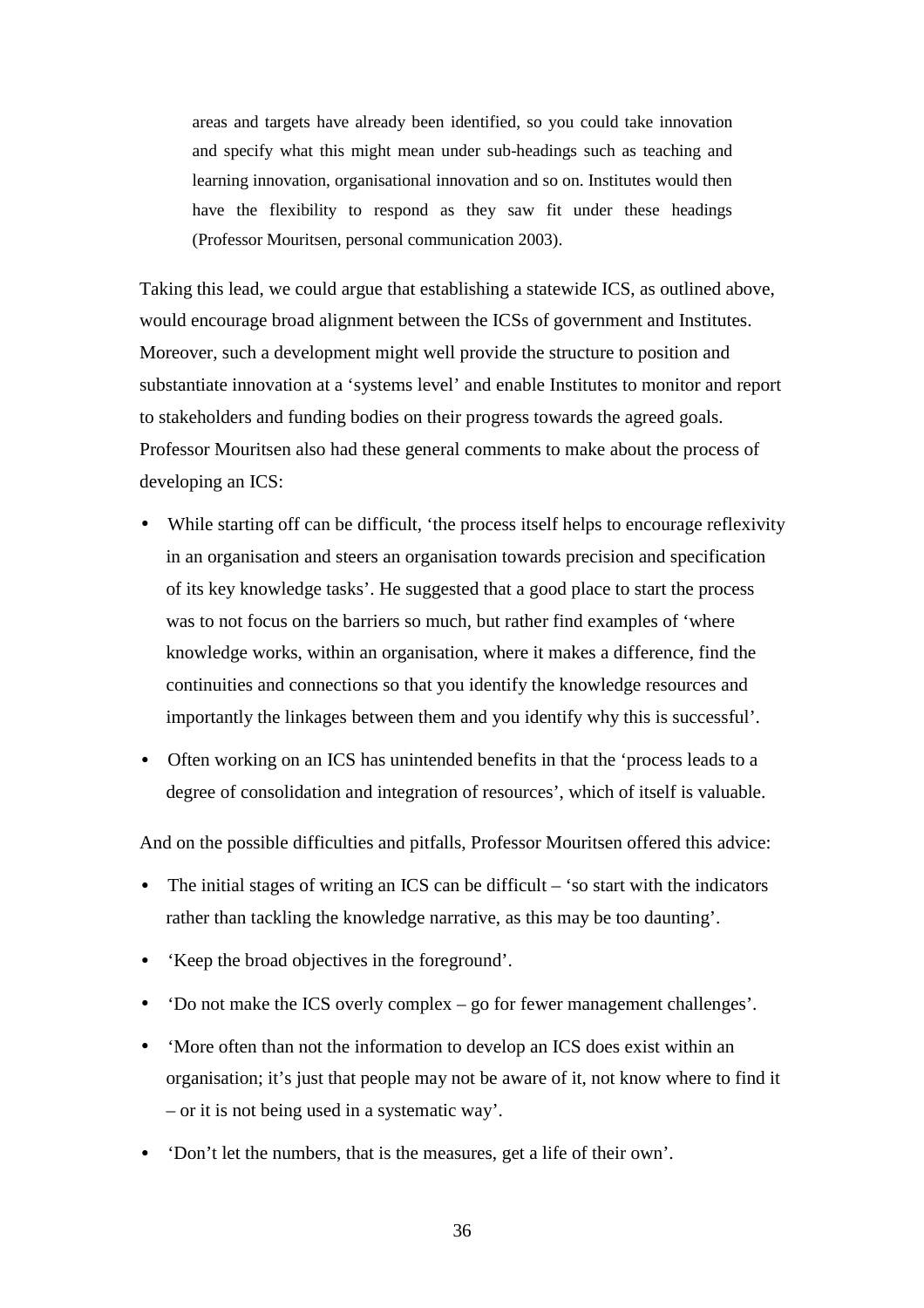• 'Reinforce the knowledge narrative at every opportunity'.

Finally, it is worth noting his observation about the nature of knowledge and the implications for managing it. Professor Mouritsen makes the point that through knowledge we create insights 'that transform the world and the more knowledge we have the more the world will be transformed and therefore the knowledge society must be a fragile one – always on its way somewhere else'.

If we accept this proposition, it raises some profound questions for our sector about how we might respond to this state of apparent permanent flux and uncertainty. However, these are questions for another time.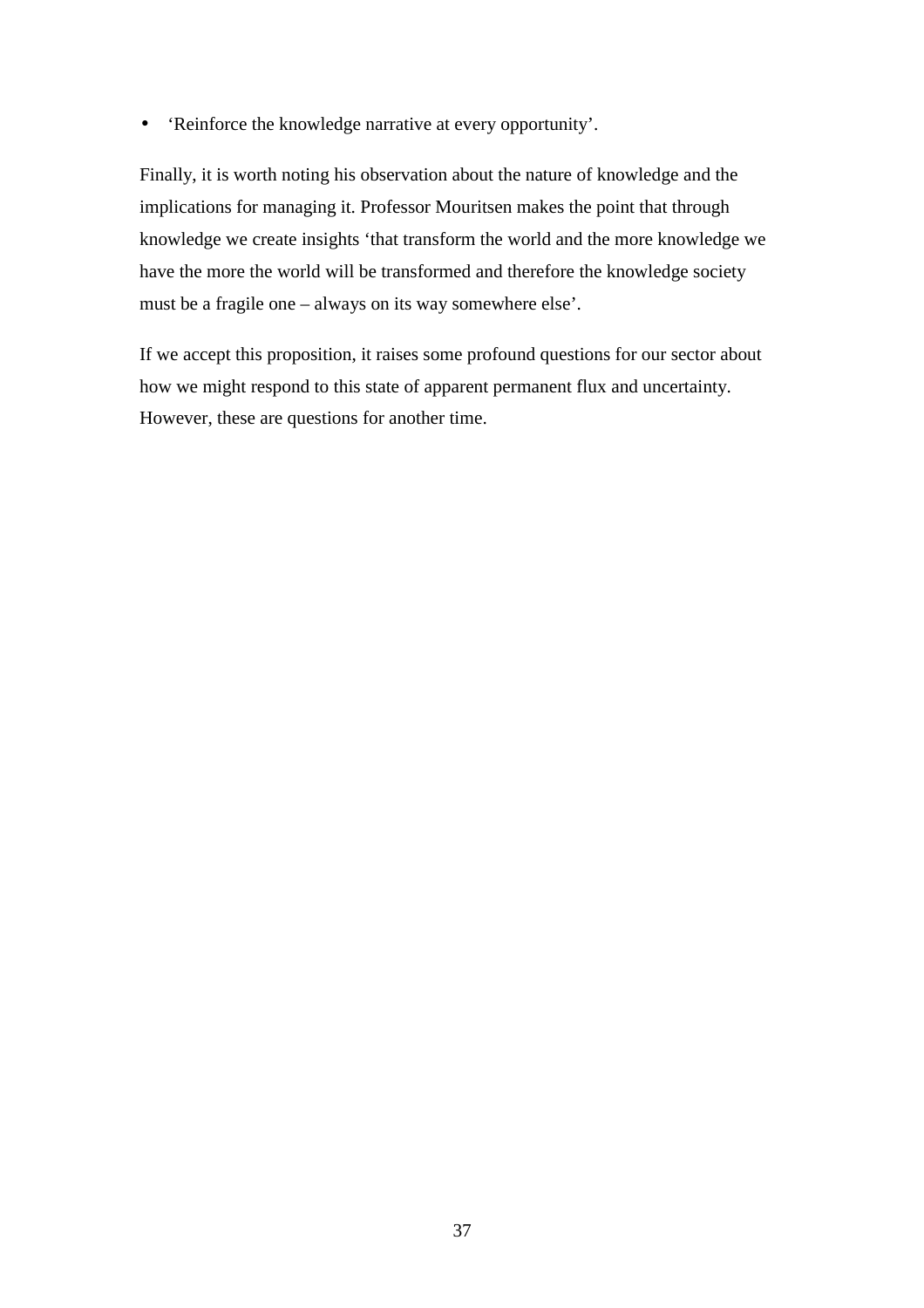# <span id="page-41-0"></span>**Section Four Emerging organisations**

#### **The research interviews**

In this section we report on the face-to-face interviews we conducted with Victorian VET personnel in 2003. In total we conducted 12 interviews with various TAFE Institute directors, TAFE Institute senior managers, OTTE personnel, and academics. In most cases these sessions were audio-taped, and selected comments from these interviews can be found in the text below.

Undertaking an intensive study of VET senior managers and organisational innovation was a task beyond the scope and resources of this project. Nevertheless, we did want to get a selection of the views from senior executives on some of our key research themes – namely, intangible assets, organisational change, innovation and performance measures. Importantly, we also wanted to test the relevance of our model of sustainability – IAN.

Overall, we have found that the interviewees here and overseas responded positively to IAN as a model of sustainability. They could see its relevance for VET and it proved a useful discussion starter for introducing the concept of intangible assets. The CEOs and senior managers all recognised the importance of intangible assets for their organisations, and they spoke at length of how they have tried to encourage new ways of thinking and working within their Institutes – so much so, that most of the interviews ran well over time. What does this tell us about the need to discuss these matters?

This aspect of their work – overhauling their organisations – is seen by many as their most demanding and important task. We would like to say that we came away from these interviews with a real sense of having had the opportunity to peer inside, if only for a short time, the complex 'life-world' of some of our major VET organisations.

A final word about our research questions. As our project progressed, it became clear that focusing our attention on innovation at the level of the organisation, and to some extent the individual, has certain limitations. The extent to which an organisation can be innovative is obviously influenced by factors outside of that organisation, such as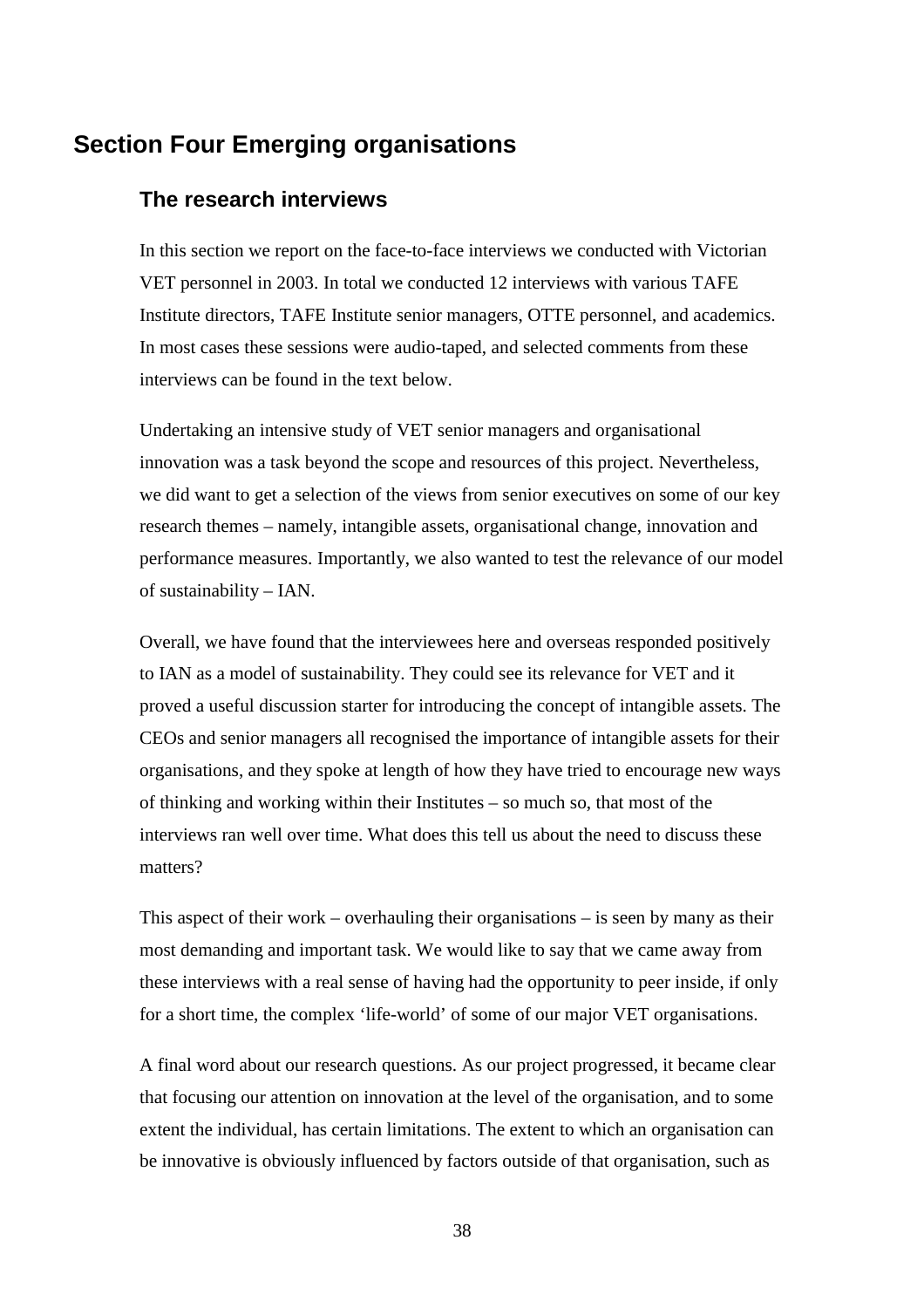<span id="page-42-0"></span>initiatives and movements at the state and national levels. To cite Kaye Schofield (2003) again, system-wide 'incentives' and 'disincentives' play a major role here. As [we con](http://www.tafefrontiers.com.au/flexible/presentations/Plenary/Kaye_Schofield.ppt)tinue to work on our model in 2004, we will take these system-wide factors into consideration.

#### **Interview question set**

Our interview questions included the following:

- How do you as CEO encourage and establish the conditions for innovation and adaptability in your organisation?
- How is organisational change mobilised?
- How does your organisation capitalise on this?
- How do you recognise, measure, report on and evaluate innovation and other types of intangibles?
- Please give examples of innovation in your organisation?
- The prevailing view is that we need to measure what matters what matters in your organisation?
- What are meaningful and appropriate performance measures for VET organisations and the system in general?

#### **Encouraging innovation**

The responses below are not exhaustive; instead they represent the salient themes to emerge from the research interviews.

In response to the question of how do you as a CEO/senior manager encourage innovation in your organisation? one image emerged above all others and this was the need to 'create space within an organisation'.

This notion of 'space' and its relationship to innovation appears to work on a number of levels – having both a literal manifestation and a metaphorical expression or resonance. In the first instance, 'creating space'*,* literally refers to the efforts of CEOs to physically reorganise, or 'free up' organisational structures and processes. (There is a nice synergy here with the point in the PRISM report that says the key task of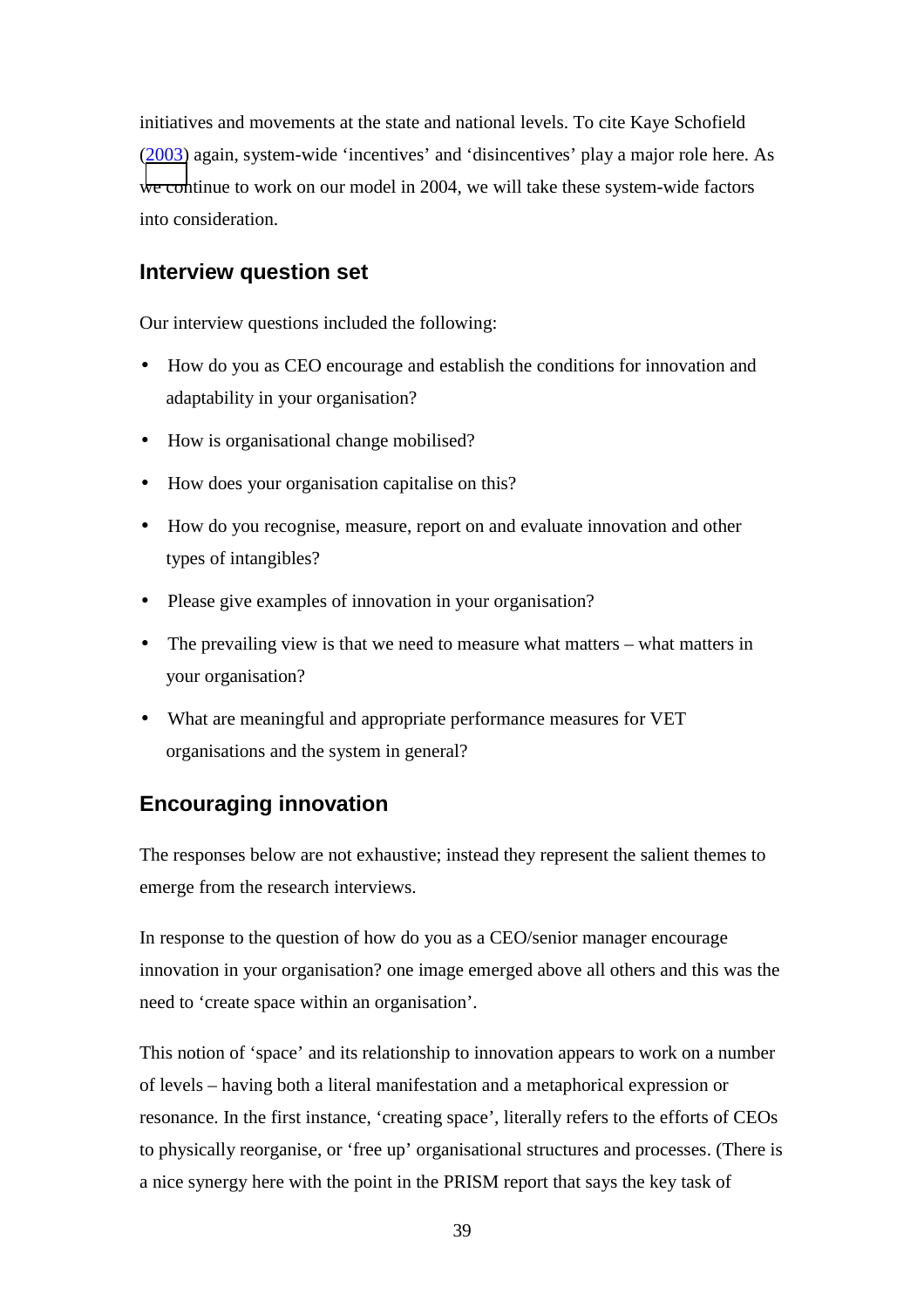managers is to 'orchestrate*'* the resources of an organisation for competitive advantage). The interviewees saw it as their responsibility to lead, and find the ways and means to establish organisational space (and time) and 'the right kinds of conditions' so that innovation can occur. Finding or creating the 'right kinds of conditions' seems to depend very much on the circumstances and culture of the individual organisation concerned. (On the role of managers in this process, there is a fascinating debate in the literature about the extent to which management can either enhance or stifle innovation in their organisations – particularly if one views an organisation through the prism of complexity theory and the 'predisposition of human social systems to innovate under their own steam' [\(McElroy 2002\)](http://isacco.emeraldinsight.com/vl=4556741/cl=31/nw=1/fm=html/rpsv/cw/mcb/14691930/v3n1/s2/p30).

The responses of the CEOs and managers we interviewed indicate that they favour a management role that 'intervenes' to the extent of setting up the right kinds of conditions, or operating environment, that enable and sustain innovation. As one CEO put it, 'It is a delicate balance between building increased staff autonomy and accountability'.

Let us now turn to the other dimension, the perhaps more metaphorical significance of 'creating space', and see how this also works on multiple levels.

Is it too simple to equate the freeing up of organisational structures and processes with innovative thinking? Possibly so, but from what the CEOs described, innovation and new ideas often emerged when staff had the 'conceptual space' or 'opportunities for fresh thinking' that freed them from the routine demands of their day-to-day activities. While this is hardly an original observation, it is a fact that can be easily overlooked in the time-pressed, hurly-burly of VET organisational life. It might be obvious, but finding ways to provide staff with the time and space to think freely, and as long as they are encouraged and supported to do so, can, as one interviewee so vividly put it, 'open up the organisation to the possibility of other futures'. To address this need, Institute-based innovation projects that included time-release, emerged as a favoured approach. One CEO also spoke of the constraints facing relatively small organisations and how this impacts on the extent to which an organisation can 'find the funds or the space for innovation – often you are sailing very close to the wind financially'. However, the same CEO also said that this apparent disadvantage can be offset because a smaller organisation can be 'nimble and less bound up by hierarchies'.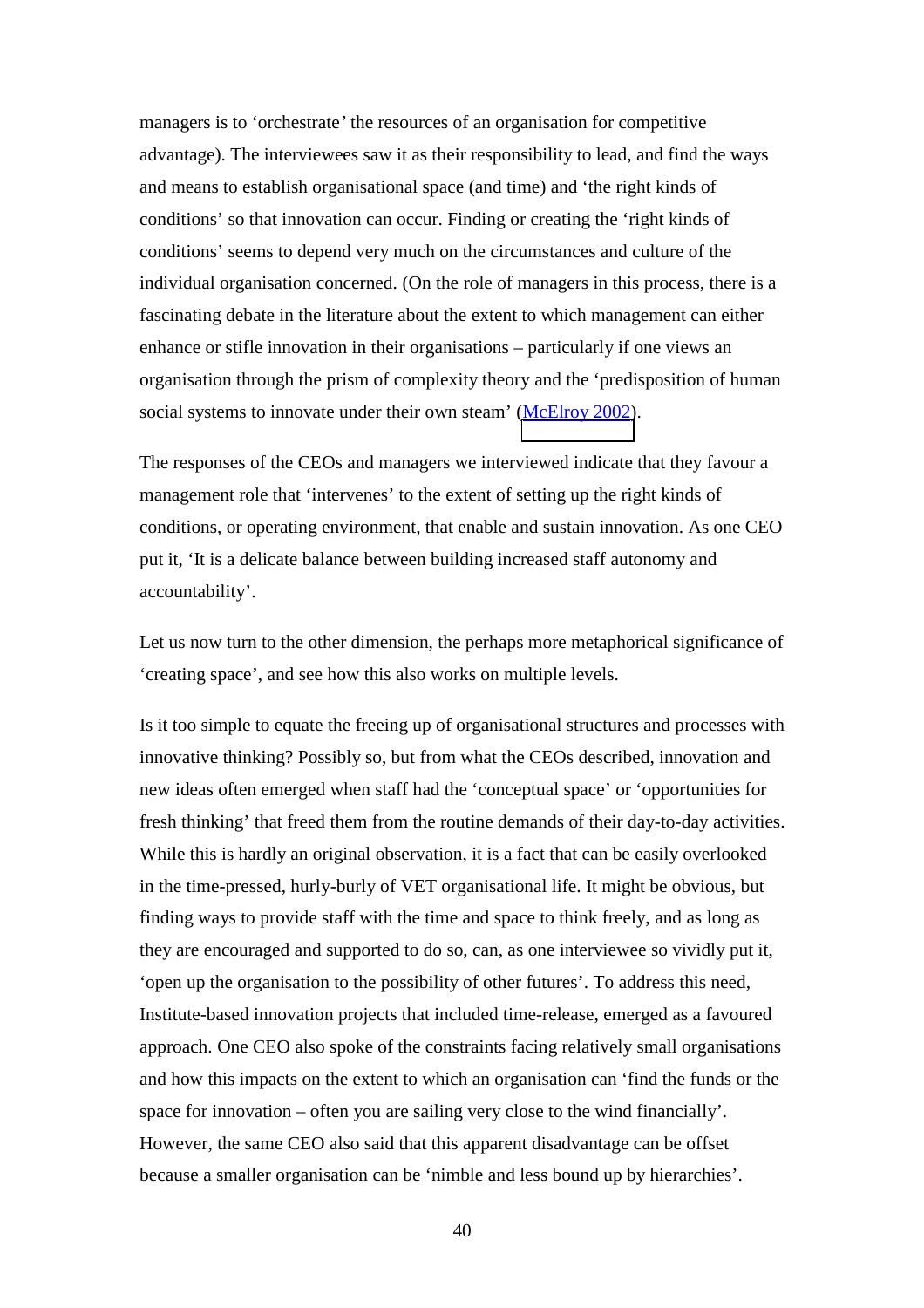It was also recognised at the senior executive level that they also need their 'own space' so they too have the opportunities to 'discuss the big issues – for example the Victorian Government's Ministerial Statement, 'Knowledge and skills for the innovation economy' [\(OTTE 2002\)](http://www.otte.vic.gov.au/publications/KnowledgeandSkills/pdf/KS-Statement.pdf) – and what should be the response of our Institute'. The need to guard against their role becoming 'too operational' was a commonly expressed view and this management self-awareness is neatly captured in the following quote: 'I want to be a helicopter pilot for this organisation – not a submarine captain. I don't want to find myself being weighed down with problems that have been passed up the line to me'.

The majority of CEOs also nominated the financial health of their Institutes as a necessary condition for innovation. It was seen that without this secure underpinning the opportunities to 'free up funds' for innovation projects, or to have some 'degree of leeway to try something different', becomes severely limited, as the money is simply not available, because 'delivering on the core functions of the Institute – the student contact hours – has to be the number one priority'.

What was described as a 'healthy organisational climate' also made it as a prerequisite for innovation. One interviewee made some particularly telling comments about the nature of their organisational climate and its relationship to certain intangibles, and in doing so identified some of the inherent tensions that exist in a shifting VET environment that is trying to balance competition and co-operation. These comments are worth quoting in full:

The defining characteristics of a 'competitive culture' may not be the ones you want when we are building trust, relationships, networks etc. The qualities that are required to succeed in a competitive environment may well militate against the setting up of co-operative relationships and structures. In addition, the negative consequences of the amalgamation are still being felt. This place is still working through the competitive culture and its implications that were encouraged by the previous director (Research interview 2003).

We believe these interviews confirmed the research findings that if an organisation is to be innovative the role of the leaders in that organisation is of fundamental importance. CEOs and senior managers have the wherewithal, and importantly the power, in their organisations to 'create the space' needed for innovation. This 'space',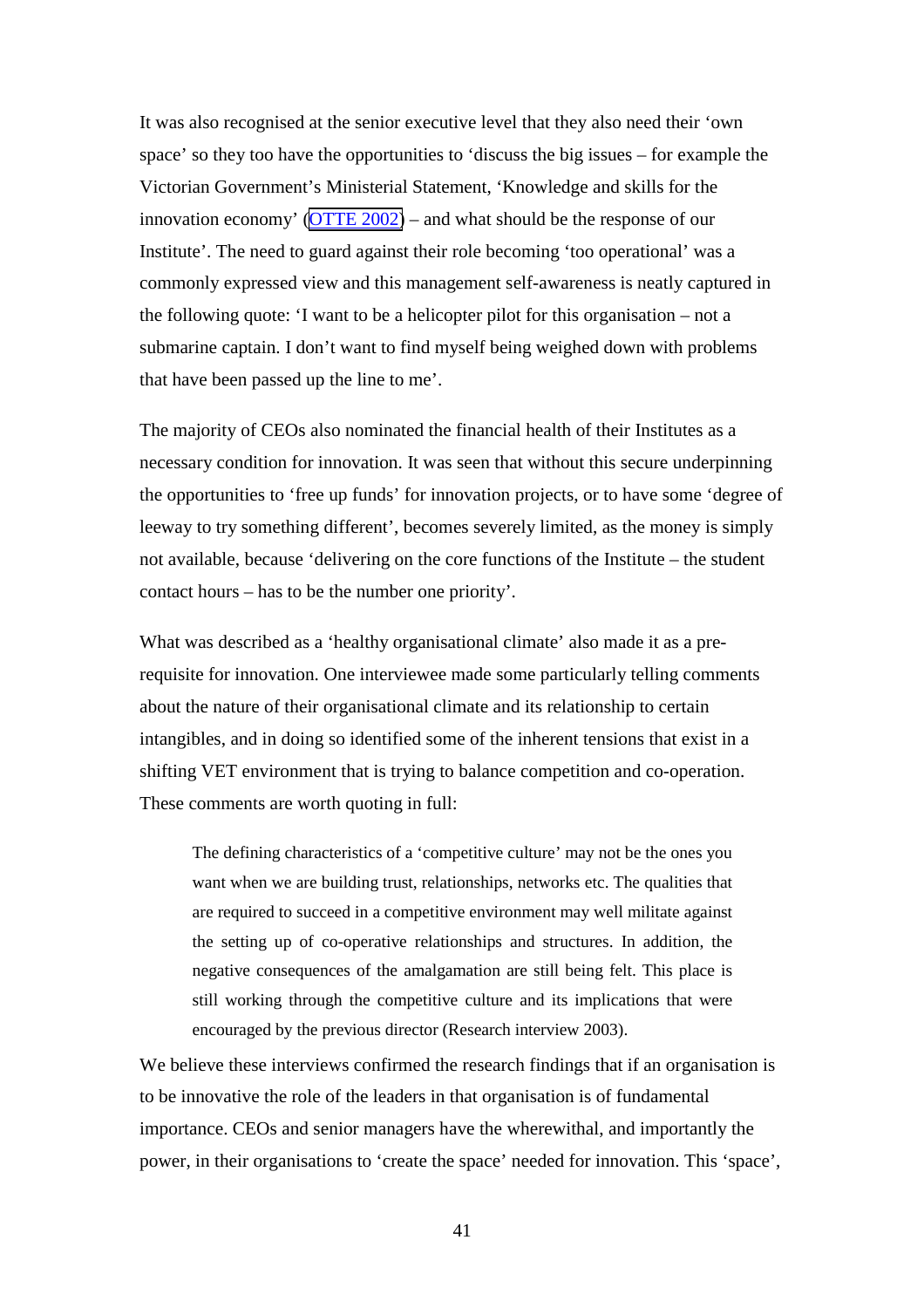operating as it does on a number of levels, may take the form of dedicated projects, professional development opportunities, streamlined procedures, the creation of websites or the introduction of knowledge management systems. CEOs and managers largely set the tone, and balance the mix, that nurtures an organisational climate that is conducive to new ways of thinking and working. Also they must be prepared to 'let staff go and try things on their own'. Equally, management needs to be able to identify and remove the organisational barriers that stifle innovation. Conversely, it was also recognised that putting largely administrative process in place, thinking that this alone will work as the catalyst for innovation, is a misguided and inadequate approach to the multi-dimensional nature of what is required. If there is one lesson to be gained from these interviews and the research, it is that innovation is unlikely to occur in 'splendid isolation'. Innovation must be recognised for what it is: 'a complex social process' as much anything else.

It would be misleading to suggest that the interviewees saw this as a straightforward task without significant challenges. Our experience indicates that, without exception, CEOs and managers are keenly aware of the nature and scope of the challenges they face in 'getting the balance right' between 'doing what we always do – the core business – and innovating'. Managing the inherent risks in such a balancing act is a subtle and critical management skill – as one CEO said, 'perhaps more of an art than a science'. Finding ways to increase the sector's understanding of the significance and volatility of intangible assets and their intrinsic link with innovation should be encouraged and opportunities for analysis and discussion around Lev's 'innovation span' (Lev 2001), or the questions raised in the aforementioned conference presentation by Schofield [\(2003\)](http://www.tafefrontiers.com.au/flexible/presentations/Plenary/Kaye_Schofield.ppt) might be very useful starting points.

Returning to the matter of innovation, the authors believe that further research aimed at probing more deeply into the dynamics and nature of the 'innovation space' and how it 'works' to create or hinder innovation in VET organisations would be a revealing and useful exercise. Consideration should also be given to the implications of the observation that the competitive milieu that VET has been working in, and the individual and organisational characteristics developed in this setting, have a tendency to rub against the kinds of personal attributes and skills needed to develop and sustain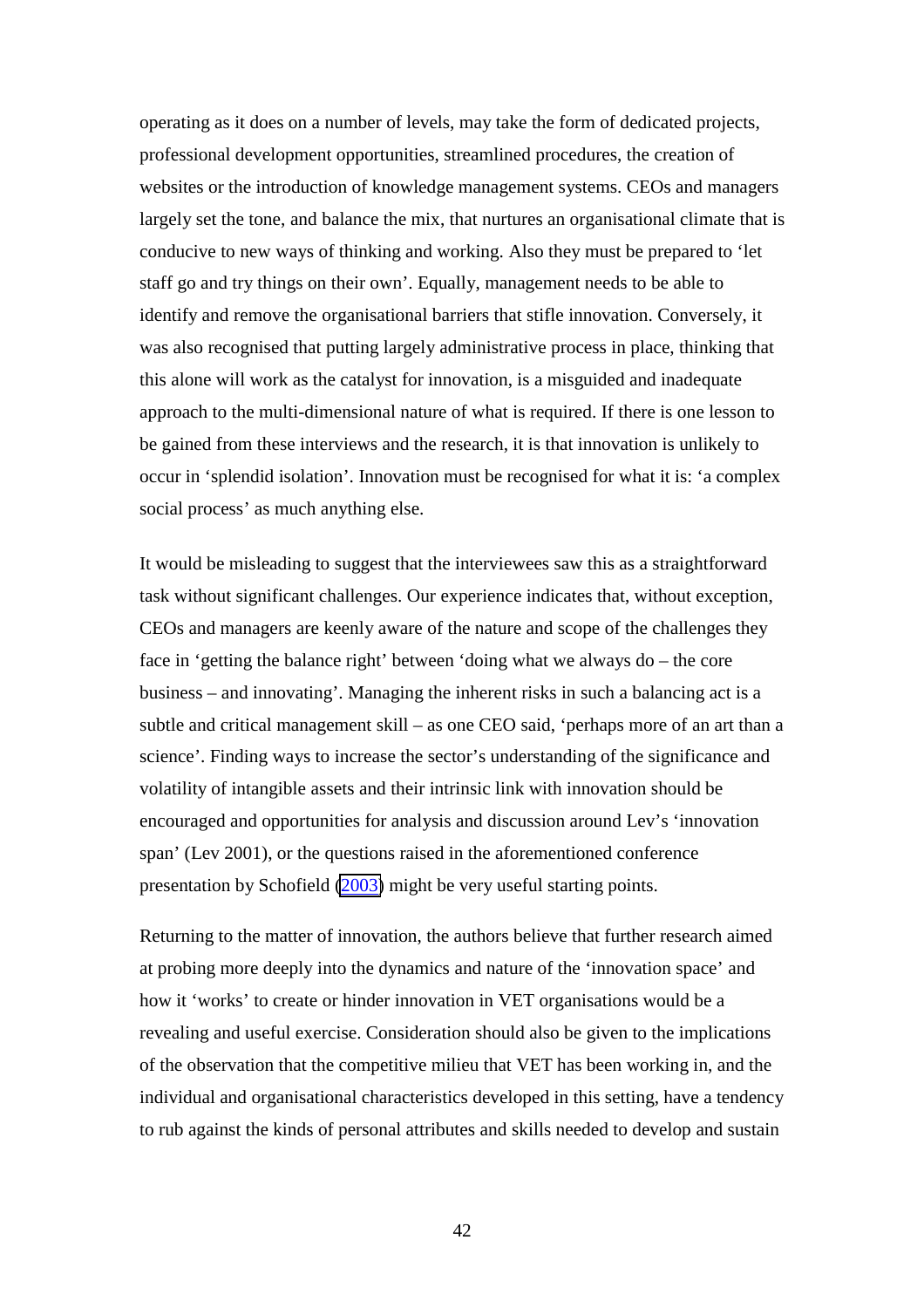<span id="page-46-0"></span>mutually supportive networks, trust and relationships, these being the foundations of sustainable organisations.

Our research group were acutely aware of the importance of intangible assets for their various organisations and their observations cited throughout this section are evidence of this fact. As mentioned earlier in this report, a scan of the 2003 annual reports of Victorian TAFE Institutes revealed the range of efforts being made to report on intangible assets. Nevertheless, as we have noted previously, the measurement and reporting of intangible assets is not being undertaken in a systematic way.

The interviews also revealed how widespread and deeply held is the belief that in today's business world, VET organisations need to be 'connected'. As one interviewee put it, 'to be sustainable and grow as an organisation you have to have friends'. Or it was common to hear something along the lines of 'we can no longer do it alone' in recognition of the importance of networking and developing collaborative relationships.

On the vexed issue of identifying more meaningful and appropriate performance measures for VET Institutes, we can only make some tentative comments. Not surprisingly, when we raised this question, the discussion soon turned to focus on the current funding model and its various strengths and limitations. The consensus view was that the current performance measures, with their focus on quantitative deliverables – that is, student contact hours (SCH) – tends to drive and define the reporting regime. The creation of alternative funding models, or at least alternative performance measures, would be welcomed. What these might be remains problematic, as we received no clear-cut answers. Consequently, this issue, and the relationship between current funding models and innovation, remains open to further investigation.

#### **How do we compare to overseas?**

What we have heard in these local interviews is consistent with the observations made by the managers we met in Europe, and what both groups had to say supports the general thrust of the research literature. The common points of intersection may be summarised as follows: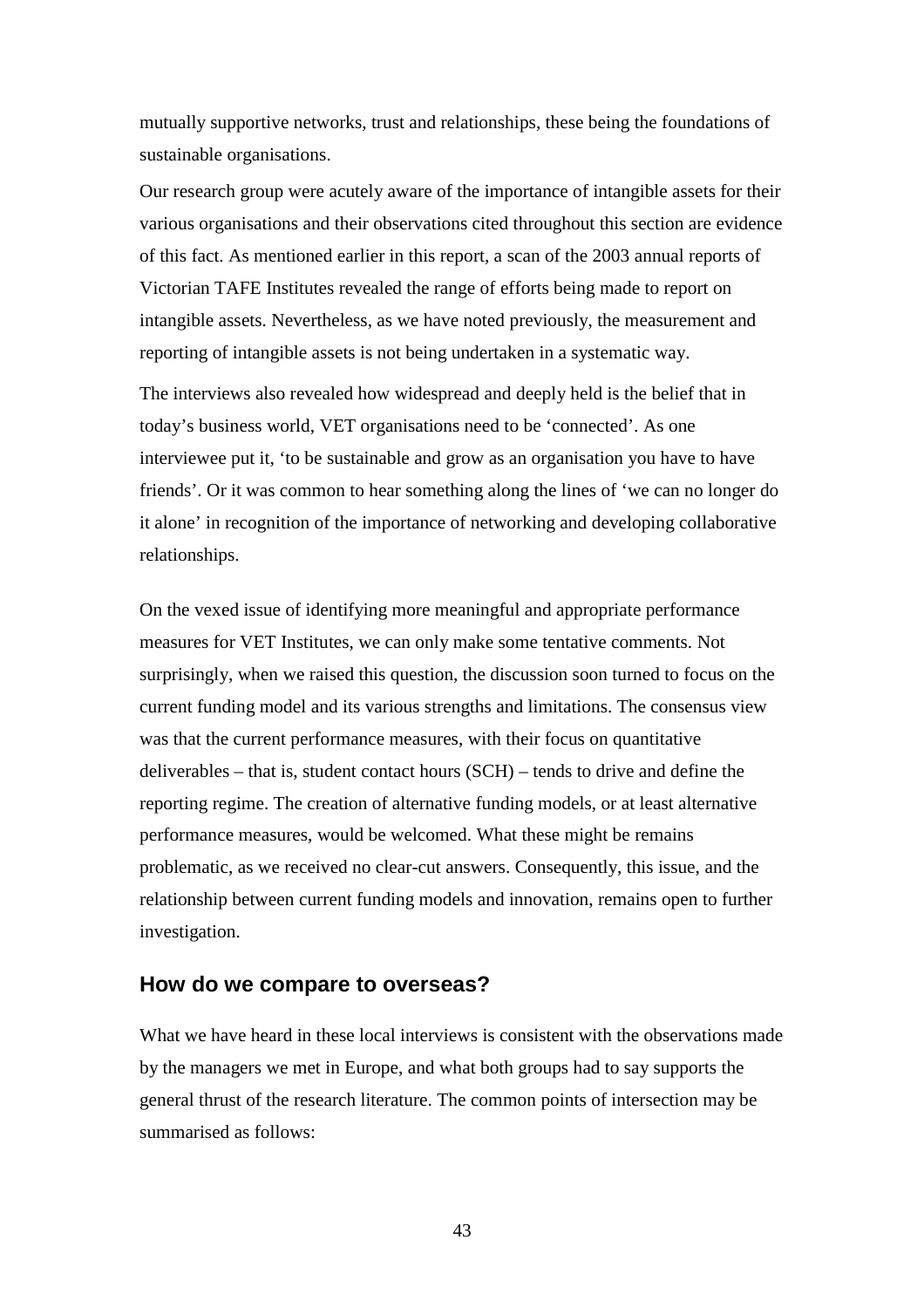- The growing realisation that the emerging knowledge-based organisation is distinguished by its fluidity, relative autonomy and degree of 'connectedness' in networks that may be virtual or real, and extend from the local to the global.
- That the logic of this transformation tends to unsettle, even undermine, traditional notions of central control, hierarchies, and relationships, and to propel organisations away from central control.
- As a result of this process we are beginning to see evidence of widening contradictions, or fracture lines, in existing systems, policy settings and fundingmodels.
- That the relative advantages of economies of scale can be 'neutralised' by organisational 'speed of response' and adaptability – in other words, it's not so much size as speed that counts.
- The growing recognition that organisations need to be increasingly transparent and responsible to their stakeholders.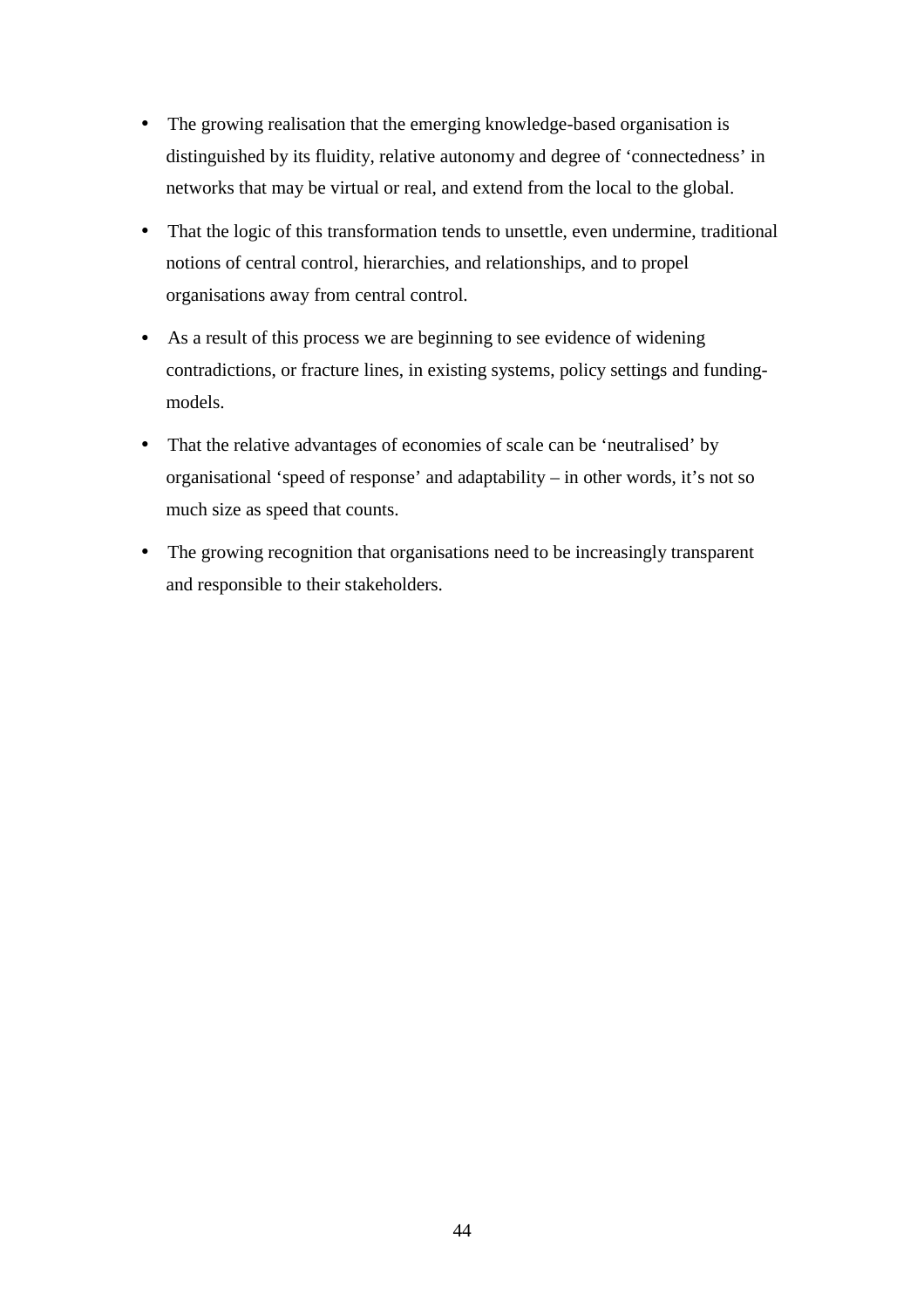## <span id="page-48-0"></span>**Section Five Summary**

In many ways the origin of this Flexible Learning Leader project began with the asking of what seemed at the time a relatively straightforward question: How should TAFE frontiers measure and report its performance? Little did we know! As we probed and researched, and looked for solutions in other organisations, it soon began to feel as though we had waded into a vast and turbulent ocean of change, one with the potential to sweep one into any number of currents – for example, knowledge management, intellectual property, theories of organisational change, systems theories, measurement, accountancy, and so on. This all seemed rather bewildering at first. Soon however, certain patterns began to emerge, and these revealed important things about the essential character of intangible assets – for example, their multidimensional characteristics, and alerted us to the changed nature of our research task.

What of the nature of this task? As we analysed the data, it became clear that we were seeking answers to a much broader question than the one largely concerned with measurement and reporting. It became apparent that our original question had been superseded by another line of inquiry: one that had led us to an investigation of *organisational sustainability.* And as our understanding of this concept deepened, so grew our awareness of the role and significance of intangible assets. As we have tried to demonstrate throughout this report, intangible assets have acquired an importance for business development and sustainability as never before. For our model of sustainability, intangible assets are its *essence*: they are the core elements that define its character and invigorate its function.

Proposing our model, and recommending that VET pay increased attention to the matters outlined in this report, should not be construed as an implicit criticism of current VET practice. The VET sector has demonstrated efficient management of its tangible assets and its capacity to respond to various challenges time and again. Nonetheless, the business landscape has been changed utterly by global economic forces and technological advancements. As the research shows, we can no longer assume that time honoured ways of working will be effective in meeting the emergent challenges of the knowledge-based economy. Moreover, the findings from projects such as MERITUM, PRISM, and those of the OECD, reveal the conceptual and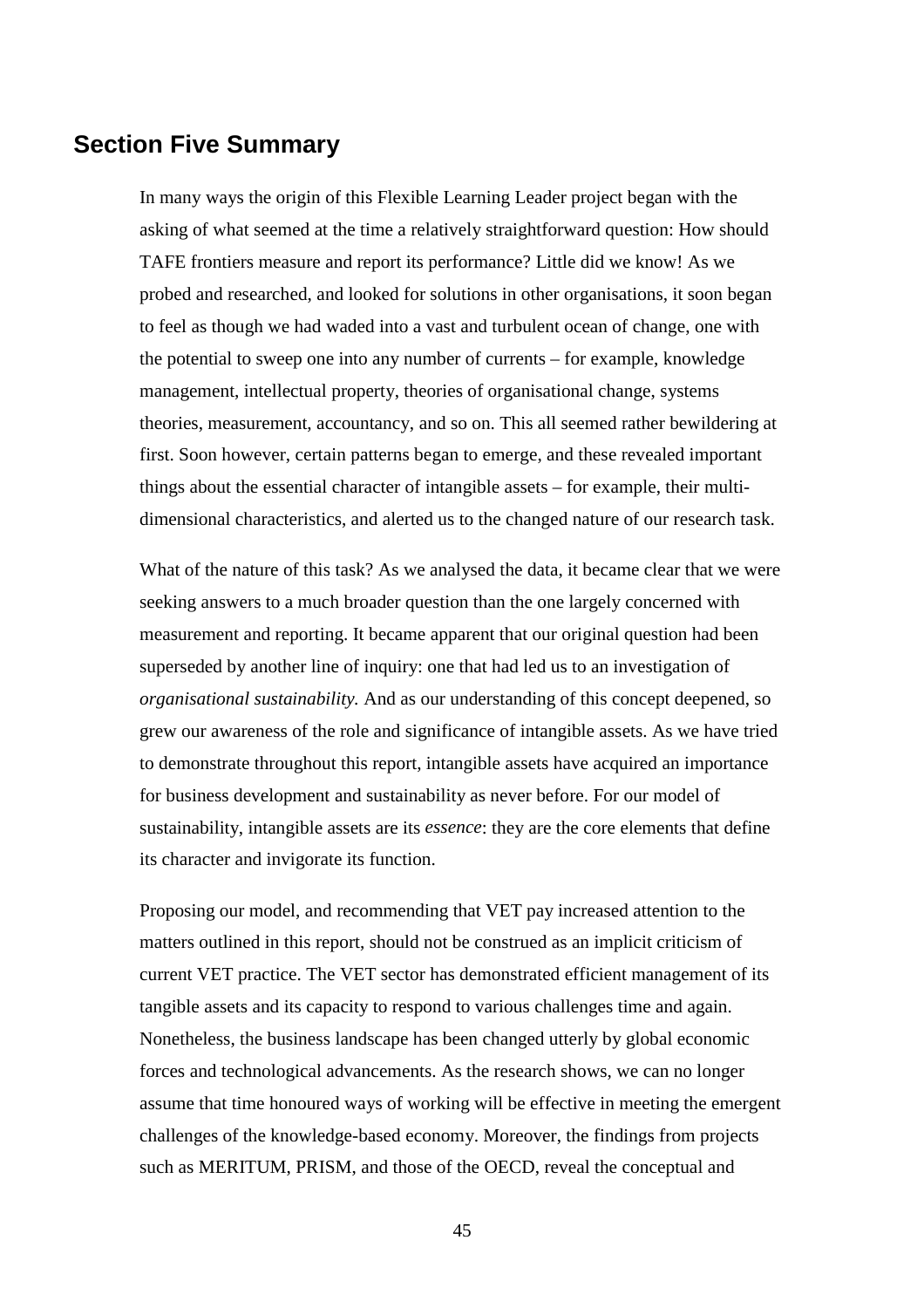practical limitations of applying conventional thinking to the management of systems and organisations in an economy and society that is reorganising itself in fundamental ways. Clearly a major challenge before us, and one well recognised by the senior managers we interviewed, is keeping 'in step' with the times. This is not an easy task, but there is much we can draw on from the European experience and research, by way of models, tools and techniques that could be adapted and used to meet the specific conditions and pressing needs of our sector.

This project has led us to conclude that the quest for sustainability in VET is inextricably bound to a consideration of intangible assets, including intellectual capital. On a system-wide level and indeed for each Institute, a greater acknowledgment and appreciation of intellectual capital will, to use a quote from our interviews, 'open up…the possibilities of other futures'.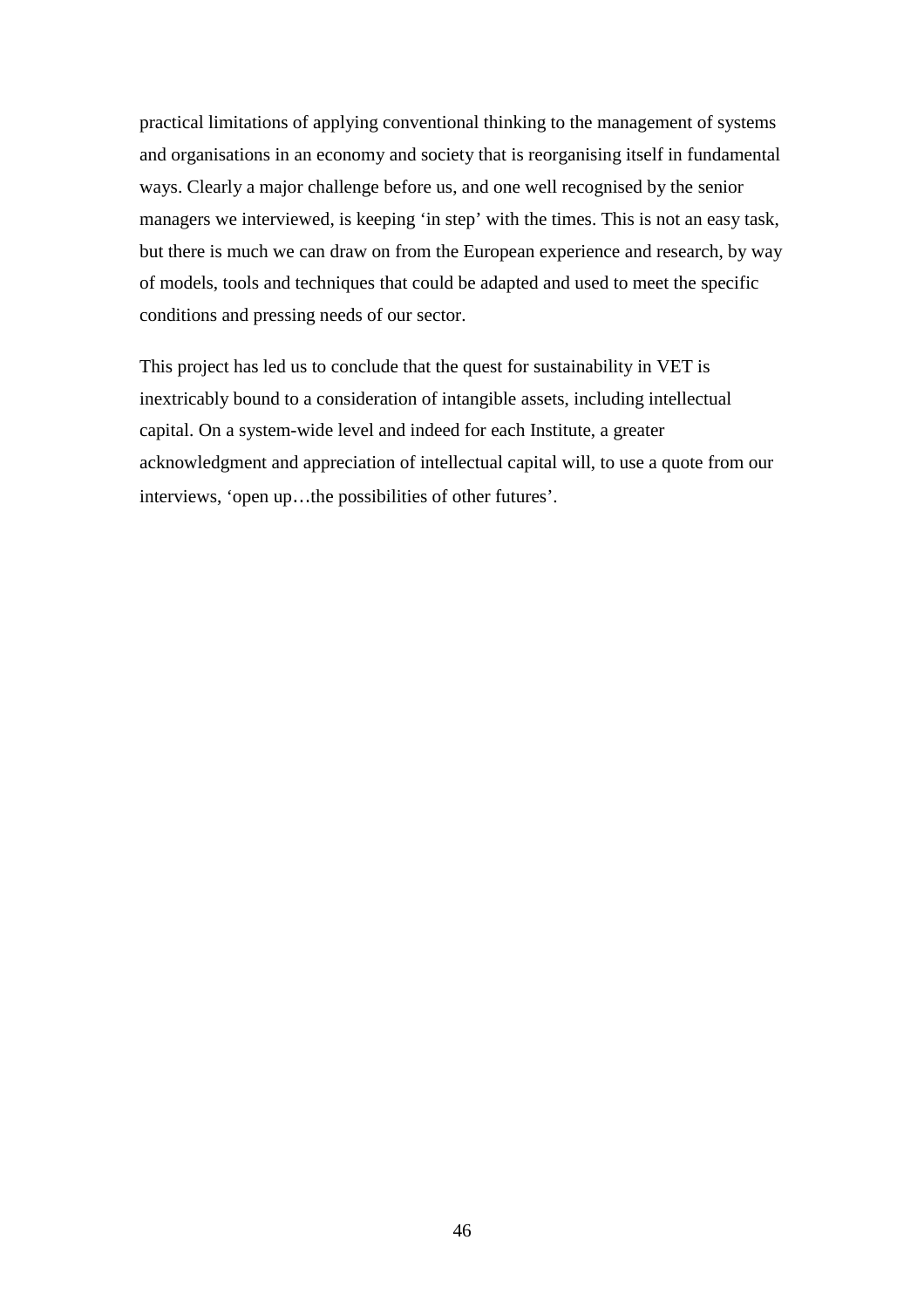## <span id="page-50-0"></span>**References**

- ABS 2003. Discussion paper: Measuring a knowledge-based economy and society An Australian framework [online]. Australian Bureau of Statistics. Available from: [http://www.abs.gov.au](http://www.abs.gov.au/Ausstats/abs%40.nsf/66f306f503e529a5ca25697e0017661f/371268d066f69612ca256c220025e8a6!OpenDocument) [Accessed 18 February 2004].
- ABS 2003a. Measures of a knowledge-based economy and society [online]. Australian Bureau of Statistics. Available from: [http://www.abs.gov.au](http://www.abs.gov.au/Ausstats/abs%40.nsf/94713ad445ff1425ca25682000192af2/4f377c757da4394fca256d97002c1a68!OpenDocument) [Accessed] 18 February 2004].
- ANTA. 2003. Shaping our future: Australia's national strategy for vocational education and training 2004–2010 [online]. Australian National Training Authority. Available from: [http://www.anta.gov.au](http://www.anta.gov.au/dapstrategy.asp) [Accessed 20 February 2004].
- Castells, M. 1996. *The rise of the network society*. Oxford: Blackwell Publishers.
- DITR 2002. Australia as a modern economy Some statistical indicators 2002. Canberra, Australia. Department of Industry, Tourism and Resources.
- Eustace, C. 2000. The intangible economy: Impact and policy issues [online]. European Commission. Available from: [http://europa.eu.int](http://europa.eu.int/comm/enterprise/services/business_services/documents/studies/intangible_economy_hleg_report.pdf) [Accessed 18 February 2004].
- Ferrier, F. 1999. Skills for the new millennium: Measuring and reporting intellectual capital [online]. Centre for the Economics of Education and Training. Available from: [http://www.education.monash.edu.au/centres/ceet/](http://www.education.monash.edu.au/centres/ceet/ivetafer.rtf) [Accessed 18 February 2004].
- Leadbeater, C. 1999. New measures for the new economy UK. Amsterdam. OECD Symposium on *Measuring and reporting intellectual capital: Experience, issues and prospects*.
- Lev, B. 2001. *Intangibles: Management, measurement and reporting*. Washington D.C. : Brookings Institution Press.
- Mayo, A. 2001. *The human value of the enterprise: Valuing people as assets*. London: Nicholas Brealey.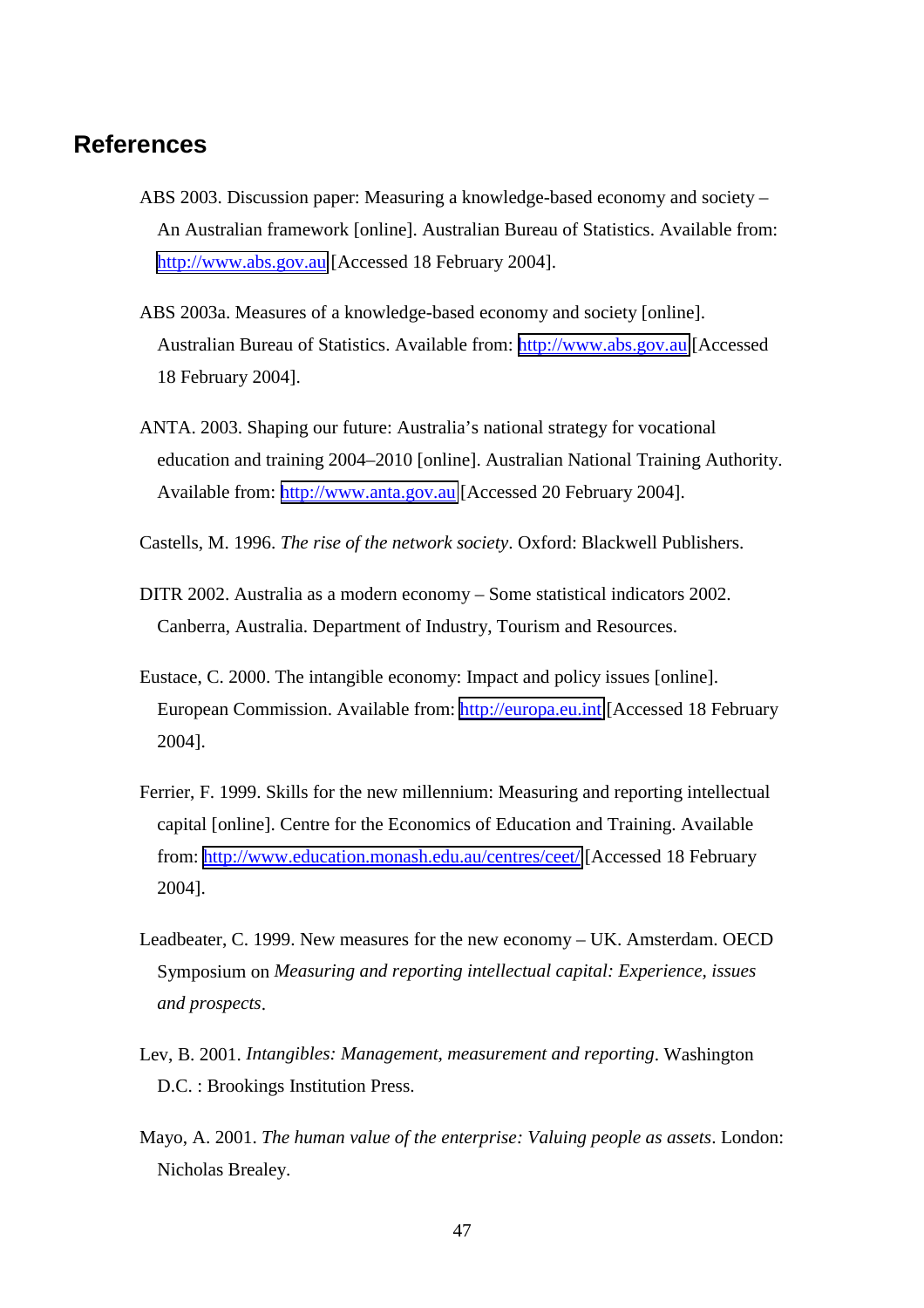- McElroy, M. 2002. Social innovation capital [online]. *Journal of intellectual capital*. Available from: [http://isacco.emeraldinsight.com](http://isacco.emeraldinsight.com/vl=4556741/cl=31/nw=1/fm=html/rpsv/cw/mcb/14691930/v3n1/s2/p30) [Accessed 23 February 2004].
- McKeon, R. & Weir, T. 2001. Preconditions for a knowledge-based economy [online]. Australia, Department of Industry, Tourism and Resources. Available from: [http://www.industry.gov.au](http://www.industry.gov.au/assets/documents/itrinternet/NEBBHERT_article_final.doc) [Accessed 18 February 2004].
- MERITUM 2001. Final report of the MERITUM project [online]. Available from: [http://www.uam.es/proyectosinv/meritum/](http://www.uam.es/proyectosinv/meritum/mainresults.doc) [Accessed 18 February 2004].
- MERITUM 2002. Guidelines for managing and reporting on intangibles. Fundación Airtel Móvil.
- Mouritsen, J. et al 2002. Developing and managing knowledge through intellectual capital statements. *Journal of intellectual capital*. Volume 3 No. 1.
- Mouritsen, J. 2003. 21st Century organisations: Managing and measuring the sources and resources of competitive advantage [online]. PRISM. Available from: [http://www.euintangibles.net/conferences/presentations/](http://www.euintangibles.net/conferences/presentations/4_Jan-Mouritsen.pdf) [Accessed 18 February 2004].
- Mouritsen, J. 2003a. The performativity of intellectual capital: Measuring, managing and communicating in knowledge society enterprises [online]. PRISM. Available from: [http://www.euintangibles.net](http://www.euintangibles.net/library/localfiles/WP6/6.3_Mouritsen_2003b.pdf) [Accessed 20 February 2004].
- MSTI 2003. Intellectual capital statements The new guideline [online]. Denmark. Ministry of Science, Technology and Innovation. Available from: [http://www.videnskabsministeriet.dk](http://www.videnskabsministeriet.dk/cgi-bin/theme-list.cgi?theme_id=100650&_lang=uk) [Accessed 20 February 2004].
- OTTE, 2002. Knowledge and skills for the innovation economy [online]. Office of Training and Tertiary Education. Available from: [http://www.otte.vic.gov.au/publications/KnowledgeandSkills/](http://www.otte.vic.gov.au/publications/KnowledgeandSkills/pdf/KS-Statement.pdf) [Accessed 20 February 2004].
- PRISM 2003. The PRISM report 2003: Research findings and policy recommendations [online]. European Commission. Available from: [http://www.euintangibles.net](http://www.euintangibles.net/research_results/FinalReport.pdf) [Accessed 18 February 2004].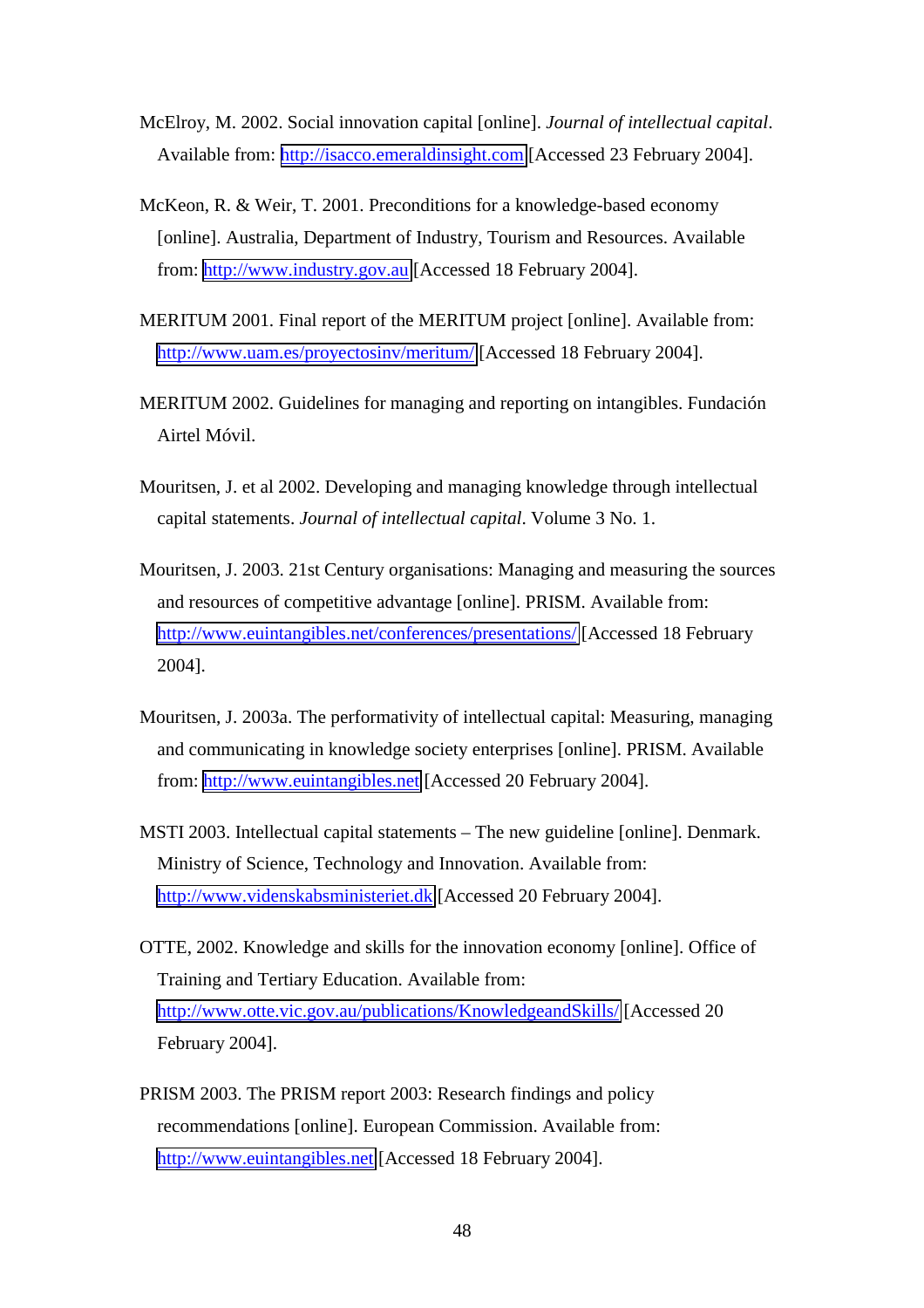<span id="page-52-0"></span>Schofield, K. 2002. A new balance: Investing in public infrastructure to sustain Victoria's training and skills development system [online]. Victoria, Office of Training and Tertiary Education. Available from: [http://www.otte.vic.gov.au/publications/KnowledgeandSkills/](http://www.otte.vic.gov.au/publications/KnowledgeandSkills/pdf/Project6-Infrastructure-Schofield.pdf) [Accessed 18 February 2004].

Schofield, K. 2003. Vocational education and training as an innovation system – Fad or frontier? [online]. Victoria, TAFE frontiers. Available from: [http://www.tafefrontiers.com.au/flexible/](http://www.tafefrontiers.com.au/flexible/presentations/Plenary/Kaye_Schofield.ppt) [Accessed 18 February 2004].

There is a vast amount of literature available on this topic. Where possible in this report we have hotlinked the cited references. Some of the key references we have repeated below.

# **Further reading**

## **General**

As noted, the portal, Intellectual Capital Services at [http://www.intellectualcapital.nl](http://www.intellectualcapital.nl/) is as comprehensive a guide as you could wish for, with links to journals, books, papers, tools, techniques, people, etc. Many of the references cited in this report can also be accessed from this site as well.

## **Australia**

The work being done by Australian Bureau of Statistics on measures for a knowledgebased economy will be well worth following and the bibliography for the discussion paper: *[Measuring a knowledge-based economy and society – An Australian](http://www.abs.gov.au/Ausstats/abs%40.nsf/66f306f503e529a5ca25697e0017661f/371268d066f69612ca256c220025e8a6!OpenDocument)  [framework](http://www.abs.gov.au/Ausstats/abs%40.nsf/66f306f503e529a5ca25697e0017661f/371268d066f69612ca256c220025e8a6!OpenDocument)* is comprehensive, listing Australian reports and many of the key OECD documents. Go to [http://www.abs.gov.au](http://www.abs.gov.au/) and click on 'Australia Now' on the homepage.

The National Office for the Information economy (NOIE) <http://www.noie.gov.au/index.htm>is also a resource rich website. As an Executive Agency, NOIE has direct responsibility for the development and coordination of advice to the Australian Government on information economy issues.